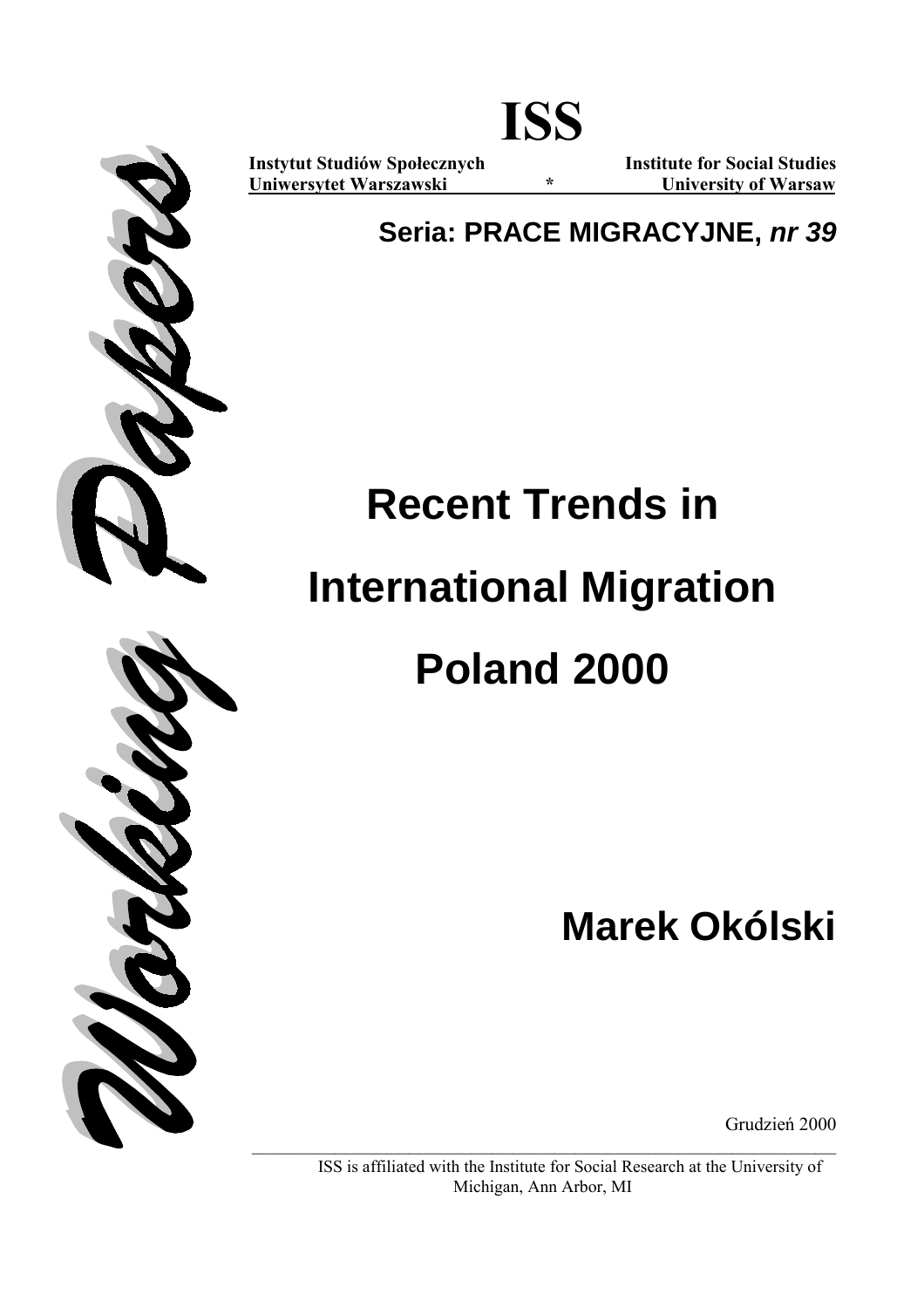Ośrodek Badań nad Migracjami Instytut Studiów Społecznych UW Stawki 5/7 00-183 Warszawa Tel.: 48+22+8315153 Fax: 48+22+8314933 Internet: ISSINFO @SAMBA.ISS.UW.EDU.PL

Seria: PRACE MIGRACYJNE, nr 39

# **Recent Trends in International Migration Poland 2000**

**Marek OkÛlski** 

© Copyright by Instytut Studiów Społecznych UW grudzień 2000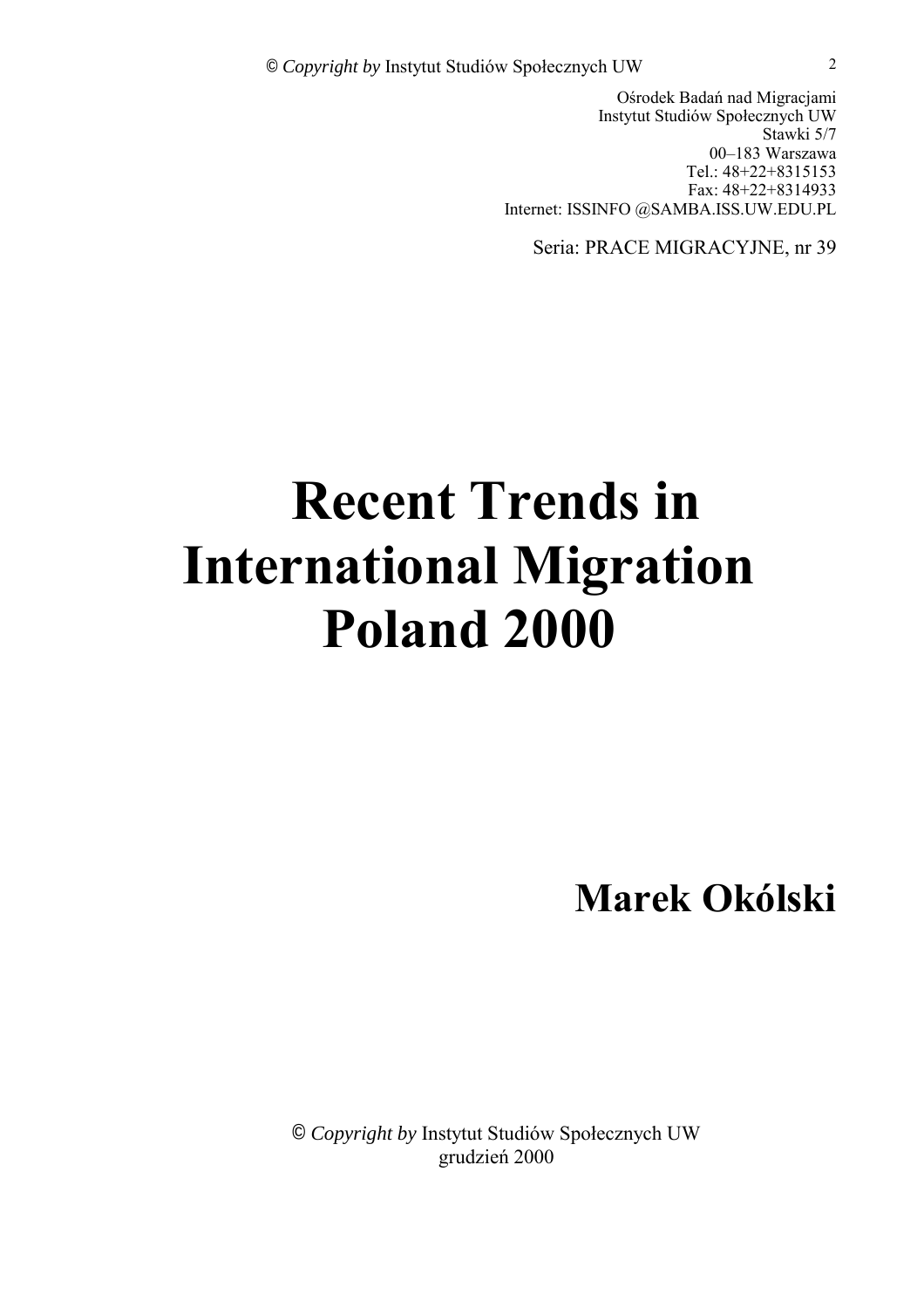# **Contents**

| 1. Introduction       |     |
|-----------------------|-----|
|                       |     |
|                       |     |
|                       |     |
| 3.2. General trend.   |     |
|                       |     |
|                       |     |
|                       |     |
| 4. Stocks of migrants |     |
|                       |     |
|                       |     |
|                       |     |
| 5. Migrants workers.  |     |
|                       |     |
|                       |     |
|                       |     |
|                       |     |
|                       |     |
|                       |     |
|                       |     |
|                       | .27 |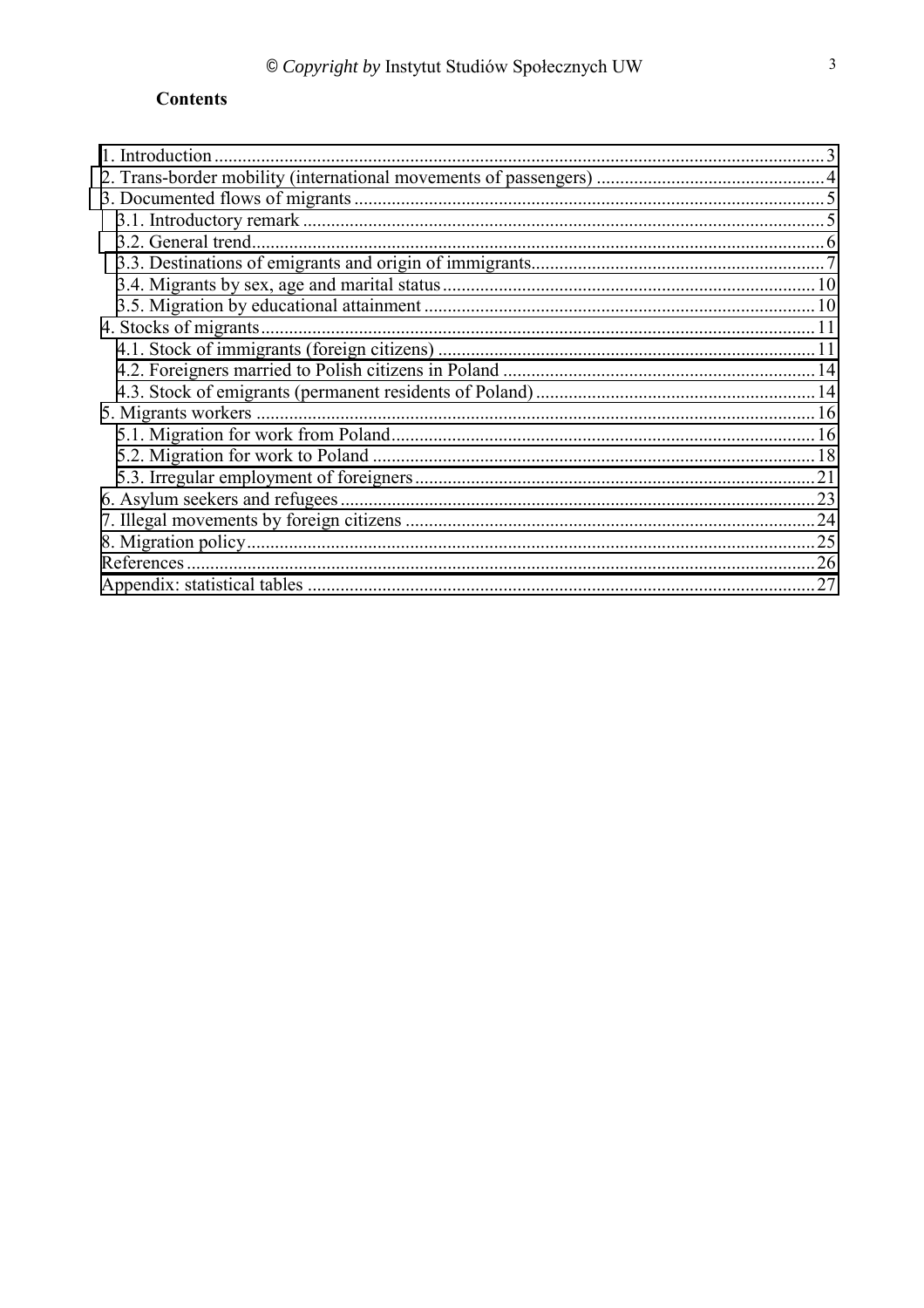## <span id="page-3-0"></span>**1. Introduction**

In 1999 and the first half of 2000 migration flows and stocks of migrants remained stable and did not differ considerably from those observed in 1998. Their structural characteristics hardly changed either.

A number of new data sources concerning migration and migrants were made available in that period. However, basic concepts and basic statistical records did not undergo significant alterations. The only exception was a modified principle of immigrant registration, related to the stipulation of the 1997 Aliens Act. That modification had a confusing effect on the related time series.

The issue of international migration was overwhelmed with legislative activities of the government and the parliament aiming at filling the "gaps" in or amending already existing laws, or adjusting the migration-related legislation to standards of the European Union. The government was increasingly preoccupied with the controlling and monitoring of flows to or through Poland and activities (legality) of foreigners in Poland. In addition, the government became thoroughly involved in the negotiations concerning the accession of Poland to the European Union. One of the most controversial questions that instantly emerged in those negotiations proved to be the timing and conditions of introduction of the freedom of labour movements. A wide public debate was opened on that topic.

## **2. Trans-border mobility (international movements of passengers)**

As suggested in previous reports, in an early period of the transition in Poland, transborder movements of persons to and from Poland were indicative (and could be considered as proxy) of not only travelling but also circular mobility and migration itself. This was so, primarily, because due to rapid changes of the trends in flows and their geographical directions, ìproperî migrations were captured by respective statistics with a great delay or those statistics did not exist at all or were inadequate, and, secondly, a large part of the travellers combined tourism with other goals, such as petty trade or occasional gainful employment or were seasonal migrant workers who otherwise escaped registration.

Over recent few years, the statistics of arrivals of the foreigners show a relatively stable number of entries at the level of between 80 and 90 million annually, and a growing concentration of countries of citizenship (Table 1, Annex). In 1999 89,118 thousand entries of foreign citizens were recorded, which means a meaningless (due to roughness of the estimation technique used)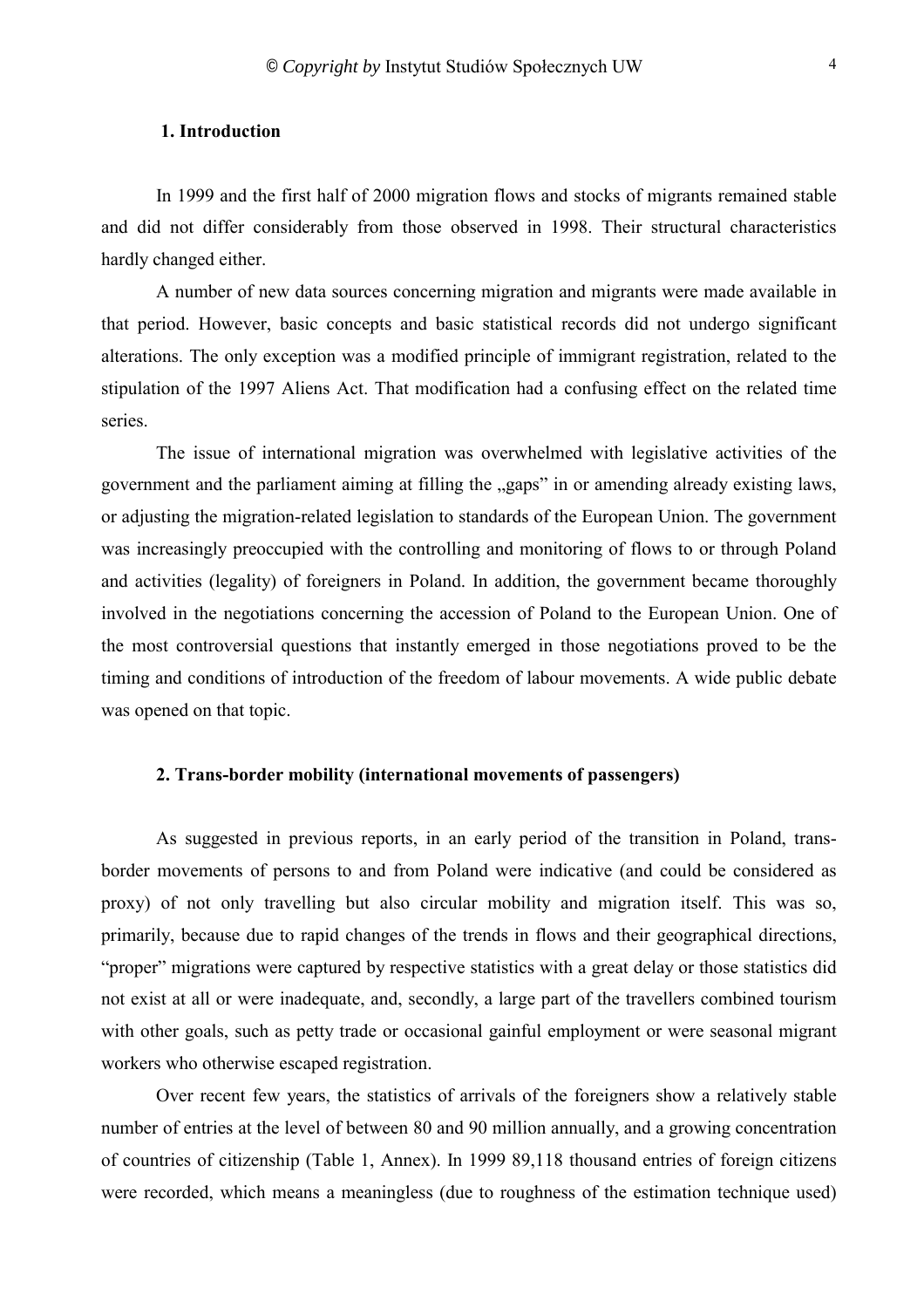<span id="page-4-0"></span>0.6 per cent increase relative to 1998. More than 60 per cent of all foreign arrivals were made by citizens of Germany (compared with 58 per cent in 1998). As in the previous year, persons originating from neighbouring countries contributed to around 95 per cent of all entries. By contrast, the number of departures of Polish citizens increased sharply (to 55,097 thousand, i.e. by 12 per cent relative to 1998), and a predominant proportion of the travellers headed to countries, which have no common border with Poland.

According to a survey conducted among 12.1 thousand foreign travellers, for 55 per cent tourism or a recreational visit was a reason (the only one or one of several reasons) of arrival in Poland (50 per cent in 1995), for 30 per cent - various businesses (20 per cent in 1995), for 20 per cent – shopping (33 per cent in 1995), for 9 per cent – transit (6 per cent in 1995), for 1.5 per cent - various "odd" jobs (6 per cent in 1995), and 9 per cent mentioned other reasons (13 per cent in 1995) (Concise Statistical Yearbook of Poland, 2000).

#### **3. Documented flows of migrants**

#### *3.1. Introductory remark*

As pointed out in earlier SOPEMI reports for Poland, Polish statistics are able to capture only two remote ends of the interval covering the "truth" about international mobility of people. One end is the data on international passenger movements (see: Part 2), while another end the data reflecting reported arrivals to or departures from Poland related to the change of "permanent" residence" (settlement). Both seem to reflect the phenomena that are far away from might be considered the mainstream of international migration. Although the data on international movements of people that involve a change of "permanent residence" are in accord with Poland's legal definition of migration, they are only a measure of the number of relevant administrative acts, that is the registrations of arrival or departures intended at the time of registration as "permanent" ("definitive"), and by no means a measure of actual flows (no matter of for how long).

As after several years of exerting various pressures on statistical authorities and decision makers responsible for migration policy, *status quo* in migration statistics on Poland has been fully preserved, we have still (which also pertains to the present report) to rely on data based on evident misconceptions.

This part of the report draws entirely on the statistics related to the concept of "permanent" residence". The source has been the central population register *(PESEL)*.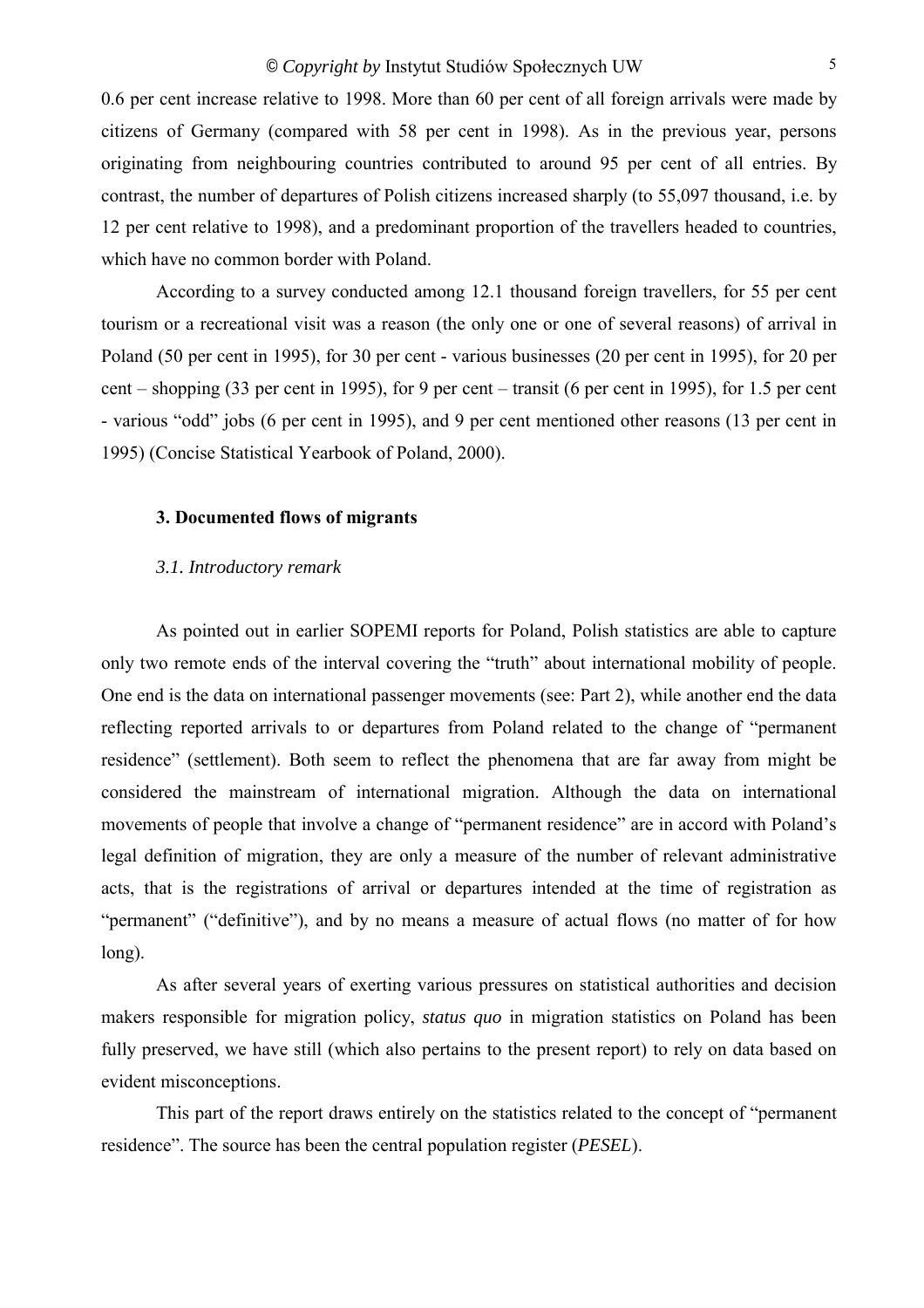#### <span id="page-5-0"></span>*3.2. General trend*

l

Net migration in 1999 was minus 14.0 thousand while natural increase of the population plus 0.6 thousand, which on balance means a decline in the actual population size by over 13 thousand. This is the first time after the Second World War when a decrease in the Poland's population was officially recorded. Evidently, from 1999 on, net emigration will directly translate itself into depopulation of Poland.

The number of emigrants, 21,536, was slightly (by 3 per cent) lower than in the previous year. Generally, however, the outflow of migrants kept almost constant after 1989, at the level of around 20 thousand (with two, relatively minor, exceptions: in 1994 and 1995). On the other hand, the number of immigrants recorded in 1999, 7,525, was by 15 per cent lower than that recorded a year before. Nevertheless the spread between the inflow figures in the period 1992- 1999 was rather narrow (some 3 thousand; from 6 thousand to 9 thousand), and the 1999 number fell almost perfectly in the middle. In sum, the size of most recent flows did not substantially differ from a tendency observed over the 1990s (Table 2). This might be finally discontinued in 2000, as the data for the first half of that year point to further and rather strong increase in emigration and equally strong decrease in immigration (Table 3).

Interestingly, a relative stability of the quantity of inflow in the great part of the 1990s occurred in spite of that since 1997 the recorded number of immigrants being the citizens of foreign countries has been on a sharp decline. The estimates of the proportion of foreigners in all immigrants for years before 1998 published in earlier SOPEMI reports for Poland (exploiting also the statistics of permissions for permanent residence issued to foreigners by the government) were between 40 and 45 per cent. The data extracted from the central population register (*PESEL*), however, suggest that already in 1997 this proportion might have been much lower from those estimates.

According to *PESEL*, in 1997 only 2,170 foreigners (26 per cent of the total) immigrated to Poland, in 1998 only 1,612 (18 per cent), and in 1999 only 473 (6 per cent). At the same time, this means a considerable rise in the number of returning Polish citizens  $-$  by 13 per cent between 1997 and 1999 (from 6,256 to 7,052)<sup>1</sup>. Unfortunately, the related *PESEL* data seem of a doubtful quality<sup>2</sup>.

<sup>1</sup> For sake of comparison, the emigration of foreigners seemed even less numerous (.1 per cent of the total in 1999). The respective numbers for 1997-1999 were as follows: 99; 72 and 29.

<sup>2</sup> Statisticians at the Central Statistical Office who process and analyse the *PESEL* data on international migrants point to the fact that immigrating Polish citizens are not obliged to answer a specific question concerning citizenship in the registration form (relevant "cell" is left blank). This may lead to overlooking the fact that that question might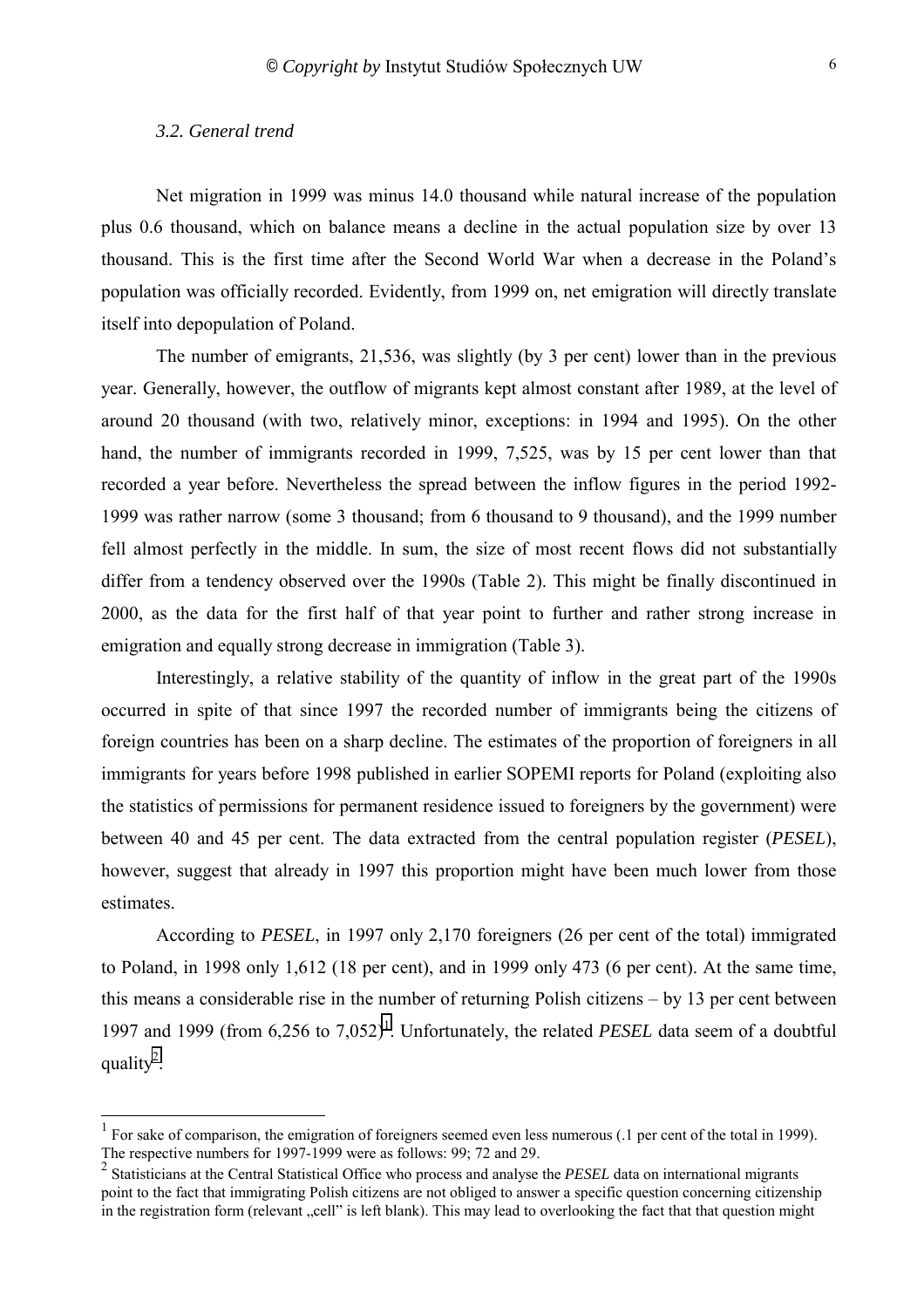<span id="page-6-0"></span>Regardless of the quality of the *PESEL* statistics on this subject, it appears that a major reason for the declining number of officially registered immigrant foreigners is the new regulations concerning the stay of foreign citizens in Poland, which are stipulated by the 1997 Alien Act. Executive procedures stemming from those regulations "distribute" foreigners who formerly applied for "permanent residence" permission (a precondition for the entitlement to registration as a "permanent resident" with a local administrative organ) between two categories, i.e. those applying for the permission for settlement and fixed-time (long-term) residence. In reality, after 1997 a large majority of applying foreigners (sharply growing in size) found themselves in the latter category. However, what is the crux of the matter, only those in the former category (ultimately with the permission for settlement) formally qualify for the registration for "permanent residence". And it probably does not need to be reminded, according to the official definition, immigrants are merely those who report their arrival from abroad and register for "permanent residence" with any local administration.

#### *3.3. Destinations of emigrants and origin of immigrants*

The process of concentration of emigrants in one major direction of outflow, i.e. Germany, that became clear in the 1990s, was constrained in 1999. The share of migrants heading for Germany fell from 72.7 to 71.3. Similar trend occurred in case of the second most important European country of destination, i.e. Austria (a decline from 3.4 to 2.7 per cent). This was compensated by the increase in the proportion of people migrating to North America, from 14.8 to 16.1 per cent (particularly to USA  $-$  from 10.0 to 10.9 per cent). Other proportions remained relatively stable (Table 4).

With regard to immigration in 1999, despite a considerably lower total number of persons registered compared to 1998, some countries of origin encountered increases. Among the most important there were Canada, Germany, the United Kingdom and USA. The change, however, was more than 50 per cent. In turn, the number of immigrants originating from several countries declined dramatically. For instance, in case of Vietnam by 72 per cent, Ukraine by 65 per cent, Belarus by 61 per cent and Russia by 53 per cent (Table 8). It is obvious that geographical location of large groups of former emigrants from Poland constituted a decisive factor in that trend.

In 1999 a major region of emigrants' origin continued to be Silesia. Three (out of the total 17) major administrative units that belong to that region (*Dolnoslaskie, Opolskie* and *Slaskie*)

also be unanswered by foreign citizens, and result in overestimation of the size of the former and underestimation of the latter.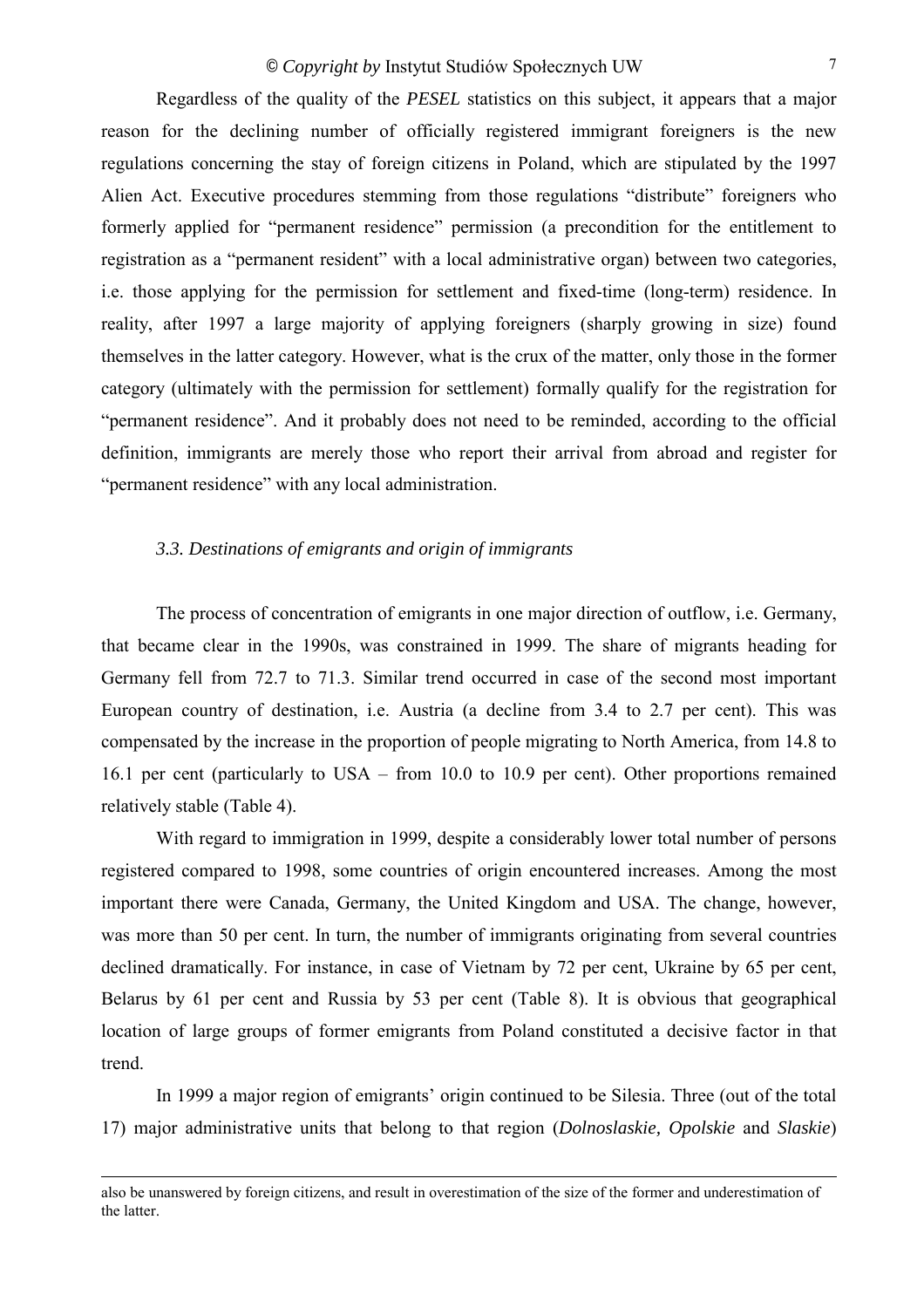contributed to 62 per cent of the total outflow, of which *Slaskie* alone to 40 per cent. One of those units (*Slaskie*) also proved to be important destination for the immigrants, with 12 per cent of the total. This was probably due to the resettlement in that part of the region of returning migrants. The largest share in the total immigration, however, was traditionally accounted for by *Mazowieckie* (14 per cent), a unit located in central Poland and with Warsaw, an important attraction pole, in its middle. As a matter of fact, Warsaw was the only net immigration administrative unit in Poland (Table 9).

The table below presents outflow and inflow figures for Poland and selected other countries, which point to a diversified pattern of migration according to geographical direction. Poland displayed net out-migration with Europe, North America and Oceania, and net inmigration with three other continents and the former USSR.

| Continent and country | Immigration | Emigration     | Balance      |
|-----------------------|-------------|----------------|--------------|
|                       |             |                |              |
| Europe                | 4,334       | 17,656         | $-13,322$    |
| Austria               | 191         | 581            | $-390$       |
| France                | 345         | 263            | $(plus)$ 82  |
| Germany               | 2,491       | 15,346         | $-12,855$    |
| Greece                | 99          | 52             | $(plus)$ 47  |
| Italy                 | 226         | 223            | $(plus)$ 3   |
| United Kingdom        | 274         | 170            | (plus) $104$ |
|                       |             |                |              |
| Former USSR           | 738         | 38             | $(plus)$ 700 |
| <b>Belarus</b>        | 77          | 3              | (plus) 74    |
| Kazakhstan            | 159         |                | $(plus)$ 159 |
| Lithuania             | 61          | $\overline{4}$ | $(plus)$ 57  |
| Russia                | 143         | 11             | (plus) 132   |
| Ukraine               | 235         | 10             | $(plus)$ 225 |
|                       |             |                |              |
| Asia                  | 285         | 38             | (plus) $247$ |
| Vietnam               | 123         |                | $(plus)$ 123 |
| Africa                | 149         | 53             | (plus) 96    |
| North America         | 1,781       | 3,471          | $-1,690$     |
| Canada                | 448         | 1,113          | $-665$       |
| <b>USA</b>            | 1,333       | 2,358          | $-1,025$     |
|                       |             |                |              |
| Latin America         | 67          | 24             | $(plus)$ 43  |
|                       |             |                |              |
| Oceania               | 167         | 252            | $-85$        |
|                       |             |                |              |

It is clear from the above data that, contrary to 1998 and particularly 1997, the inflow took relatively large quantities and even displayed increases from countries, which once established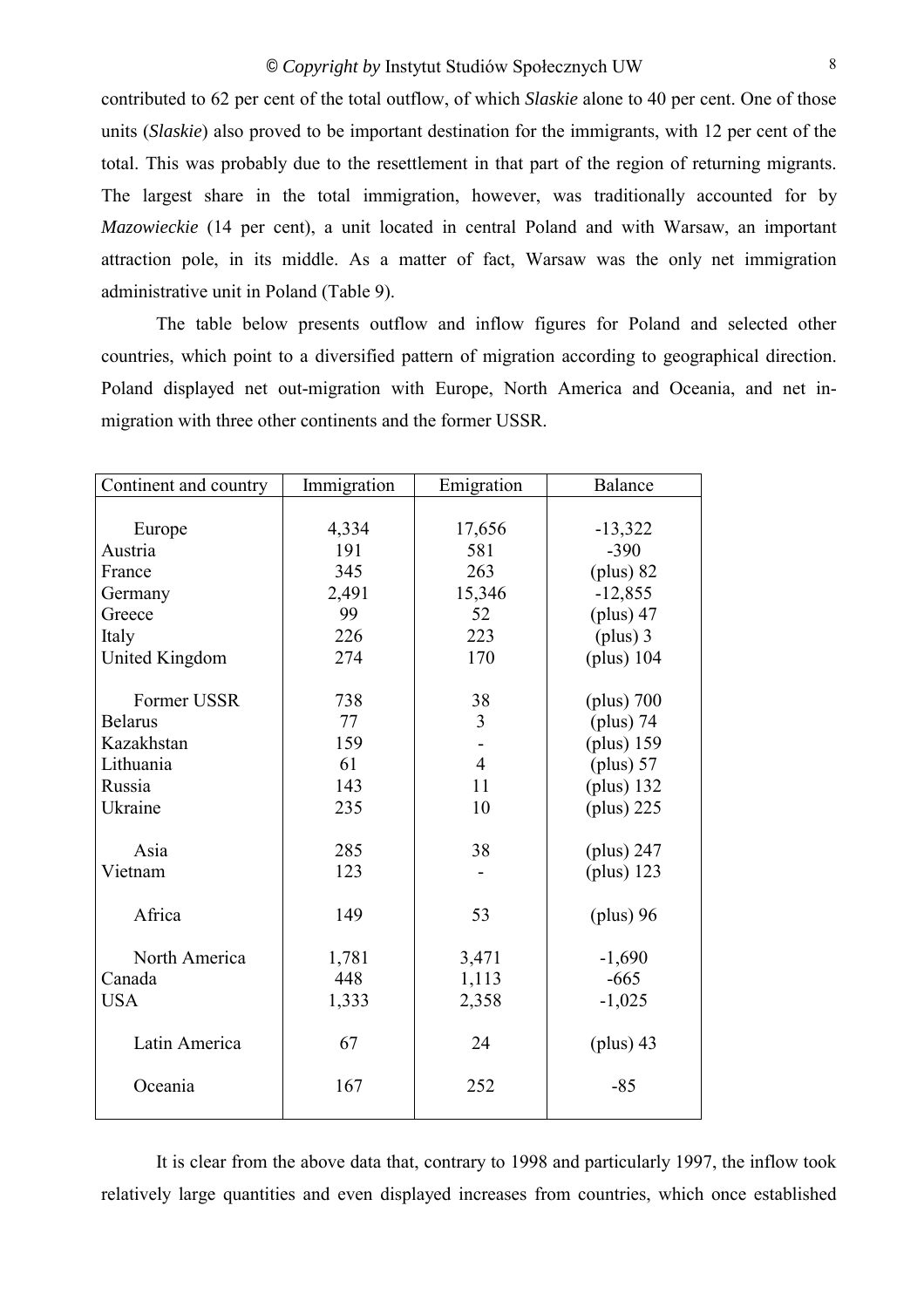themselves as major destinations for Polish emigrants, i.e. Canada, Germany and USA (see also Table 8). Conversely, the immigration was relatively low and in fact declined from countries, which in recent decades did not encounter any sizeable inflow of Polish citizens. All this was due to the change of legal principles and respective administrative procedures, which resulted from the introduction of the 1997 Aliens Act. The Act by all means restricted access of foreign citizens to the entitlement to registration for permanent residence in Poland, which (the registration itself) automatically leads to recognising foreigner as an immigrant. This restriction, however, did not affect Polish citizens returning from a prolonged stay abroad.

Indeed, as already mentioned, the immigration of foreign citizens (already very low in 1998, compared to earlier years) shrunk to 473 persons in 1999 (29 per cent of the previous year level). Major countries of citizenship of immigrants were as follows:

| Country of     | Year |      |  |  |
|----------------|------|------|--|--|
| citizenship    | 1998 | 1999 |  |  |
| Ukraine        | 441  | 97   |  |  |
| Russia         | 174  | 65   |  |  |
| <b>Belarus</b> | 122  | 37   |  |  |
| Vietnam        | 152  | 34   |  |  |
| <b>USA</b>     | 13   | 27   |  |  |
| Lithuania      | 37   | 17   |  |  |
| Kazakhstan     | 65   | 15   |  |  |
| China          | 11   | 12   |  |  |
| Germany        | 69   | 12   |  |  |
| Bulgaria       | 41   | 10   |  |  |
|                | 14   | 10   |  |  |

It seems rather striking that only a handful of foreign citizens took part in immigration from two main countries of origin, namely Germany and USA. In 1999 as much as 3,800 immigrants (51 per cent of the total) came from these countries but at the same time that figure included only 39 nationals of Germany and USA (8 per cent of all immigrants of non-Polish citizenship).

The above data suggest two, possibly mutually exclusive, facts. Firstly, the data recorded in the central population register *PESEL* might be wrong and greatly underestimated. Secondly, by the introduction of the 1997 Aliens Act, the concept of immigration has become even more obsolete than in the past. By many accounts, each year in recent period, Poland is arrived by thousands of new foreign citizens who either work legally or are engaged in businesses or study, which usually involves a long stay in Poland and is evidenced by adequate permissions issued by Polish authorities, but simultaneously only a tiny proportion of those arrivals is captured by immigration statistics.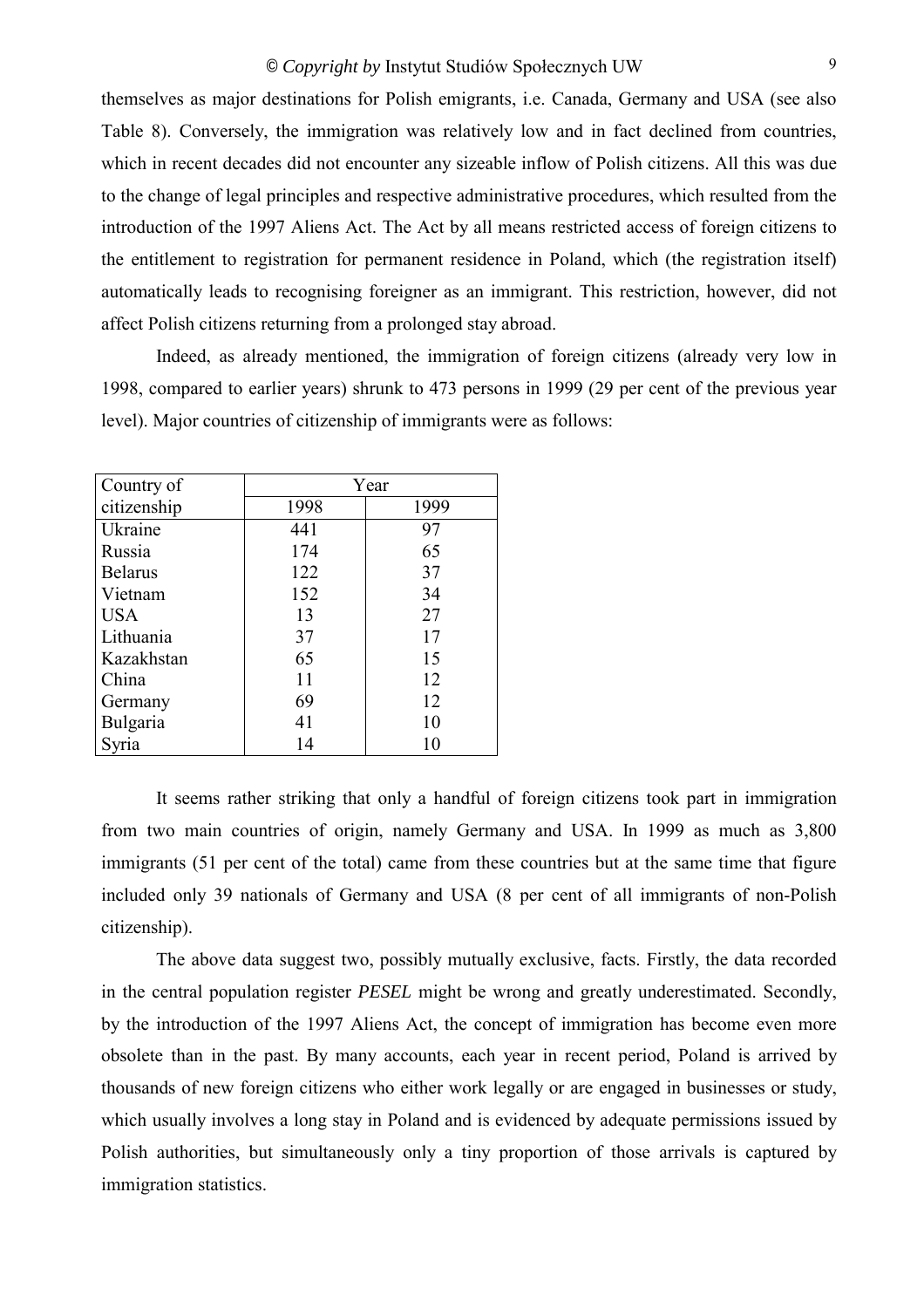<span id="page-9-0"></span>In contrast to immigration, the statistics revealed no new trends as far as the geographical directions of emigration are concerned. Moreover, a predominant majority (nearly all) emigrants proved to be Polish citizens heading for the West.

#### *3.4. Migrants by sex, age and marital status*

The situation that gradually emerged in the mid-1990s of almost perfect sex parity among migrants, tended to hold in 1999. The proportion of males was slightly greater than females among the both emigrants and immigrants, and those proportion were nearly the same (51:49). A novelty compared to 1998, was a change of a predominance of females among the immigrants into a predominance of males in that category. Statistics reveal a striking sex disparity in case of certain direction of emigration. For instance the share of women in all migrants heading for Belgium, Denmark, Italy, the Netherlands and Sweden by far exceeded 60 per cent. With regard to immigration, distinct cases of sex disparity presented itself immigrants from Vietnam and Ukraine, where women constituted, respectively, 69 and 58 per cent of the total.

Age composition of emigrants, both males and females, did not undergo any significant changes. Among men the by far largest group continued to be those below 20 years of age (34 per cent), while among women those aged 20-39 (41 per cent). Persons 50-year old or above that age constituted relatively small minority among emigrants (Table 5). It was a little different with immigrants, where the proportion of persons below 20 increased visibly and started to predominate other age brackets. The inflow of people at retirement age seemed also quite substantial (Table 10).

As follows from Table 6 and Table 11, no significant changes occurred in migration flows with respect to marital status.

#### *3.5. Migration by educational attainment*

A trend observed over the 1990s of a large predominance in the emigrants of the low educated continued in 1999 (Table 7). As evidenced by figures to follow, in that year the proportion of emigrants (aged 15+) with at best elementary education reached the highest level of the entire decade, 79 and 78 per cent among males and females, respectively. On the other hand, the share of the smallest category, i.e. persons with any diploma of a post-secondary school slightly increased in that year, to around 2 per cent. Evidently, however, highly educated emigrants tended to be largely under-represented and low educated ones largely over-represented relative to the general population of Poland.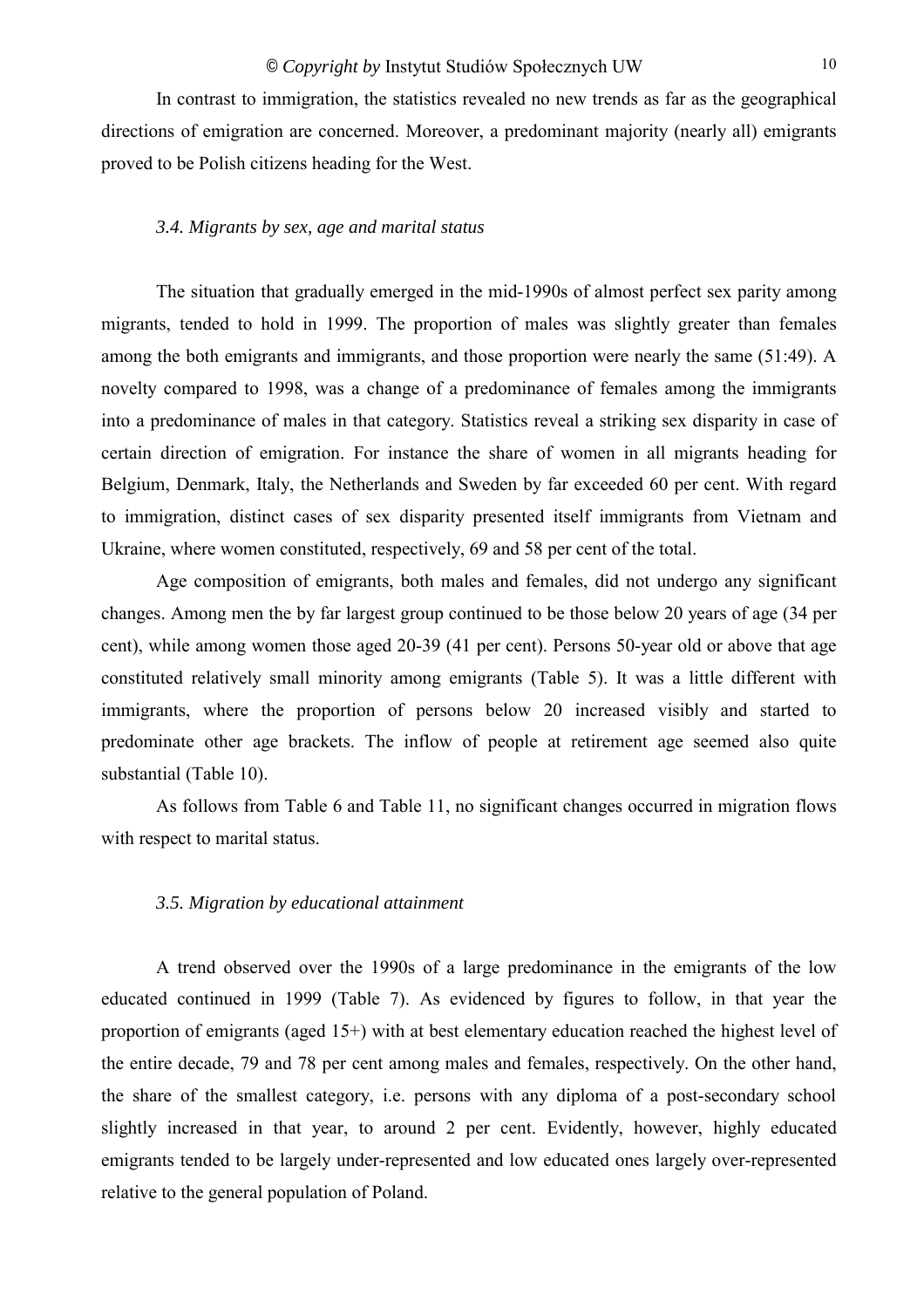<span id="page-10-0"></span>

| Year | Males          |            | Females        |            |
|------|----------------|------------|----------------|------------|
|      | post-secondary | elementary | post-secondary | elementary |
| 1988 | 11.7           | 39.7       | 6.2            | 34.7       |
| 1989 | 8.2            | 36.5       | 5.6            | 35.3       |
| 1990 | 5.5            | 51.2       | 4.1            | 53.1       |
| 1991 | 3.7            | 59.5       | 2.9            | 62.6       |
| 1992 | 3.6            | 66.4       | 2.7            | 67.3       |
| 1993 | 2.8            | 70.2       | 2.1            | 71.9       |
| 1994 | 2.4            | 69.3       | 2.1            | 69.5       |
| 1995 | 2.2            | 73.2       | 2.0            | 73.0       |
| 1996 | 2.1            | 76.7       | 1.7            | 76.6       |
| 1997 | 1.8            | 75.5       | 1.6            | 74.0       |
| 1998 | 1.4            | 78.1       | 1.5            | 75.8       |
| 1999 | 1.9            | 78.7       | 2.4            | 78.2       |

Against this description, figures contained in Table 12 present a sharply contrasting distribution of the immigrants. That distribution is characterised by a predominance of persons with secondary education, followed closely by persons with university diploma. However, in 1999 the educational attainment of immigrants aged 15+ considerably deteriorated, relative to 1998. Despite the decline in the total size of this category, the number of persons with at best elementary education virtually multiplied (by factor 5.6). Still, however, the low educated remained numerically less prominent category than the highly educated.

The migration balance by educational attainment is still favourable to Poland; less highly educated persons leave the country than arrive. The relevant data are presented below:

| Migrant    | Category of educational attainment |           |            |            |  |
|------------|------------------------------------|-----------|------------|------------|--|
| category   | post-secondary                     | secondary | vocational | elementary |  |
| Emigrants  | 415                                | 1,699     | 2,026      | 15,095     |  |
| Immigrants | 1,604                              | 1,798     | 977        | 1,230      |  |
| Balance    | $+1.189$                           | $+99$     | $-1,049$   | $-13,865$  |  |

## **4. Stocks of migrants**

## *4.1. Stock of immigrants (foreign citizens)*

In 1999 the stock of foreigners in Poland increased. Although the number of permissions for settlement grew rapidly, by 71 per cent relative to 1998, it was, however, still very small in absolute terms (495), much smaller (by 88 per cent) than the number of "equivalent" permissions for "permanent residence" in 1997 (a kind of permit abolished by the 1997 Aliens Act). On the other hand, the number of permissions for "fixed-time residence" (allowing a foreigner to stay in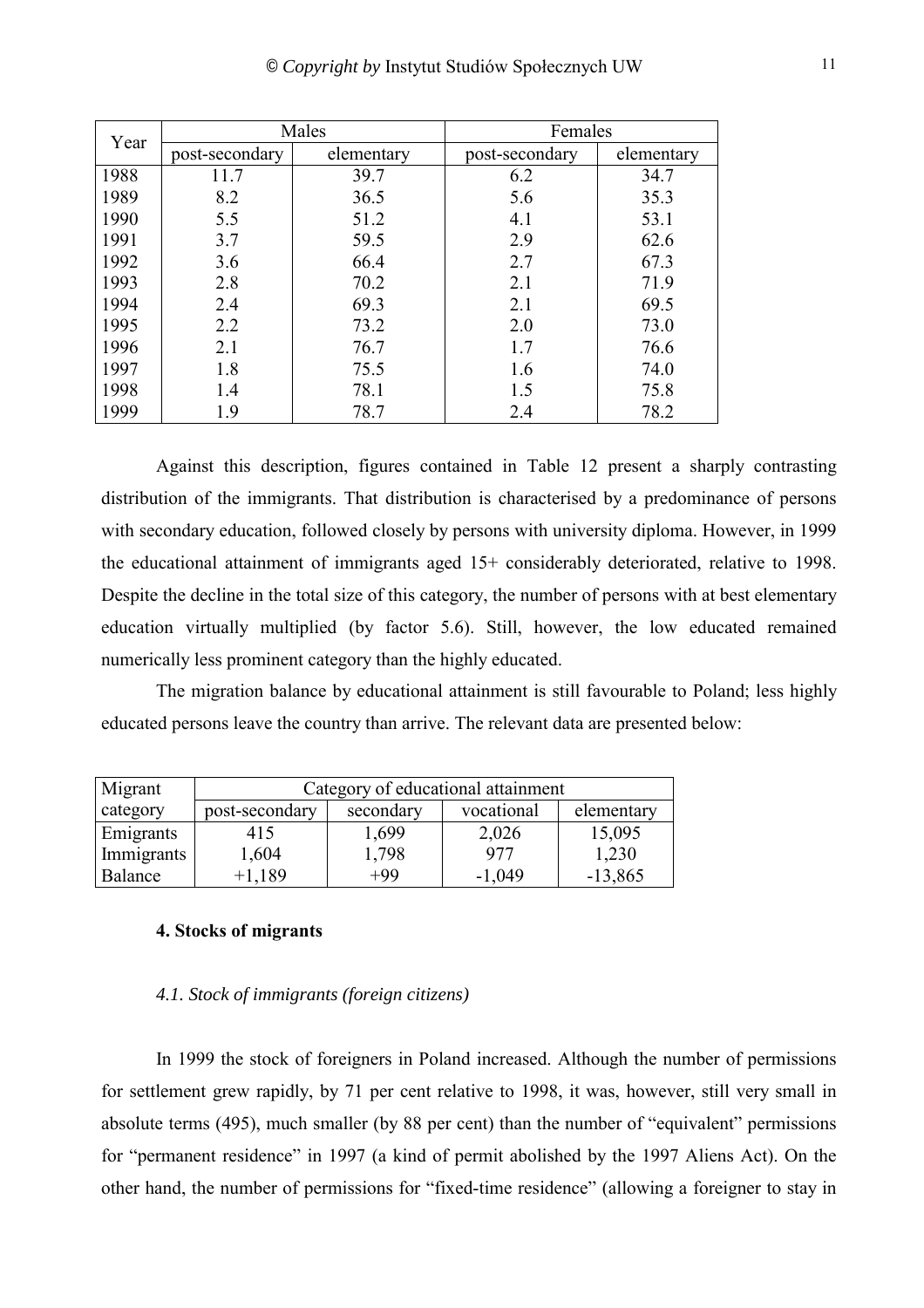Poland even for years) virtually multiplied (by factor 3.4 relative to 1998). In 1999 it reached a considerable quantity of around 16,700. With regard to permission for settlement, the top nations included: Russia, Ukraine, Vietnam, Belarus and Armenia, whereas in case of permission for "fixed-time residence": Ukraine, Vietnam, former Yugoslavia, Germany and the United States (Table 13).

The 1997 Aliens Act stipulated that all "permanent residence card" holders in Poland would need to replace the old document with a new one. Simplified procedures for this replacement were introduced, and by the end of 1999 the old document has become invalid. It was hoped by the Polish authorities that by this the stock of foreigners living in Poland would be verified, and a special register for those persons, including personal characteristics of foreigners replacing their document, has been established. Preliminary count is presented in Table  $14<sup>3</sup>$ .

According to the newly established register, on 31 December 1999 42,792 foreign citizens lived in Poland, of which 54.1 per cent males and 45.9 per cent females. Around 54 per cent of that population were eligible to settlement ("permanent residence") and around 46 per cent to temporary "fixed-time" residence. The citizenship represented by largest numbers were as follows:

| Country          | Permanent residence | Fixed-time residence |
|------------------|---------------------|----------------------|
| <b>Ukraine</b>   | 4,058               | 2,944                |
| Russia           | 3,208               | 1,225                |
| Vietnam          | 1,500               | 1,773                |
| <b>Belarus</b>   | 1,454               | 861                  |
| Germany          | 1,061               | 868                  |
| Yugoslavia       | 381                 | 1,245                |
| <b>USA</b>       | 528                 | 840                  |
| <b>Stateless</b> | 1,340               | 367                  |

It is interesting that the above data hardly converge with Central Statistical Office statistics on the stock of foreigners who registered with local administration their temporary (longer than two months) stay in Poland. A major reason of the difference might be the fact that those foreigners who register their temporary stay in Poland include a broader range of categories of the citizens of alien countries than is the case with the register of foreigners eligible for fixed-time residence. This especially pertains to the citizens of Ukraine, who benefit from visa-free travelling to Poland. Many of them find an easy way (surely, easier than applying for a permission for temporary residence) to stay in Poland for a long time by circulating every three months (the maximum time allowed to uninterrupted stay on the Polish territory without a special permission)

<sup>&</sup>lt;sup>3</sup> These data have been processed exclusively for the purpose of present report, and are published for the first time.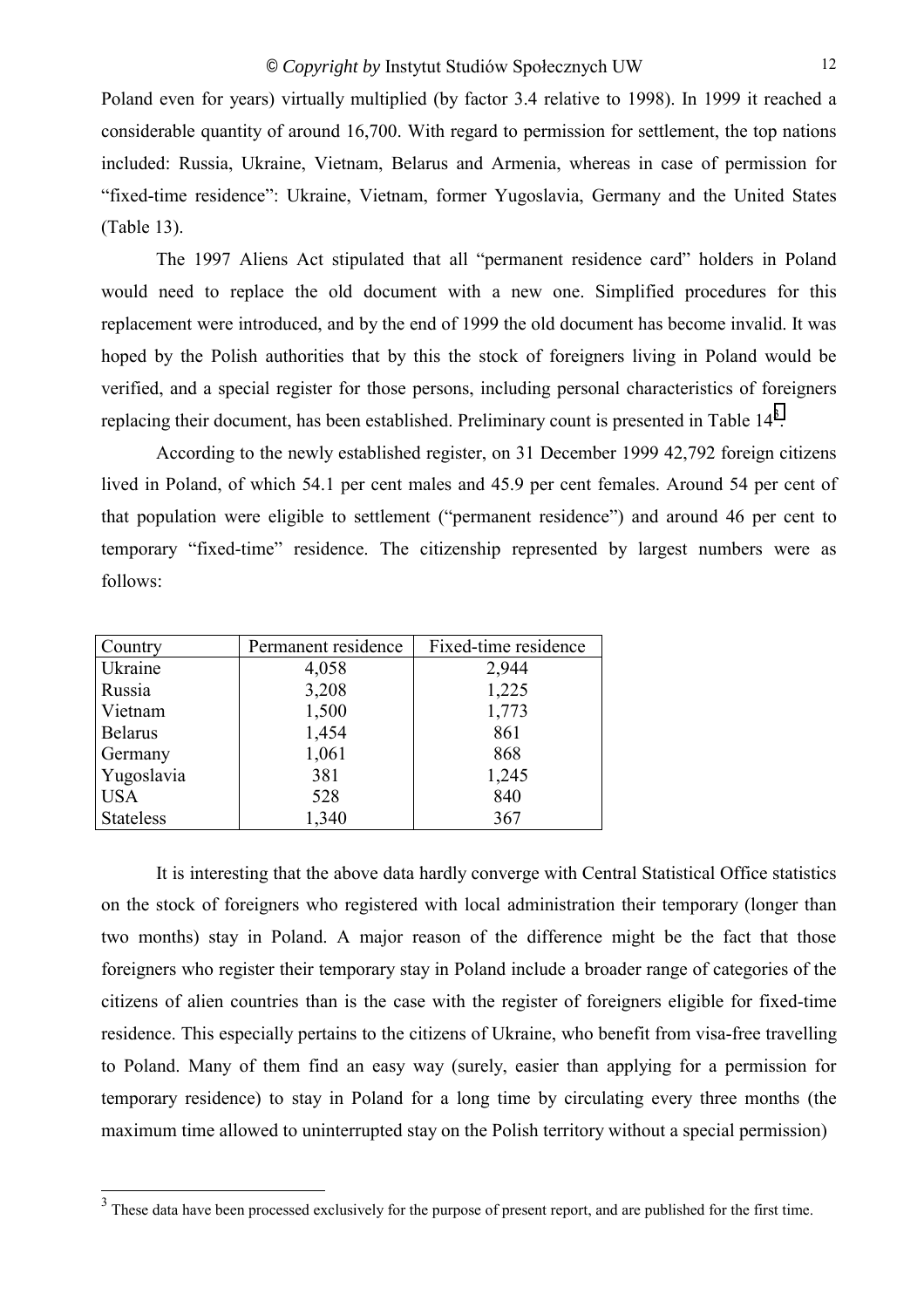between the country of *de jure* residence (Ukraine) and the country of *de facto* residence (Poland).

It follows from the afore-mentioned CSO source that on 31 December 1999 as many as 39,303 foreign citizens were registered as temporary residents of Poland, of whom 57.3 per cent males. By and large, migrants from Ukraine predominated in that group. The statistics suggests that almost 44 per cent of the foreign citizens originated from that country. The second country in terms of contribution to the total was Germany with just 5 per cent. Compared with 1998, the number of foreigners who registered their temporary stay with local administration rose by 43 per cent, and the number of citizens of Ukraine by 81 per cent. The register of foreign nationals who at the end of 1998 and 1999 were temporary residents reveal the following major countries of citizenship:

| Country/continent | 1998  | 1999   |
|-------------------|-------|--------|
| Ukraine           | 9,542 | 17,256 |
| Asia $(a)$        | 6,034 | 5,003  |
| Germany           | 1,480 | 1,921  |
| Russia            | 1,346 | 1,782  |
| <b>Belarus</b>    | 1,384 | 1,746  |
| France            | 876   | 1,303  |
| United Kingdom    | 830   | 1,109  |
| Armenia           | (b)   | 988    |

(a) Vietnamese in a large majority; (b) not specified in the source

A synoptic in character Table 15 suggests that the purpose of staying of foreign citizens in Poland is greatly diversified. Whereas Ukrainians occupy the top position in all but one (the exception being asylum seeking) "roles" in Poland, listed in that table, they are closely followed by Belarusians in the statistics of foreigners studying in Poland and work permit holders. Bulgarians (followed by Armenians) are among leaders (after Ukraine) in the statistics of expelled foreigners, and Russians (followed by citizens of Kazakhstan) in the statistics of newly admitted permanent residents. Armenians (followed by citizens of Afghanistan) are the top nationality with regard to asylum seeking. Prominent are also Vietnamese in the statistics of work permits and newly admitted permanent residents (as well as citizens of the United Kingdom and Germany in case of the former record). Compared with previous years, the geographical distribution of foreigners in Poland is a little more consistent, with much smaller importance of people originating from remote countries (e.g. Sri Lanka) with which Poland has traditionally been weakly tied.

Generally, it might be suggested that the official statistics still do not offer an unequivocal estimate of the number nor distribution (be it only by country of origin) of foreigners legally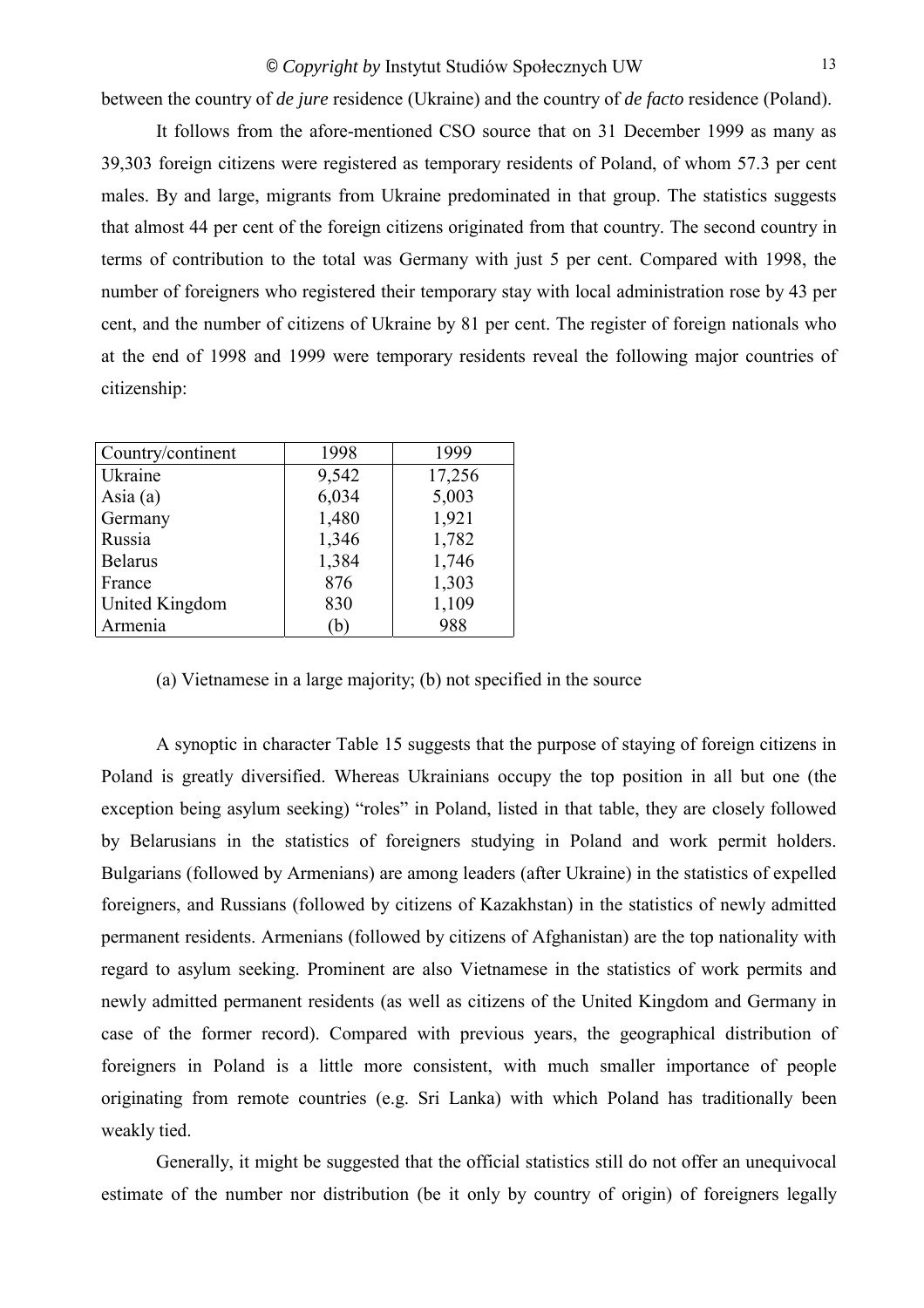<span id="page-13-0"></span>living in Poland. Paradoxically, principles stemming from the 1997 Aliens Act add to the confusion, by (since 1998) artificially causing a radical drop in the number of registered immigrants ("permanent residents") of foreign citizenship, and "shifting" a large part of them (probably a large majority) to the category of "fixed-time residents" (i.e. *de jure* temporary residents). On the other hand, since the introduction of the Act it has become possible to systematically observe the size, structure and dynamics of the stock of legal foreigners in Poland (Table 14).

## *4.2. Foreigners married to Polish citizens in Poland*

In Poland a great proportion of foreigners who are granted permission for settlement (or before 1998 were granted permission for permanent residence) benefit from the fact that they have been married to a Polish citizen who live in Poland. If only for this reason, the issue of "mixed" marriages" seems one of essential topics in the analysis of immigration of the non-Polish nationals to and the stock of foreigners in Poland.

In 1999 the number of mixed marriages was relatively high although distinctly lower than a year before. More than 3,600 such unions were recorded (1.7 per cent of the national total). Nevertheless the marriages with a foreign wife ranked the second in the entire decade 1990-1999 (only after the 1998 figure). The unions with a foreign husband, however, continued to predominate (Table 16).

Despite a general decline compared to 1998, the number of marriages with Ukrainians, both males and females, increased (by 34 and 19 per cent, respectively). It should be mentioned that in 1999 nationals of that country took the top position (so far occupied by Germans) on the list of countries whose citizens concluded a union with a Polish partner in Poland. On the other hand, the number of marriages with a citizen of Vietnam sharply declined  $-$  by 93 per cent in case of foreign wife and by 79 per cent in case of foreign husband. This led to slipping of Vietnam down from third position in 1998 (just behind Ukraine) to  $13<sup>th</sup>$  position in 1999 on the list of top countries in the statistics of mixed marriages in Poland (Table 17 and Table 18).

## *4.3. Stock of emigrants (permanent residents of Poland)*

The data on that topic from a new and very important source became available in 2000. Their origin is an occasional household survey inquiring into "conditions of living". That nationally representative survey, by means of which members of around 15,000 households were investigated, took place in the middle of 1997. Among other things, the survey subject was the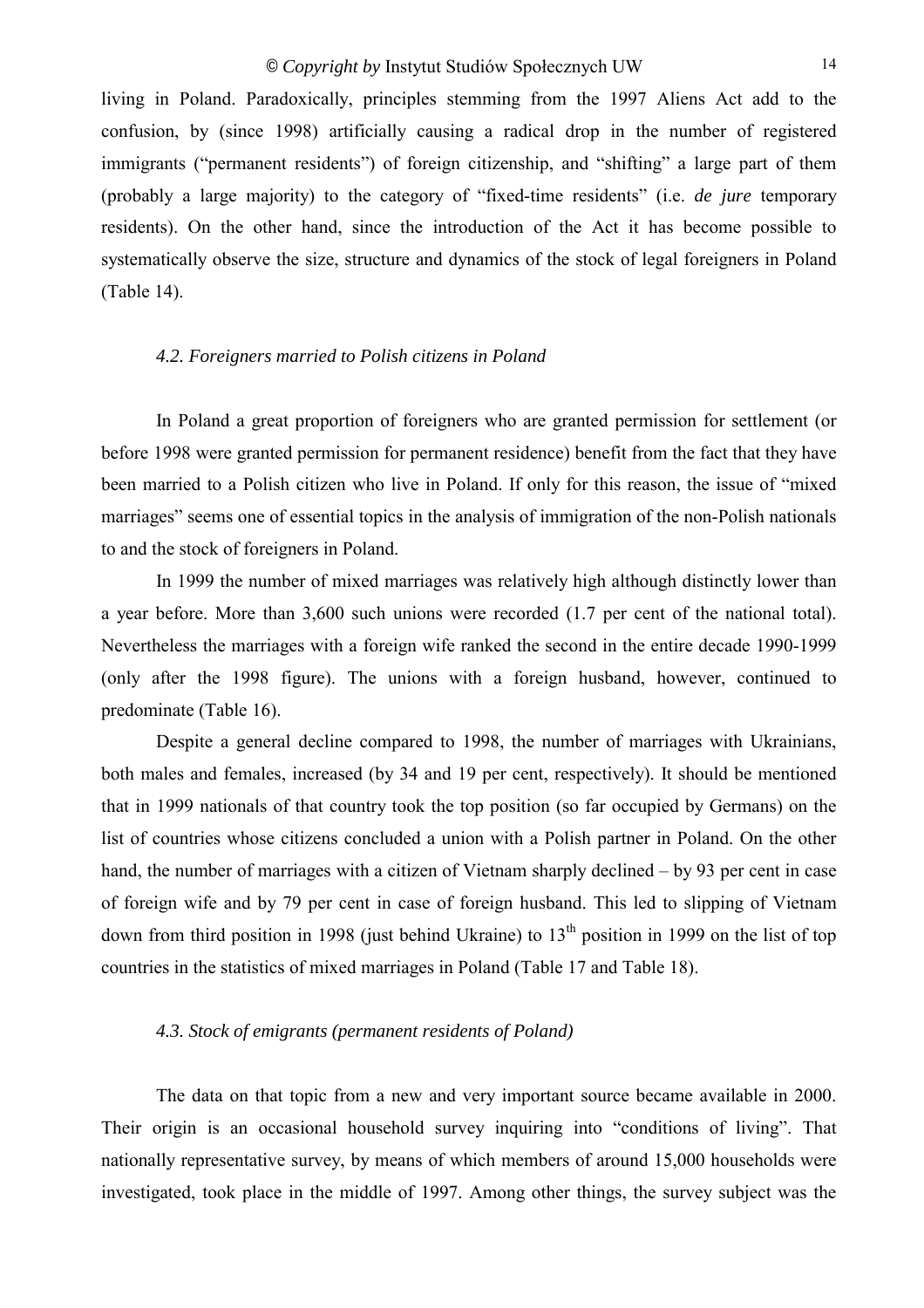characteristics of household members who at the time of its implementation stayed abroad for longer than two months. Basic data are presented in Tables from 19 to 22.

It was estimated that some 178,400 Polish citizens who in the Polish registers figured as "permanent residents of Poland" stayed abroad for at least two months<sup>4</sup>. A large part of that population left Poland many years ago, and those persons were *de facto* long-term emigrants. Only 29.5 per cent stayed abroad for less than six months (precisely, from two to six months) at the time of the survey. From among the others, 30 per cent left between 1991 and 1995, and 8 per cent before 1991 whereas for 7.4 per cent it was not possible to establish the date of departure. This suggests that the stock of temporary (short-term) migrants from Poland in other countries might be relatively small, probably much lower than it is widely believed or "guestimated" on the basis of the size of "Polish communities" in various countries.

Males constituted a majority (60 per cent) among the migrants. The two thirds originated from urban areas. The migrants were relatively young but the most numerous age bracket proved to be 40-44, with nearly 19 per cent of all migrants, the bracket "surrounded" by two much more weakly represented (12 per cent in 35-39 and 6 per cent in 45-49). The overrepresentation of the 40-44-year old was probably due to that a large proportion of migrants left rather long ago and in the meantime they grew older<sup>5</sup>. Otherwise, 35 per cent of migrants fell in the 20-29 age interval. Only 2 per cent of migrants were children at the age 0-14.

Around 40 per cent of underage migrants left due to health problems (altogether, however, a minuscule of migrants). For the remainder, foreign employment was most often (76 per cent) mentioned as the main cause of migration. In the age group 40-44 (which proved conspicuous also for previously mentioned reason) as many as 90 per cent of migrants were said to be job seekers at the time of departure.

As evidenced by all available statistics, Germany, with 36 per cent of all migrants, proved to be the main country of destination also in case of this source. The other top receiving countries included USA (12.8 per cent), Italy (12.1 per cent), the Czech Republic (5.5 per cent), the United Kingdom (3.5 per cent), Austria (3.1 per cent), France (3.0 per cent), Canada (2.7 per cent) and Spain (2.7 per cent).

 20-24ÖÖÖÖ.21.1 per cent 25-29 ................17.7 per cent 30-34 ............Ö 4.9 per cent (!) 35-39 ................13.2 per cent 40-44 ................16.2 per cent 45-49 ............Ö 2.3 per cent.

<sup>&</sup>lt;sup>4</sup> This estimate omits those "permanent residents" of Poland in case of whom all other members of their household also stayed abroad.

<sup>&</sup>lt;sup>5</sup> Misshapen age distribution due to the above mentioned fact was particularly striking in case of female migrants. As follows from the below-given figures, in that sub-population two age maxima, probably related to distinctly different time of departure from Poland, were clearly visible: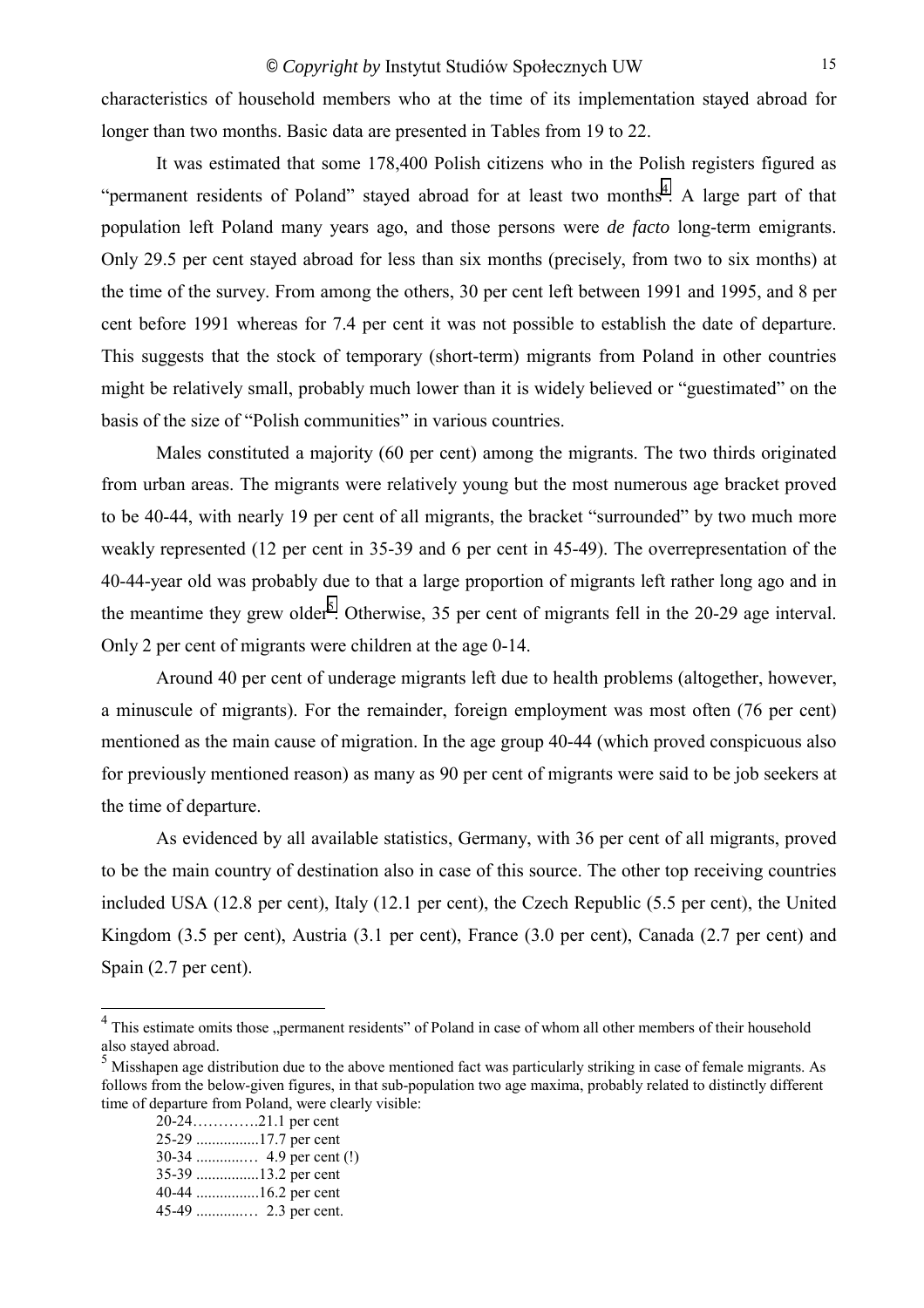<span id="page-15-0"></span>Educational attainment of the migrants aged 15+ was relatively high. Nearly 16 per cent in that group had a university diploma and additional 4 per cent a certificate of other post-secondary school. Secondary school was completed by 30 per cent of migrants. Around 40 per cent completed some vocational school and for 8 per cent elementary school was the final level of education.

In 2000 the Labour Force Survey (*BAEL*) was resumed (it was discontinued after 1<sup>st</sup> quarter of 1999 due to financial problems) with its (recurrent since May 1993) quarterly inquiry into the stock of Polish citizens staying abroad. According to the investigation carried out in the  $2<sup>nd</sup>$  quarter of 2000, the number of Poles (registered as "permanent residents" of Poland) staying abroad for more than two months at the time of the survey was 137,000, the level almost exactly equal that recorded in May 1998. This might suggest that a declining trend (from a maximum of 209 thousand in August 1994 to the low 112 thousand in February 1999), which started in 1995, came to a halt (Table 23).

The survey revealed a high proportion of migrant workers among all Poles staying abroad, a tendency already observed in February 1999. That proportion (77 per cent) distinctly surpassed a typical level recorded in 1996 and 1997 (close to 70 per cent).

A new phenomenon was a radical increase in the number and proportion of migrants staying in a foreign country for less than one year. In fact, according to the survey conducted in the 2<sup>nd</sup> quarter of 2000, that category of migrants became more numerous than the other category, i.e. those who stayed abroad for at least one year.

Young people predominated, the largest age group being 25-34 among males and 18-24 among females. The proportion of men was 57 per cent, and it did not differentiated between migrants staying abroad for short time and long time (Table 24). A major receiving country continued to be Germany (35 per cent of all migrants from Poland), followed by USA (15 per cent), Italy (7 per cent), France (5 per cent and the United Kingdom (4 per cent) (Table 25).

## **5. Migrants workers**

## *5.1. Migration for work from Poland*

Recent estimate of the scale of foreign employment of Polish workers suggests that in 1999 around 350,000 Poles had a legal job in a foreign country, of which 300,000 in Germany. Accounting for duration of contracts, average annual employment might be estimated at 100,000- 120,000. In addition, some 150,000-200,000 workers were in irregular situation on foreign labour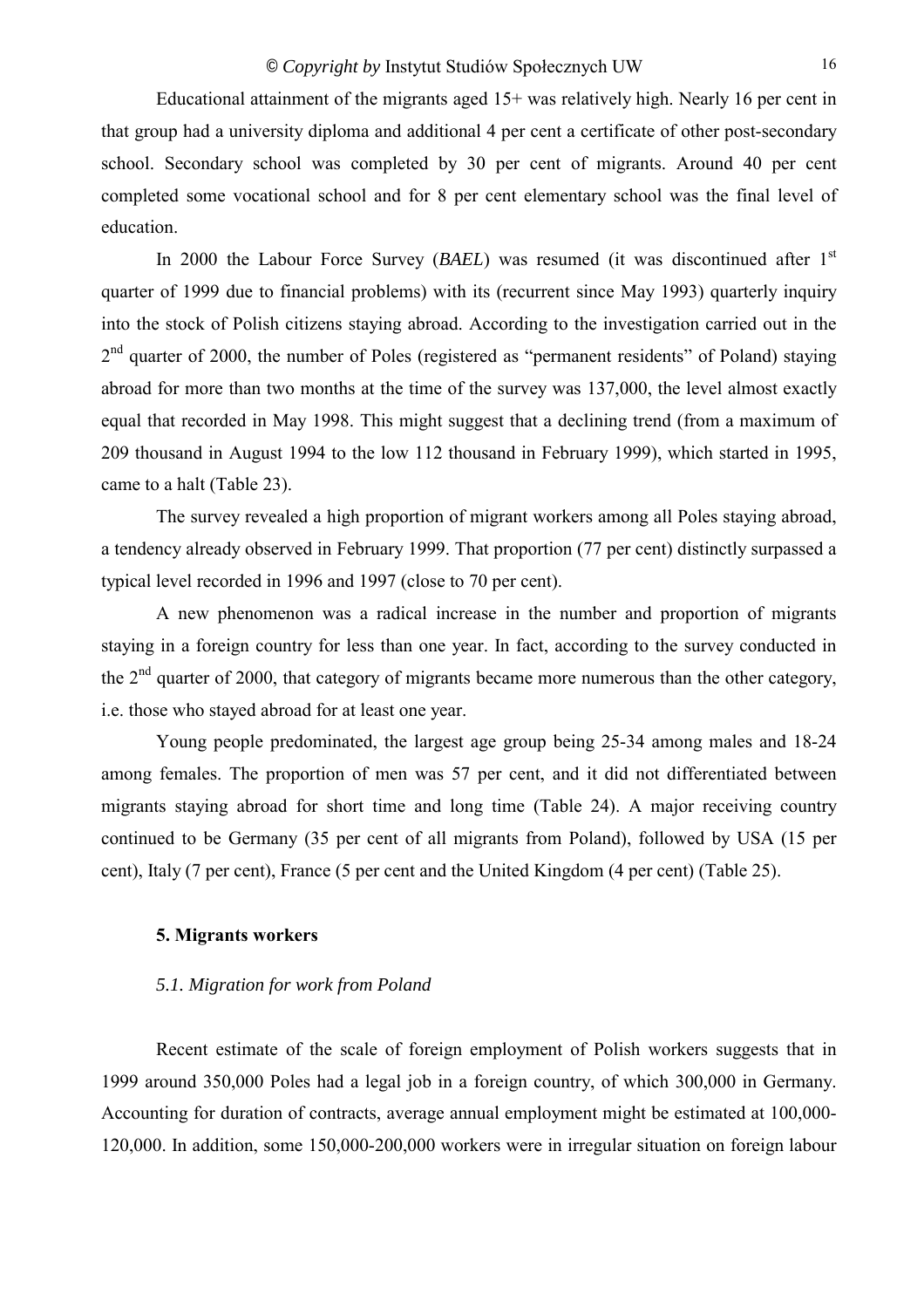markets, which implies an estimate of some 40,000-50,000 on the average in that year  $(Rajkiewicz, 2000)<sup>6</sup>$ .

Official data on the numbers of Polish citizens employed within the framework of bilateral agreements lead to conclusions, which appear coherent with the above. As follows from Table 26, provisions of various agreements concerning migration of labour and signed by Poland allowed distinctly more than 240,000 persons to work abroad. A large majority of them (nearly 220,000) were seasonal workers employed in Germany.

The other significant group of legally employed Polish workers were those posted by Polish companies operating in foreign countries. Available data pertain to the stock of such workers as of 30 September 1998. In case of companies employing more than 5 workers, as many as 38,500 persons were employed on that day, a large majority of them (71 per cent) in construction industry (Table 27). The relevant data (compiled by the Central Statistical Office) are far from being comprehensive, and do not even allow for breaking down that figure by country of destination.

Relatively solid statistical basis exists in Poland with respect to migration for seasonal work in Germany, which is the main type of labour migration from Poland. On the other hand, Germany is not only the main destination for that category of labour but also absorbs a large majority of Polish legal workers. According to the agreement concluded between the ministers of labour of Germany and Poland, migrants are entitled to up to three-month employment in Germany within a calendar year, in an indicated industry (branch) and subject to the availability of jobs. An overwhelming majority of Polish seasonal workers in Germany (99.3 per cent in 1999) are personally selected (invited) by the employers prior to migration. Moreover, except for undefined "situation in labour market" of Germany, formally there are no fixed upper limits for this kind of the transfer of labour.

In 1999 the origin in Poland of those workers migrating to Germany whose contribution to the total flow was the largest, included almost the same regions (districts) as in 1998, i.e. mostly regions located in south-western part of Poland, plus two areas in central Poland (districts of Kielce and Konin) and two in the east (districts of Olsztyn and Zamosc). Compared to 1998, only two changes took place in the top ten<sup>7</sup>: Kalisz and Suwalki districts were replaced by Olsztyn and Zamosc districts (areas with ranks  $9<sup>th</sup>$  and  $10<sup>th</sup>$  in both years) (Table 28). The incidence of migration to Germany for seasonal work was quite considerable for certain regions. For instance, the persons from Konin district taking this kind of job constituted 3.5 per cent of the total working age population in that area.

<sup>&</sup>lt;sup>6</sup> The source claims that in 1999 around 1 billion US \$ might have been transferred to Poland as remittances.

 $<sup>7</sup>$  The number of regions (strictly: administrative districts) was 49.</sup>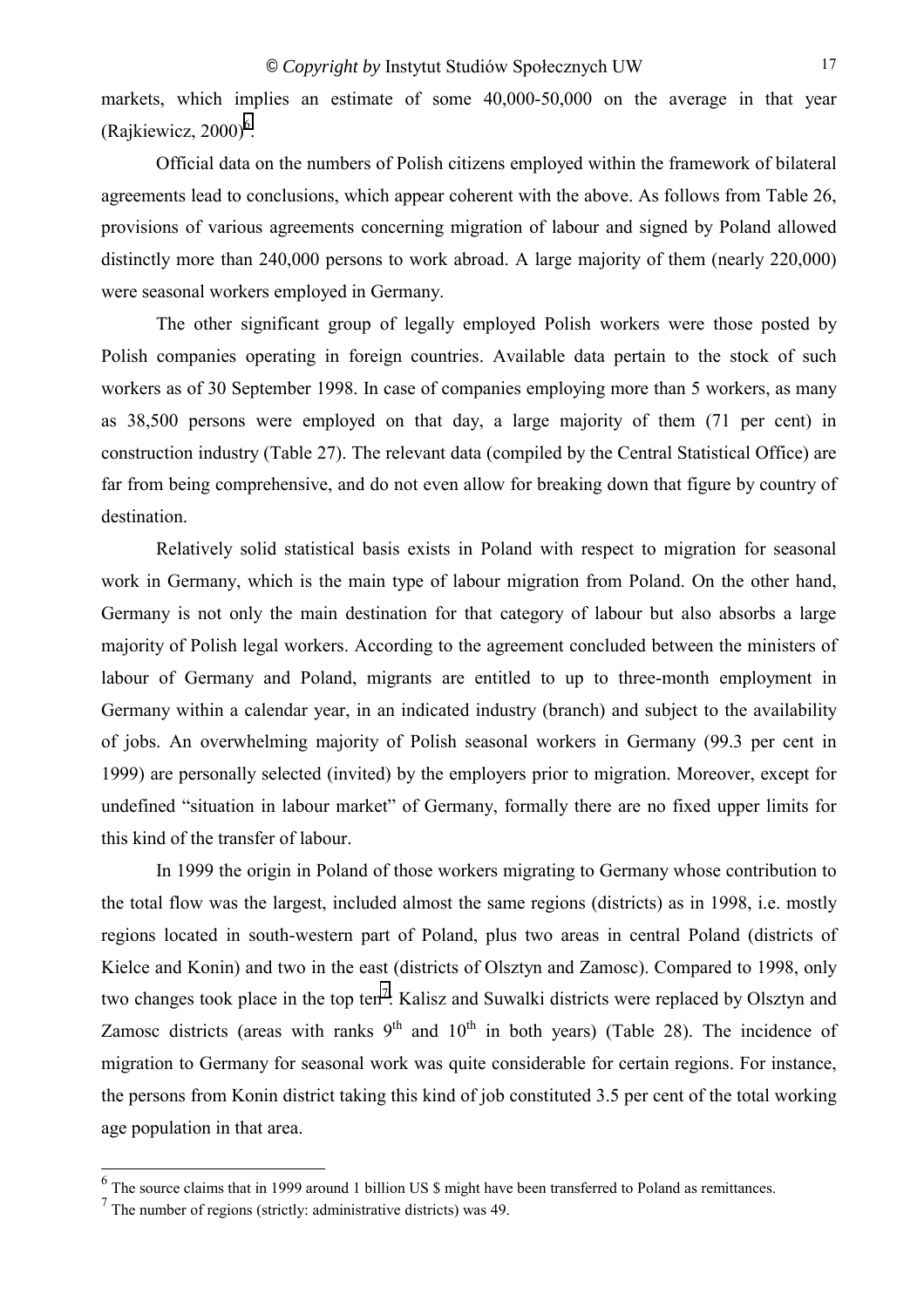<span id="page-17-0"></span>The year 1999 saw even greater concentration of seasonal workers from Poland employed in agriculture (94 per cent relative to 86 per cent in 1998). The employment in viticulture declined from 8 to 1 per cent. Contrary to early 1990s, certain typically migrant-absorptive branches proved to be hardly accessible to those workers. For instance, only three persons were recruited to construction jobs.

According to an analysis of the sample of seasonal job offers<sup>8</sup> send from German to Polish regional Labour Offices, it might be concluded that in 1998 a large majority of seasonal migrants (83 per cent) were males, and the migrants were relatively young (nearly 70 per cent at the age 25-  $44)$ <sup>9</sup>. For around 70 per cent of migrants working week was 36-40 hour long but more than 20 per cent worked longer. More than a half of migrants were offered contracts for two months or longer but 9 per cent for shorter than one month (Domaradzka, 2000).

#### *5.2. Migration for work to Poland*

Data on regular employment of foreign citizens in Poland are scarce and incomplete. What is relatively well documented are work permits granted to foreigners, as a rule before coming to Poland. Work permit is required when a foreigner applies for a Polish visa, which entitles to gainful employment in Poland. Obtaining a permit, however, does not necessarily mean that a foreigner actually comes to Poland nor that he/she works there. Some statistics are also compiled with regard to actual regular employment of foreigners but those only apply to migrants working in companies that employ at least five persons. On the other hand, the statistics of work permits indicate that a considerable proportion of permits goes to those who intend to work in smallest companies (with less than five employees); in 1998 it was one-third of permits (permits given for work in foreign sub-contracting firms are not included here). It we focus on the employment in Poland-based companies that employ at least five persons, then on the basis of data for 1997 it would be possible to arrive at a rough estimate of the proportion of foreigners granted a work permit who actually take up a job in Poland. In that year 8,311 foreigners who met these criteria were registered as actually employed whereas the corresponding number of work permits was

<sup>&</sup>lt;sup>8</sup> In case of seasonal jobs in Germany almost all offers from German employers become effective. For instance, the share of procedures of recruitment that does not lead to concluding an employment contract was only 2.4 per cent in 1999.

 $9^9$  Only 13 per cent are above 44 years of age.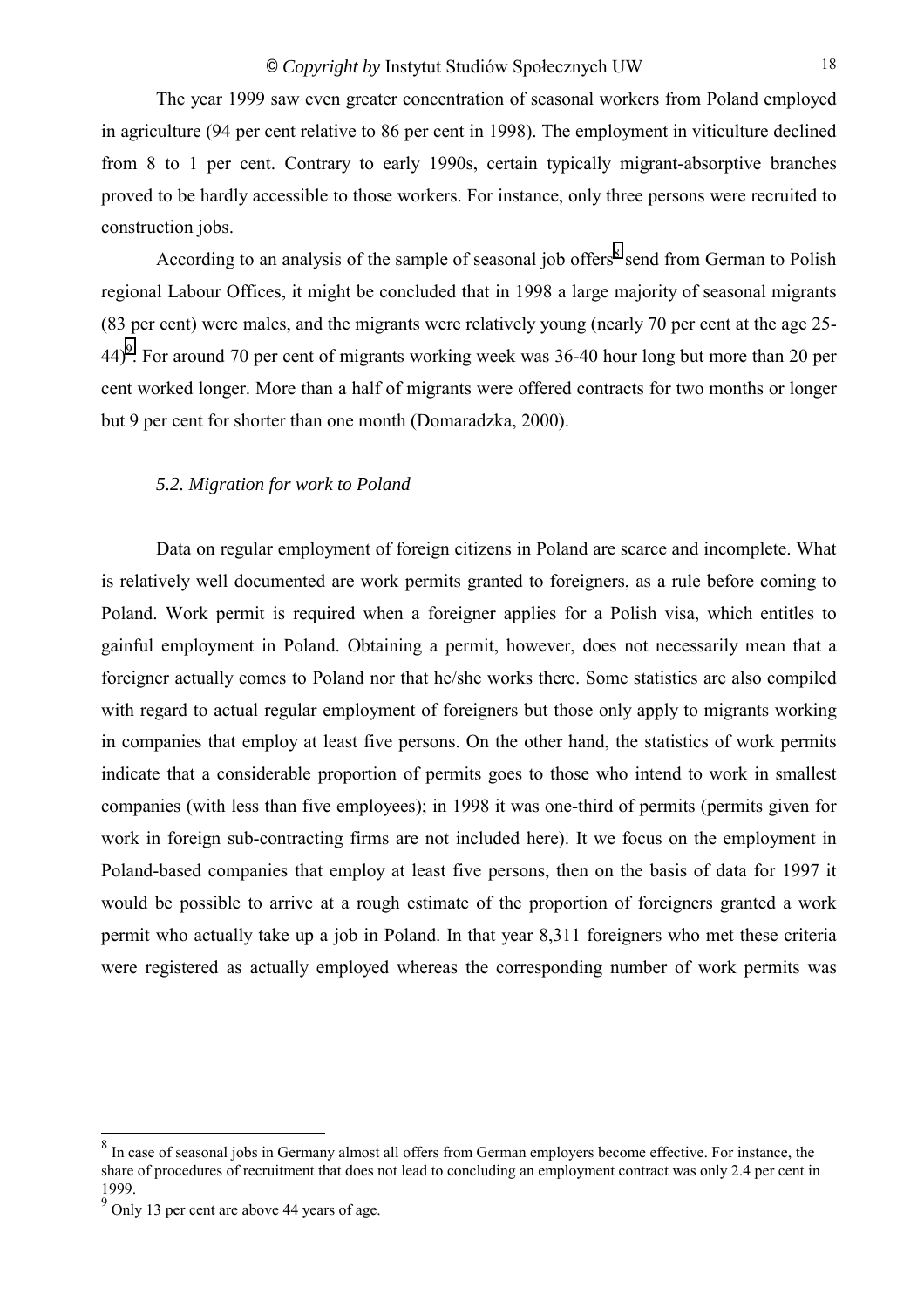10,305. This implies a proportion of around 80 per cent actually employed among those granted a work permit<sup>10</sup>.

As stems from Table 29, the legal employment of foreigners in the Poland based companies, in which the number of workers exceed five persons was around 12,300 on 30 September 1998. Males constituted 74 per cent of the total whereas females 26 per cent. A majority of 63 per cent were employed in the private sector and 37 per cent in the public sector. A majority of female migrants (58 per cent), however, worked in the public sector companies, which remains in striking contrast with a relevant share for males (29 per cent).

Sections of the national economy where the employment of foreigners was relatively large included: trade (24 per cent of the total), manufacturing (17 per cent), public administration (16 per cent) and education (14 per cent). Altogether less than 5 per cent of foreigners were registered as employed in such sections, as: agriculture (with fishing) and construction, which are known in Poland for attracting a lion share of irregular migrant workers. Typical "niches" for the employed foreigners included: administration and education in the public sector and trade and manufacturing in the private sector. There the numbers of foreign workers were relatively largest. As many as 48 per cent of all female workers found employment in administration and education in the public sector and additional 25 per cent in trade and manufacturing in the private sector. In case of males, 44 per cent were employed in the latter "niches" and 21 per cent in the former. This implies quite considerable sectional concentration of foreign employment in Poland.

Due to scarcity of data on the actual employment of foreigners, the description of major trends and structural characteristics of that phenomenon has to be based on the statistics of work permits. It follows from those statistics that the regular employment of foreigners tends to stabilise. In 1999 the total number of work permits was 20,618 compared to 20,759 in 1998. However, the number of permits issued for Poland based companies grew from around 16,900 to around 17,100. A large majority of permits were issued to companies operating in Warsaw district (57 per cent of the total), followed by Gdansk district (6 per cent) and Katowice district (5 per cent).

The list of top countries of origin of migrants who benefited from work permits in 1999 did not considerably differ from that of 1998:

<sup>&</sup>lt;sup>10</sup> In 1993-1997 the number of work permits for foreigners to be employed in Polish firms with more than five employees increased by 26.9 per cent whereas the number of foreigners actually employed in those firms by 25.2 per cent. This may suggest that work permit data, which are much more comprehensive and detailed than the data on the employment of foreigners, might be adequately reflecting the trends concerning the latter.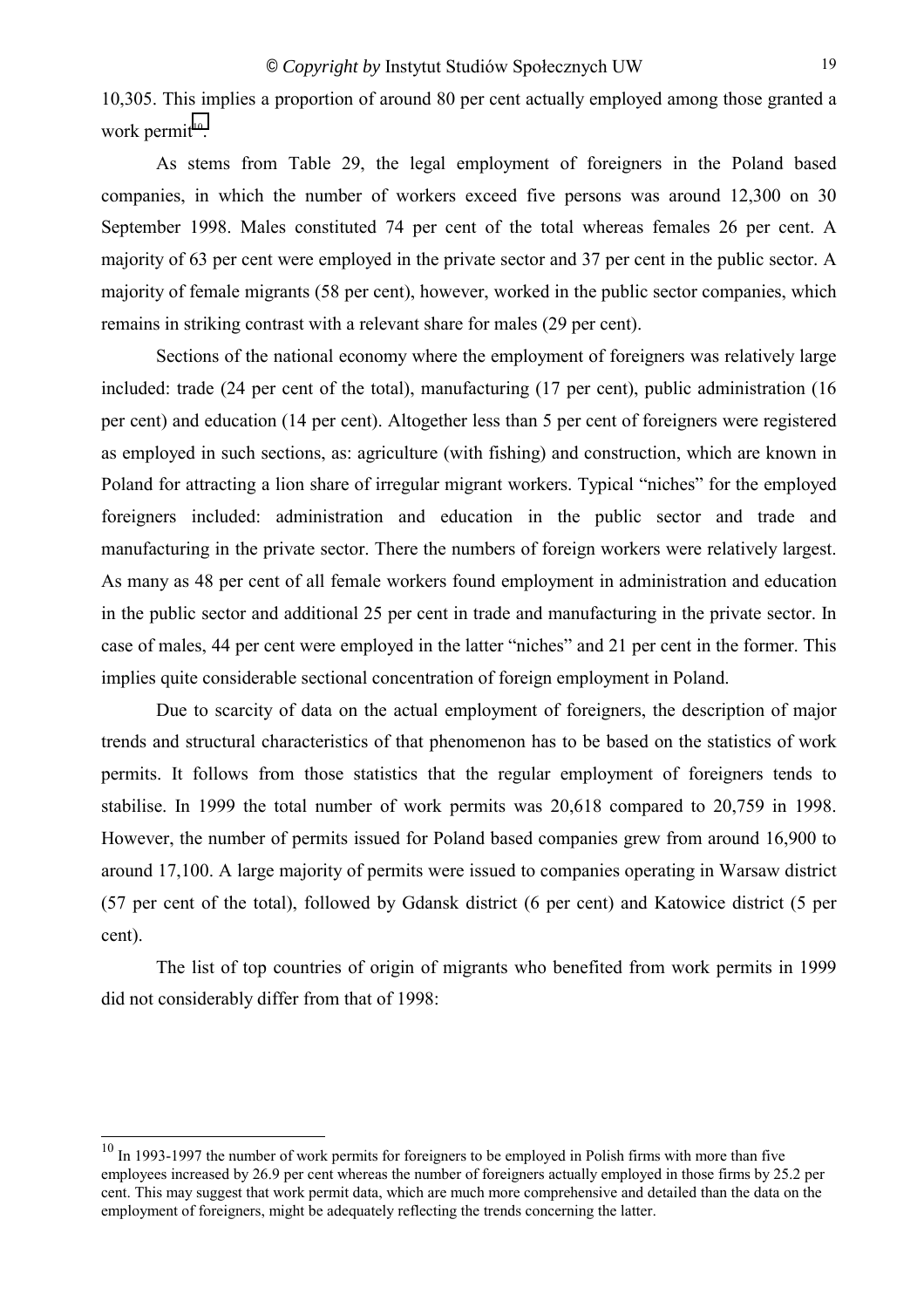|                | Number of work permits, | Number of work permits, |  |
|----------------|-------------------------|-------------------------|--|
| Country        | 1998                    | 1999                    |  |
| Ukraine        | 2,960                   | 2,893                   |  |
| <b>Belarus</b> | 2,761                   | 2,643                   |  |
| Vietnam        | 1,779                   | 1,467                   |  |
| United Kingdom | 1,321                   | 1,398                   |  |
| Germany        | 1,274                   | 1,376                   |  |
| Russia         | 1,130                   | 1,115                   |  |
| France         | 960                     | 1,147                   |  |
| <b>USA</b>     | 824                     | 808                     |  |
| China          | 736                     | 685                     |  |
| Turkey         | 506                     | 485                     |  |
| India          | 485                     | 508                     |  |
| South Korea    | 445                     | 444                     |  |
| Italy          | 425                     | 383                     |  |
| Armenia        | 390                     | 266                     |  |
| Bulgaria       | 369                     | 443                     |  |

The United Kingdom and Germany were the only countries of citizenship from among the top ten, which encountered the rise in the number of work permits. In every case, however, the change was rather minor.

Further concentration of employment occurred in 1999 among those whose work permits were granted individually<sup>11</sup>. In comparison to 1998, the share of manual employment decreased (from 13 to 11 per cent) while the share of consultants and other non-manual employment increased. A considerable increase displayed the proportion of managers (from 21 to 24 per cent) whereas the proportion of owners declined (from 27 to 24 per cent), which caused the loss of its top position of long-standing. This latter change pertained to foreigners who usually are selfemployed or employ a small number of compatriots (Table 30). The national patterns of employment by major occupations generally persisted through 1999 in all major nationalities of workers origin.

The Vietnamese continued to predominate among the owners, despite a deep drop in the total number of permits granted to Vietnamese, a drop that mostly affected this category of employment. The share of this nationality among all owners, however, declined radically (from 25 to 20 per cent). By the same token, citizens of the United Kingdom continued to be the largest nationality among teachers (27 per cent of the total), despite the fact that in 1999 their top position has be seriously challenged by Ukrainian teachers (26 per cent). A predominant position of the citizens of Ukraine among manual workers (skilled and unskilled together) has been weakened (a decline from 40 to 36 per cent of the total), in the sub-category of skilled labour largely to the

 $11$  Which means – for employment in Poland based companies. The remainder constitutes the work permits for various foreign sub-contracting firms legally operating in Poland.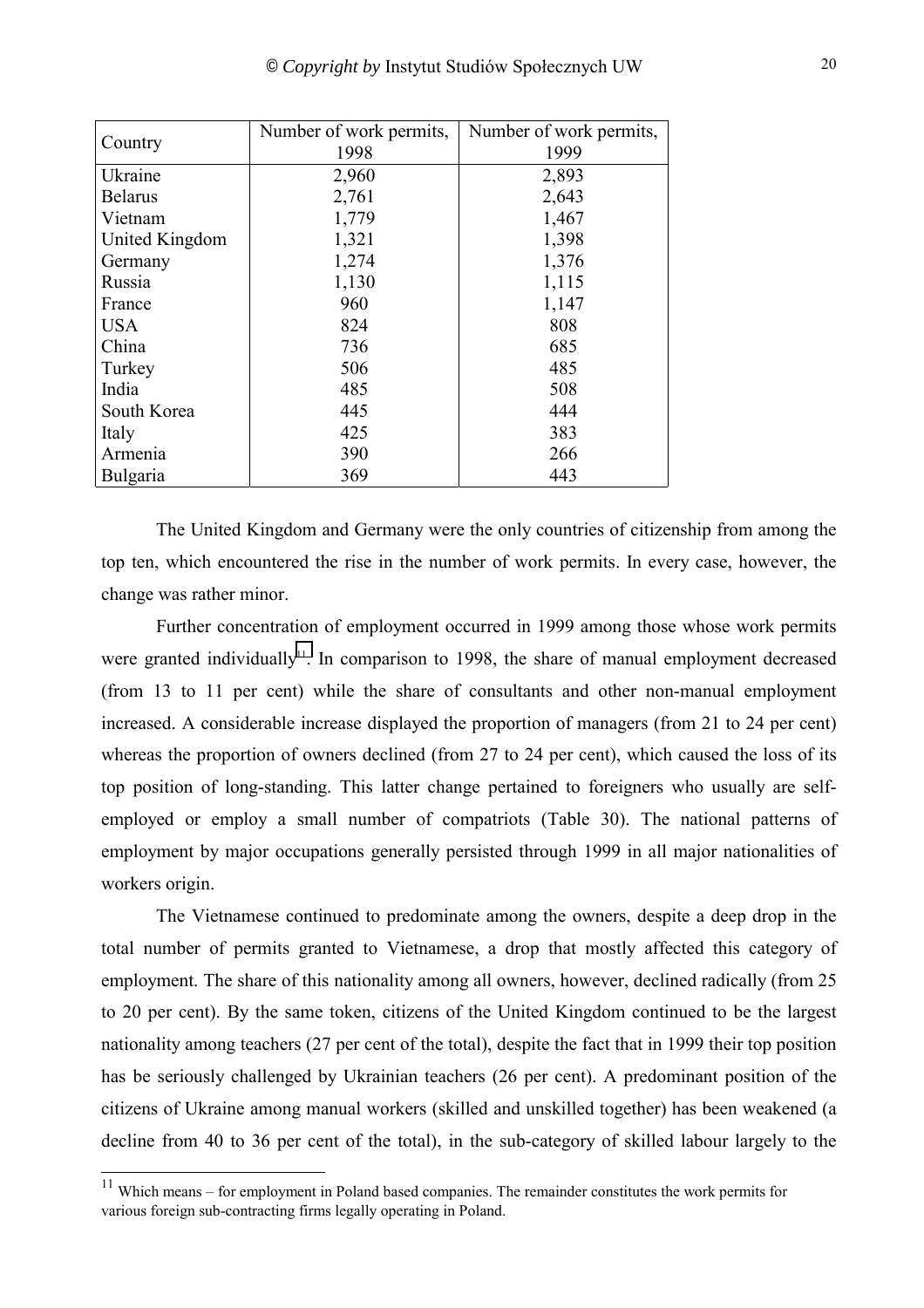<span id="page-20-0"></span>benefit of Vietnamese (an increase from 19 to 13 per cent of the total). Characteristically, despite a significant decrease in the total number of legally employed citizens of Vietnam, that nationality recorded an increase in two categories of jobs: skilled manual and managerial, which might have signalled an important shift from self-employment in one-person firms to regular contract employment in larger companies. Further, a large proportion of managers (39 per cent of the total) originated from four western countries: Germany, France, the United Kingdom and the United States although the 1999 saw a more even distribution by the country of origin than earlier years. The top position was transferred from Germans to French, and besides relatively more permits went to the citizens of Ukraine and Vietnam. Finally, typical for the Belarusians was to seek employment in Poland as skilled manual workers, for British and Ukrainians as teachers, in case of the latter nationality followed by owners (a distinct change compared with 1998 when skilled manual occupations prevailed), for Vietnamese, Chinese, Turkish, Armenians and Bulgarians as owners, for Dutch, Germans, French, citizens of India, Italians, Koreans and Swedes as managers, and for citizens of the United states both (equal number) as managers and teachers (Table 30).

A tendency was observed in 1999, especially in its first half (Table 31), for more interest on the part of potential foreign workers in private than in public sector, and within private sector  $-\frac{1}{2}$ for more interest in foreign rather than Polish capital companies, although the second half of the year brought about a reversal of the trend.

Little changes took place with regard to composition of work permits by section or branch of economic activity (Table 32). Trade together with hotels and restaurants remained the leading branch attracting around 39 per cent of all work permits in 1999. In contrast, agriculture, which in early 1990s offered a significant number of jobs to regular foreign workers, at the end of the decade, has totally lost its importance (only 330 work permits in 1999).

In general, as far as documented foreign employment is concerned, in 1999 no great changes could have been observed in Poland. That kind of employment has clearly remained a narrow and relatively unimportant segment of the labour market (.2 per cent of all documented working persons in Poland).

## *5.3. Irregular employment of foreigners*

In 1999 the National Labour Office suggested that each year some 200,000 migrant workers take up employment in the Poland's shadow economy (Lentowicz, 1999). A majority of them are believed to be seasonal workers from Ukraine. However, there is also a growing irregular employment of Vietnamese citizens. The National Labour Office also notes growing irregular work of citizens of western countries (Germany, France and the Netherlands) who are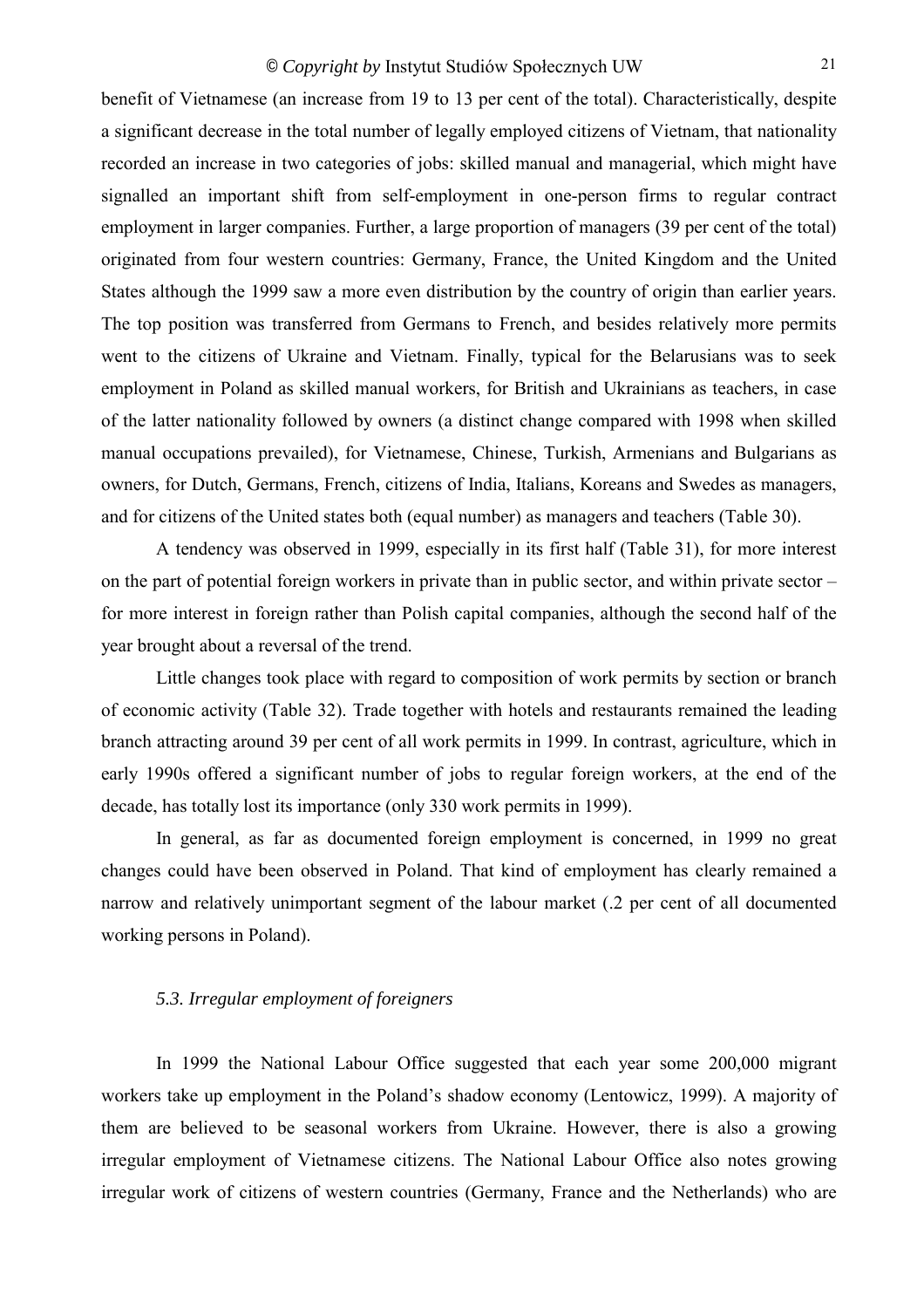often employed in connection with large investment projects in wholesale trade and chains of supermarkets. In north-western part of Poland occasional irregular work is also relatively common among German citizens who live in the neighbouring lands of Brandenburg and Meklemburg.

In 1997 the Labour Offices through their specialised services (dealing with the legality of employment) carried out 57,800 inspections of companies and in 1998 82,500 inspections. Altogether around 2,500 cases of illegal employment of foreigners were revealed. More than 500 related cases against the employers were brought to the court: in  $1997 - 223$  and in  $1998 - 294$ . At the same time, 280 cases in 1997 and 407 cases in 1998 were brought to the court against foreign workers.

By force of the newly introduced major administrative reform of the state, which gave more autonomy and power to the local administration, in 1999 the task of monitoring of the legality of employment has been transferred from district (*wojewodztwo*) labour authority to subregional *powiat*) authority. This resulted in a great dispersion of funds, expertise and personnel, and apparently diminished efficiency of inspections of work sites. As follows from Table 33, the outcome of more than 67,000 inspections were 303 legal actions against employers and 476 actions against employees in connection with illegal employment of foreign nationals. Altogether 1,487 non-Polish nationals were found to be in irregular situation in that year<sup>12</sup>.

A striking example of that inefficiency seems Warsaw district (*Mazowieckie*), which is known for employing a large part of irregular foreign workers employed in Poland. Although the number of inspections was the highest of all districts (11 per cent), the number of cases when the law was violated (and an appropriate legal action was taken) was rather small (4 per cent). In Warsaw district each 1,000 inspections resulted in 4.0 legal action related to irregular employment of foreigners, whereas for instance in Katowice district (*Slaskie*) 37.3, and 11.6 on the average (national scale).

In contrast to this, a concerted monitoring of particular places where irregular foreigners are particularly exposed to control of documents, like sites of big wholesalers or large bazaars in largest Polish agglomerations led to quite different picture. By means of the action, taken jointly by the police, border guard and labour authorities in only two months of 1999 (October and November), which totally excluded the work sites in which foreign workers presence is believed to be the most intense (agricultural farms and construction sites), more than 1,100 cases of the violation of employment regulations were noted. The following nationalities were represented by more than 50 persons: Ukraine (375), Bulgaria (155), Belarus (107), Vietnam (57) and Armenia (54). The other nationalities of origin included *i.a.* Mongolia, Romania, Russia, the United

 12 Only 411 in the first half of 2000.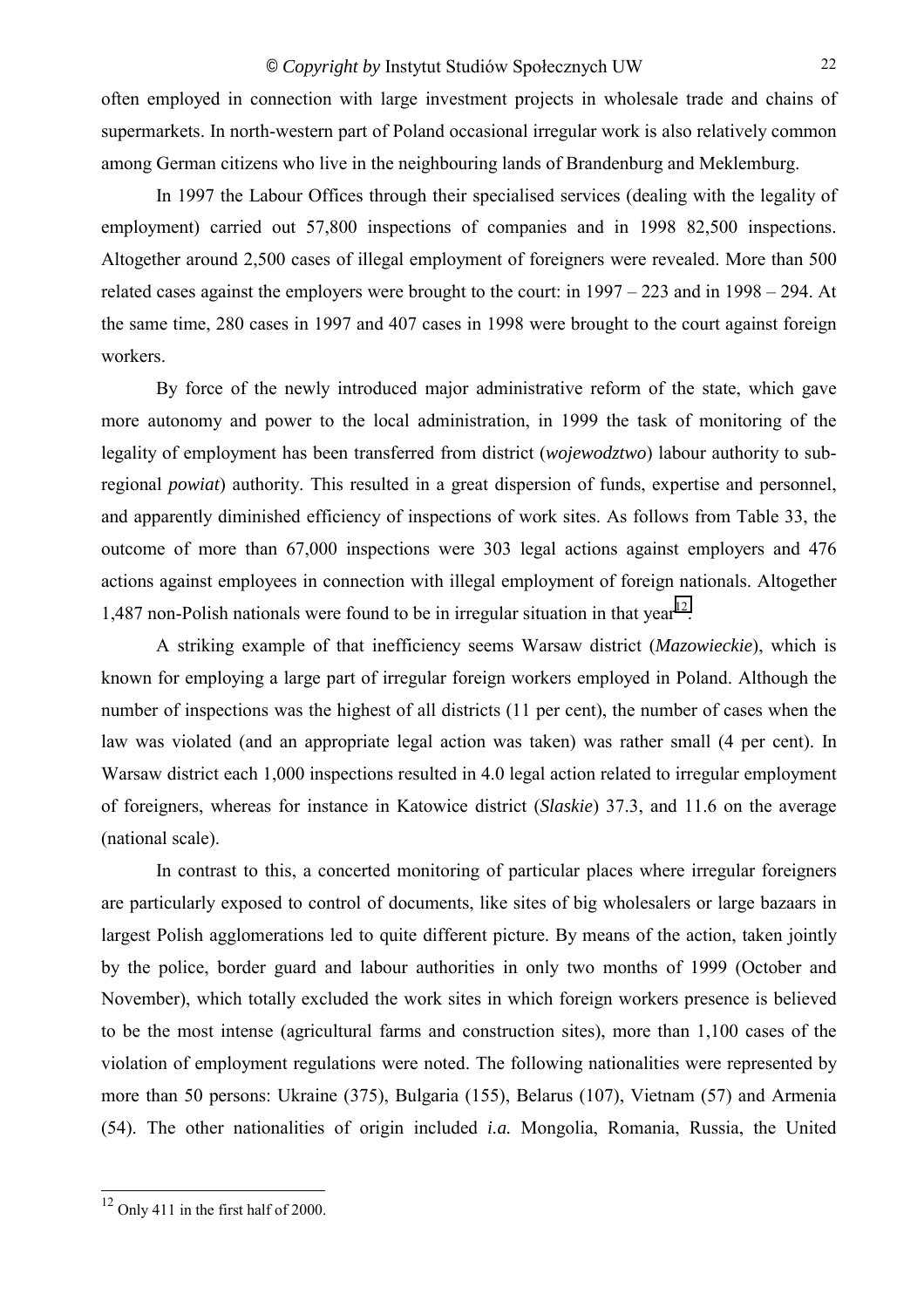<span id="page-22-0"></span>Kingdom, Korea, Italy, Norway, the Philippines and Algeria.

In August 1998 a module of the quarterly Labour Force Survey was devoted the incidence, structural characteristics and reasons of unregistered employment. The principles of the survey excluded households of foreigners, and in fact no foreign citizens were investigated. However, the Polish respondents were asked about hiring of foreigners without necessary work permit and formal contract. By this the survey focused mainly on work executed within the households, like cleaning, baby sitting, nursing services, repairs, teaching private lessons, decorating and refurbishing of a flat, small construction works, etc. According to the survey results, only .6 per cent of the households employed undocumented foreigners which was much less than respective figure derived from similar investigation conducted in 1995 (1.1 per cent of the households). This translates into 18 foreign citizens working informally in households during the first eight months of 1998. It might be observed that relatively large part of those households, 61 per cent, employed more than one foreigner at a time  $(25 \text{ per cent} - \text{more than five})$ . By the words of the survey analysts from CSO, its results "did not confirm general belief concerning the range of foreign labour force involved in the hidden economy in Poland. It seems, that majority of foreigners, without work permit in Poland, tend rather to work for their own account than on behalf of households or establishments" (Kostrubiec, 1999: 106).

## **6. Asylum seekers and refugees**

As stems from previous SOPEMI reports for Poland, the inflow of asylum seekers comprises mainly persons apprehended by the police or border guard on illegal border crossing on due to illegitimate acts conducted on the territory of Poland (including illegal stay). As follows from Table 34, in 1999 that inflow significantly diminished  $-$  by 13 per cent. This was caused primarily by a dramatic drop in the number of application for refugee status by citizens of Yugoslavia (people from Kosovo) and Sri Lanka (their combined number fell down from nearly 1,100 to some 200). Among other nationalities that recorded a decrease in the number of applications were: Bangladesh, India, Iraq, Pakistan and Somalia. Members of the nationalities found to be on the decline belong to those most often using the services of human smugglers. This may suggest a change of trafficking routes running from the East or South to the West.

On the other hand, a sudden rise occurred in case of Bulgarians, Lithuanians, Mongolians, Romanians and Russians (mainly Chechens), the nationalities relatively rarely resorting to the help of organised smuggling. Some increase relative to 1998 was also noted on the part of citizens of Afghanistan but the 1999 figure was smaller than that recorded in 1997.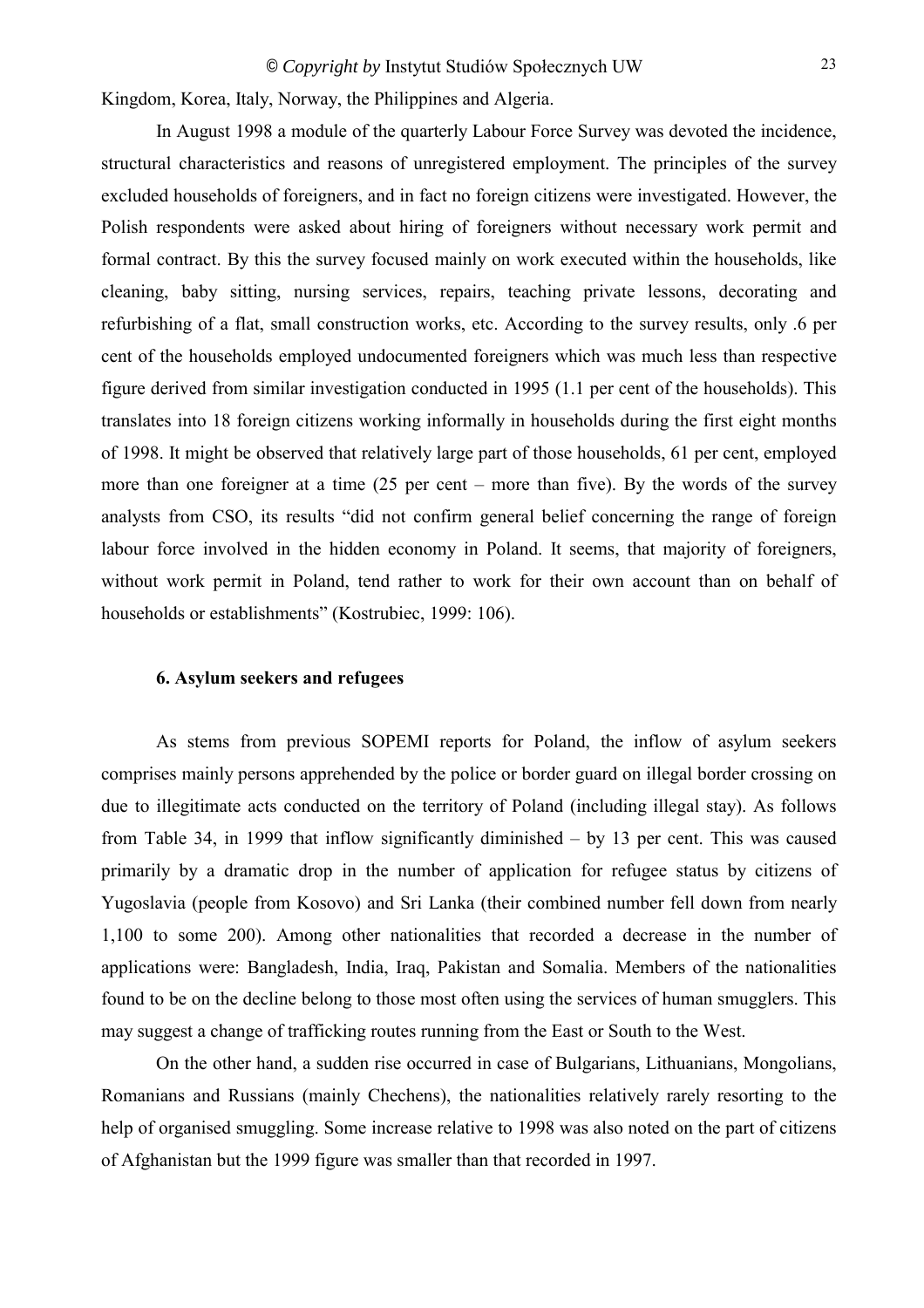<span id="page-23-0"></span>All in all, the share of asylum seekers from Indian sub-continent declined from 31 to 7 per cent of the total. Despite certain decrease, Armenia remained the top individual country of origin of asylum seekers (29 per cent of the total), and generally the former socialist (Soviet-block) countries of Europe (including Armenia and Georgia) became by far the major source of those migrants (58 per cent of the total).

#### **7. Illegal movements by foreign citizens**

The police and border guard sources consistently suggest a decline in attempted illegal border crossing, which is evidenced by a decline in the number of apprehensions on the border of Poland and the number of foreigners readmitted to Poland from western Europe. This trend might be connected with combating the smuggling of migrants. In 1999 and early 2000 several spectacular border guard actions ended in disruption of gangs of human smugglers and prosecuting their bosses (Jachowicz, 2000; Kudzia and Pawelczyk, 2000).

In some contrast, in 1999 more cases (compared with 1998) of foreigners' illegal conduct were recorded within the territory of Poland. During the first three quarters of 1999 the Polish authorities detected almost 4,200 cases of illegal stay of citizens of other countries. Of this number, more than 3,000 persons were deported and more than 500 imprisoned. Major nationalities were as follows: Ukraine (32 per cent), Bulgaria (22 per cent), Romania (15 per cent), Armenia (9 per cent), and Belarus, Mongolia and Vietnam (3 per cent each)

Data presented in Table 35 imply that the annual number of decisions on expulsion of unwanted foreigners taken by district administration exceeded 8,500. This meant 7-per cent increase relative to 1998. The decisions were related to all kinds of the breach of law in Poland. In this case the order of major countries of origin were almost the same as in case of detected illegal stay: Ukraine (29 per cent), Bulgaria (17 per cent), Romania (11 per cent), Armenia (8 per cent), Moldova (5 per cent), Belarus and Russia (4 per cent each).

A great media attention attracted foreign "petty prostitutes" working on main motorways. In July 2000 the police estimated that the number of those women (including the citizens of Bulgaria, Romania, Ukraine, Belarus and certain other southern or eastern European countries) increased to some 2,500 (Kaminski, 2000). So far the measures against their illegality, which were supposed to be severe and effective, did not bring any visible changes. Some, widely publicised cases against pimps running the business of road prostitution, however, were recently brought to the court (Ryciak, 2000).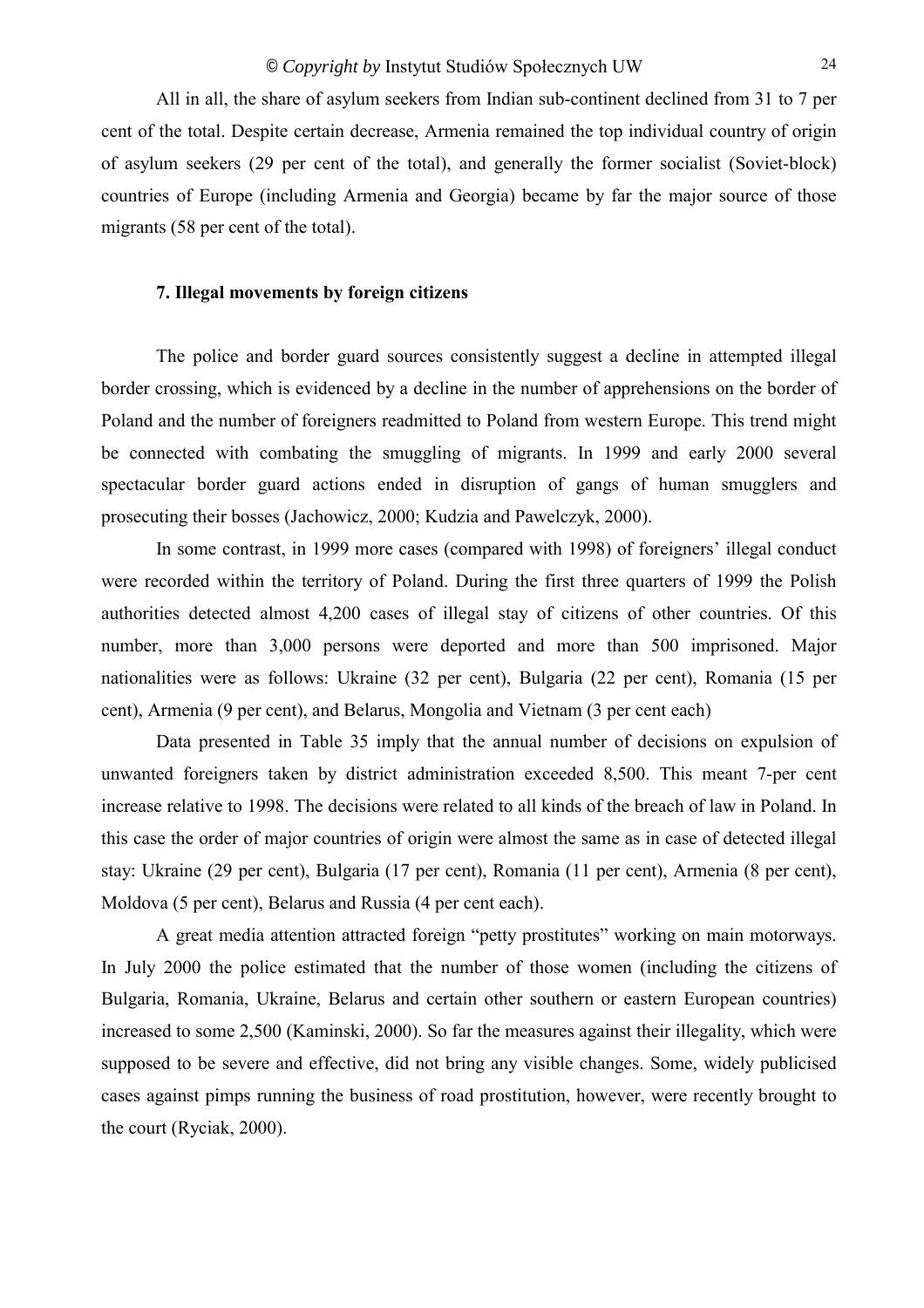<span id="page-24-0"></span>There were two major issues related to migration policy of Poland in 1999 and 2000: activities related to the coming accession to the European Union and the continuation of updating the legislation concerning migrants and migratory flows.

The former issue included negotiations with the Union organs and bilateral debates (with certain interested EU member countries) on the conditions of future free access of Polish migrant workers to labour market of the European Union, adapting certain specific legal acts to the EU standards, actions related to the tightening of national frontiers control, and the collaboration with Germany, the immediate neighbour of Poland among the members of the UE, in the matters related to the flows of third country nationals. What became clear in the course of those activities, was Poland's firm stand on the issue of freedom of movements for the citizens of Poland within the European Union immediately after the accession, including the movements of labour, and a strong determination to effectively protect the eastern border, which is to become the longest ultimate border of the European Union after the next enlargement.

The legislative activities comprised three major acts: on Polish citizenship, on the repatriation of Polish nationals from Asia and on foreigners. The two first acts passed the lower chamber of parliament. The third law is in fact an amendment to the Aliens Act of 1997, which in view of praxis requires some cosmetic changes. Those changes include *inter alia* the introduction of the institution of temporary protection, a provision for a "fast track" in case of evidently unfound cases of refugee applications, and correction of judiciary procedures in case of detained foreigners. Respective parliamentary commissions have already approved the appropriate regulations.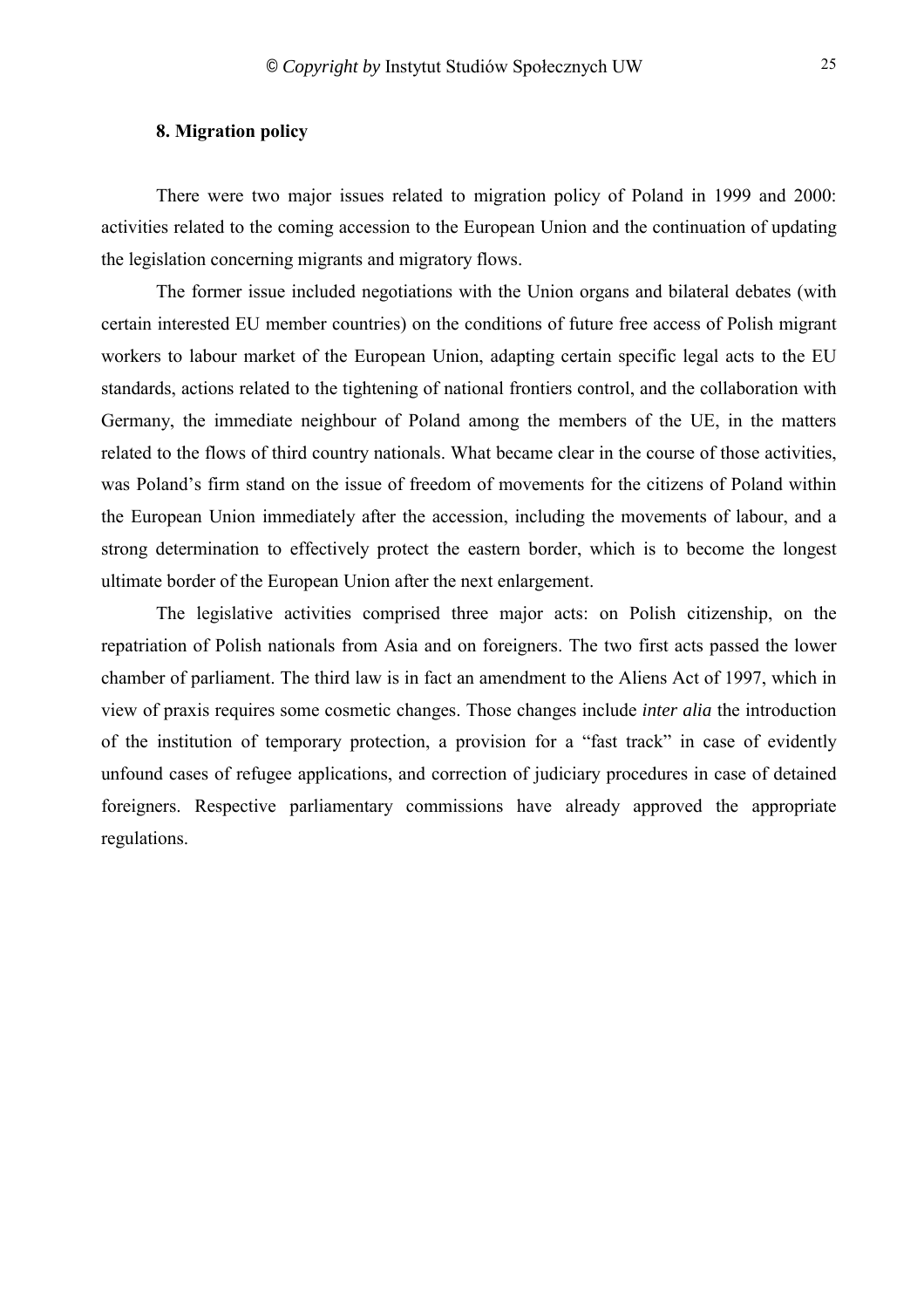### <span id="page-25-0"></span>**References**

*Concise Statistical Yearbook of Poland 2000*, Warsaw: Central Statistical Office,

Domaradzka E., 2000. "Przestrzenne kierunki przeplywu i struktura demograficznoekonomiczna pracownikow sezonowych z Polski zatrudnianych w RFN w 1998 roku", in: A. Rajkiewicz (ed.), 2000. *Zewnetrzne migracje zarobkowe we wspolczesnej Polsce. Wybrane zagadnienia*, Wloclawek: Wyzsza Szkola Humanistyczno-Ekonomiczna we Wloclawku, Instytut Pracy i Spraw Socjalnych.

Jachowicz J., 2000. "Raport z rozbitych gangow", *Gazeta Wyborcza*, 6 January.

Kaminski R., 2000. "Sluzba drogowa", *Wprost*, 16 July.

Kostrubiec S. (ed.), 1999. *Unregistered Employment in Poland in 1998*, Warsaw: Central Statistical Office.

Kostrzewa Z., 2000. *Migracje zagraniczne ludnosci Polski. Aneks*, Warsaw: Central Statistical Office, August.

Kudzia P. and G. Pawelczyk, 2000. "Granica swiatow", *Wprost*, 6 August.

Lentowicz Z., 1999. "Wyjedzaja pod straza", *Rzeczpospolita*, 18 November.

Rajkiewicz A. (ed.), 2000. *Zewnetrzne migracje zarobkowe we wspolczesnej Polsce. Wybrane zagadnienia*, Wloclawek: Wyzsza Szkola Humanistyczno-Ekonomiczna we Wloclawku, Instytut Pracy i Spraw Socjalnych.

Ryciak I., 2000. "Biznes na poboczu", *Gazeta Stoleczna*, 13 October.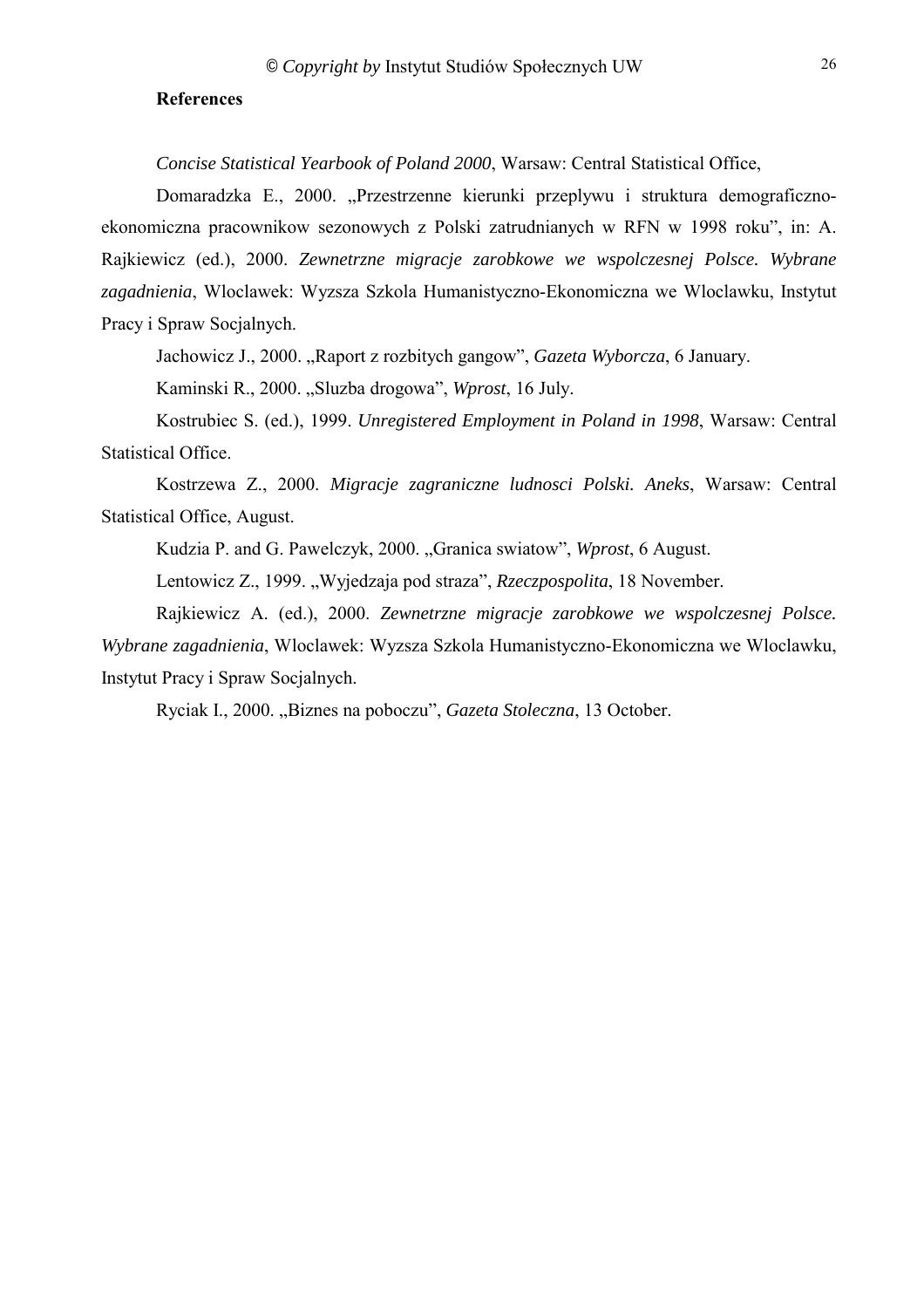## <span id="page-26-0"></span>**Appendix: statistical tables**

|                                         | All arrivals |              |          |       |  |
|-----------------------------------------|--------------|--------------|----------|-------|--|
| Country of<br>citizenship               |              | Actual       | Per cent |       |  |
|                                         | 1998         | 1999         | 1998     | 1999  |  |
| Total                                   | 88,6         | 89,1         | 100.0    | 100.0 |  |
| of which: countries<br>bordering Poland | 84,2         | 85,0<br>95.0 |          | 95.4  |  |
| Germany                                 | 51,6         | 53,8         | 58.2     | 60.4  |  |
| Czech Republic                          | 16,8         | 13,5         | 19.0     | 15.2  |  |
| Ukraine                                 | 4,8          | 5,3          | 5.4      | 5.9   |  |
| <b>Belarus</b>                          | 2,6          | 4,6          | 2.9      | 5.2   |  |
| Slovakia                                | 4,5          | 4,2          | 5.1      | 4.7   |  |
| Russia                                  | 2,1          | 2,1          | 2.4      | 2.4   |  |
| Lithuania                               | 1,7          | 1,4          | 1.9      | 1.6   |  |
| Latvia                                  | 0,5          | 0,5          | 0.6      | 0.6   |  |
| Netherlands                             | 0,4          | 0,4          | 0.5      | 0.4   |  |
| Estonia                                 | 0,3          | 0,4          | 0.3      | 0.4   |  |
| Austria                                 | 0,4          | 0,3          | 0.5      | 0.3   |  |
| France                                  | 0,4          | 0,3          | 0.5      | 0.3   |  |
| <b>USA</b>                              | 0,3          | 0,3          | 0.3      | 0.3   |  |
| others                                  | 2,2          | 2,0          | 2.5      | 2.2   |  |

**Table 1.** Arrivals of foreigners (in million); top nationalities. Poland 1998 and 1999

Source: Border Guard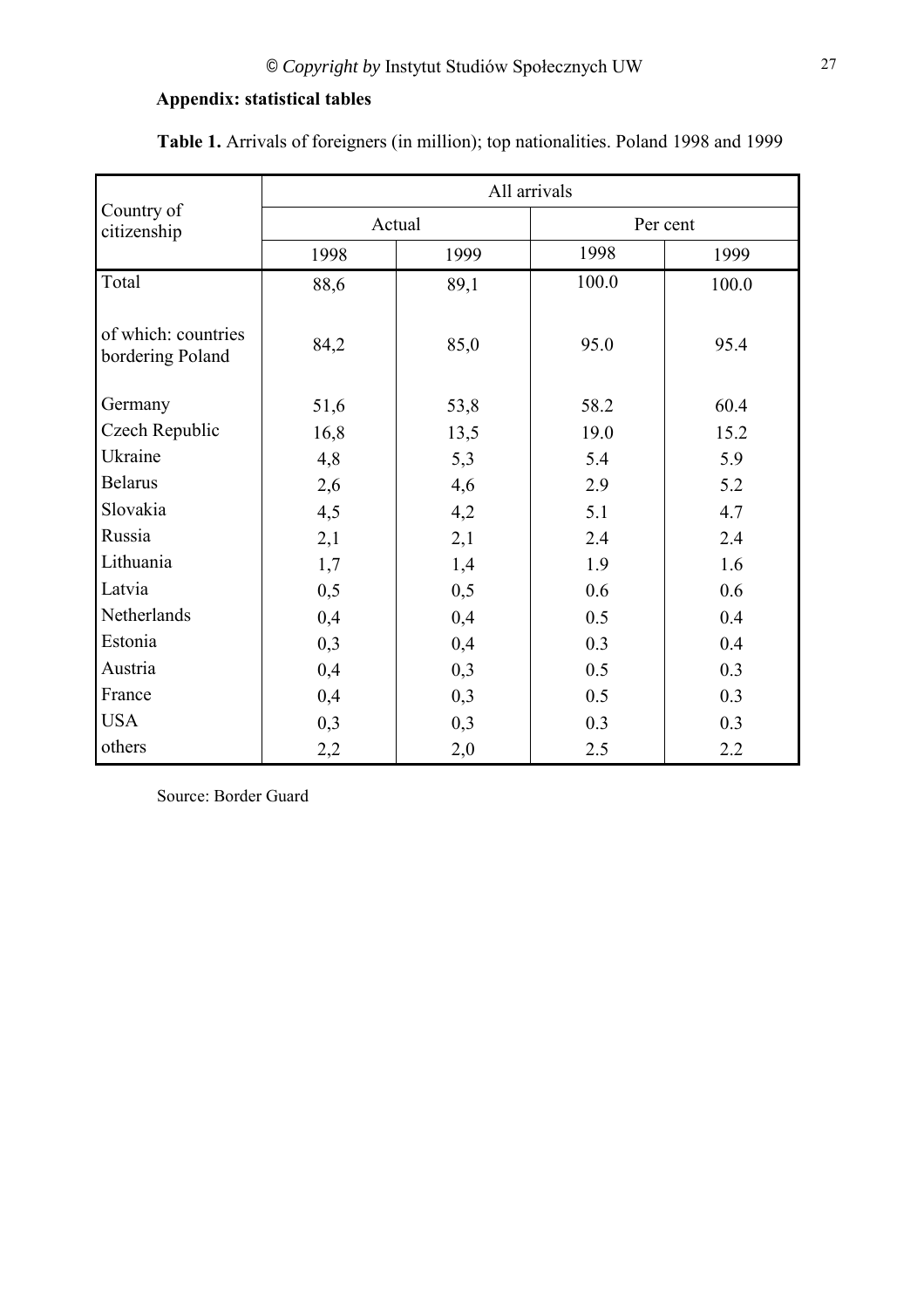| Year      | Emigrants | Immigrants | Year      | Emigrants | Immigrants |
|-----------|-----------|------------|-----------|-----------|------------|
| 1945-1949 | 797.8     | 754.9      | 1975-1979 | 25.8      | 1.7        |
| 1950-1954 | 15.4      | 4.0        | 1980-1984 | 24.4      | 1.3        |
| 1955-1959 | 66.7      | 53.2       | 1985-1989 | 29.8      | 1.9        |
| 1960-1964 | 23.8      | 3.5        | 1990-1994 | 20.9      | 5.4        |
| 1965-1969 | 23.8      | 2.1        | 1995-1999 | 22.3      | 8.2        |
| 1970-1974 | 17.6      | 1.6        |           |           |            |
|           |           |            |           |           |            |
| 1945      | 1,506.0   | 2,283.0    | 1972      | 19.1      | 1.8        |
| 1946      | 1,836.0   | 1,181.0    | 1973      | 13.0      | 1.4        |
| 1947      | 542.7     | 228.7      | 1974      | 11.8      | 1.4        |
| 1948      | 42.7      | 62.9       | 1975      | 9.6       | 1.8        |
| 1949      | 61.4      | 19.1       | 1976      | 26.7      | 1.8        |
| 1950      | 60.9      | 8.1        | 1977      | 28.9      | 1.6        |
| 1951      | 7.8       | 3.4        | 1978      | 29.5      | 1.5        |
| 1952      | 1.6       | 3.7        | 1979      | 34.2      | 1.7        |
| 1953      | 2.8       | 2.0        | 1980      | 22.7      | 1.5        |
| 1954      | 3.8       | 2.8        | 1981      | 23.8      | 1.4        |
| 1955      | 1.9       | 4.7        | 1982      | 32.1      | 0.9        |
| 1956      | 21.8      | 27.6       | 1983      | 26.2      | 1.2        |
| 1957      | 133.4     | 91.8       | 1984      | 17.4      | 1.6        |
| 1958      | 139.3     | 92.8       | 1985      | 20.5      | 1.6        |
| 1959      | 37.0      | 43.2       | 1986      | 29.0      | 1.9        |
| 1960      | 28.0      | 5.7        | 1987      | 36.4      | 1.8        |
| 1961      | 26.5      | 3.6        | 1988      | 36.3      | 2.1        |
| 1962      | 20.2      | 3.3        | 1989      | 26.6      | 2.2        |
| 1963      | 20.0      | 2.5        | 1990      | 18.4      | 2.6        |
| 1964      | 24.2      | 2.3        | 1991      | 21.0      | 5.0        |
| 1965      | 28.6      | 2.2        | 1992      | 18.1      | 6.5        |
| 1966      | 28.8      | 2.2        | 1993      | 21.3      | 5.9        |
| 1967      | 19.9      | 2.1        | 1994      | 25.9      | 6.9        |
| 1968      | 19.4      | 2.2        | 1995      | 26.3      | 8.1        |
| 1969      | 22.1      | 2.0        | 1996      | 21.3      | 8.2        |
| 1970      | 14.1      | 1.9        | 1997      | 20.2      | 8.4        |
| 1971      | 30.2      | 1.7        | 1998      | 22.2      | 8.9        |
|           |           |            | 1999      | 21.5      | 7.5        |

**Table 2.** International migration (a); year-by-year figures and five-year annual averages. Poland: 1945-1999 (in thousand)

(a) in legal sense only, i.e. migration related to the changes of "permanent" residence; this also pertains to Tables from 3 to 11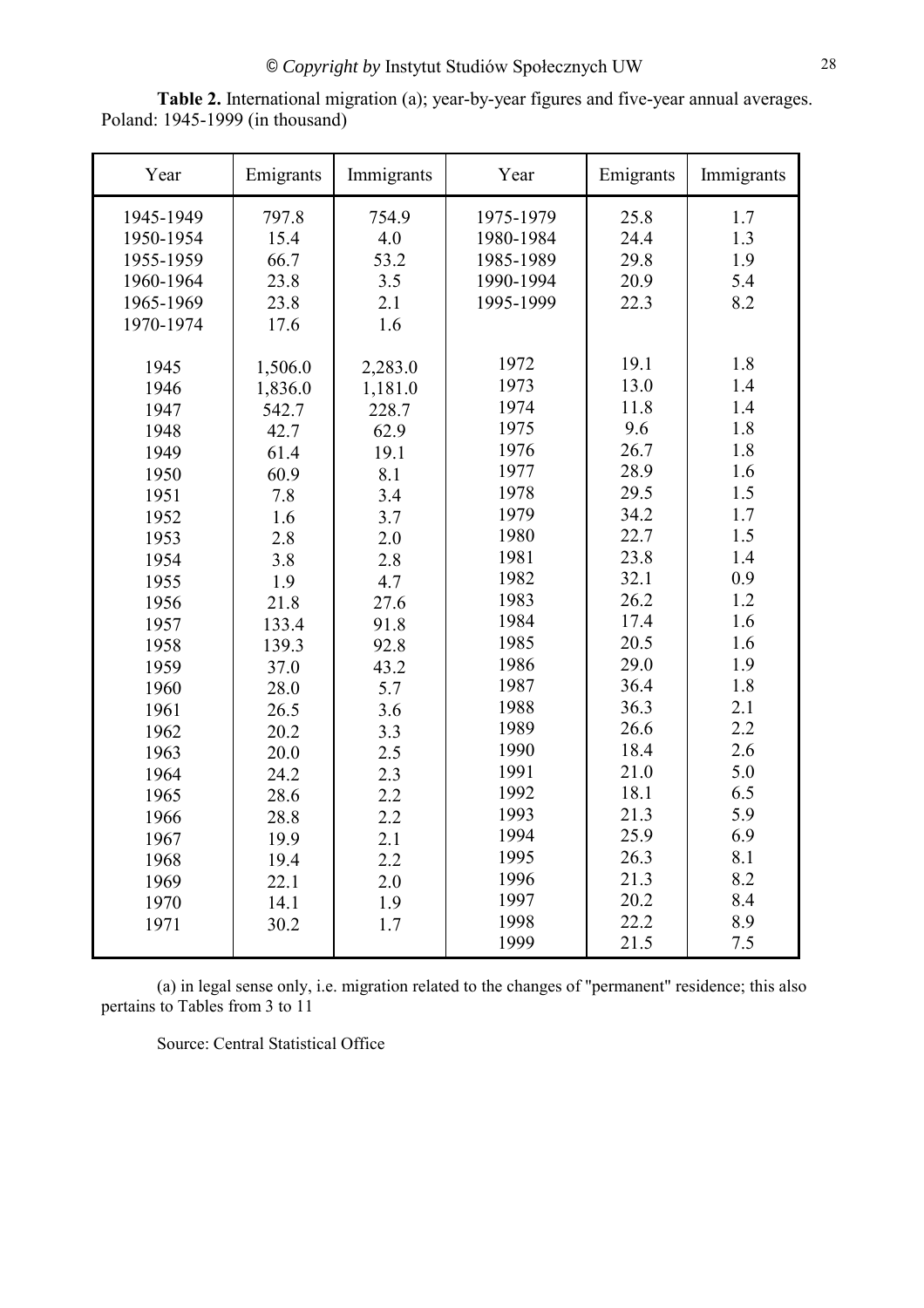| Period                                 | Number<br>of emigrants | Number<br>of immigrants | Migration<br>balance  |
|----------------------------------------|------------------------|-------------------------|-----------------------|
| 1992<br>1st half-year<br>2nd half-year | 8,576<br>9,239         | 3,135<br>3,377          | $-5,441$<br>$-5,862$  |
| 1993<br>1st half-year<br>2nd half-year | 8,693<br>12,683        | 2,827<br>3,097          | $-5,866$<br>$-9,586$  |
| 1994<br>1st half-year<br>2nd half-year | 11,949<br>13,955       | 3,027<br>3,880          | $-8,922$<br>$-10,075$ |
| 1995<br>1st half-year<br>2nd half-year | 13,312<br>13,032       | 3,428<br>4,693          | $-9,884$<br>$-8,339$  |
| 1996<br>1st half-year<br>2nd half-year | 10,596<br>10,701       | 3,586<br>4,600          | $-7,010$<br>$-6,101$  |
| 1997<br>1st half-year<br>2nd half-year | 9,337<br>10,885        | 3,649<br>4,777          | $-5,688$<br>$-6,108$  |
| 1998<br>1st half-year<br>2nd half-year | 10,580<br>11,597       | 4,148<br>4,768          | $-6,432$<br>$-6,829$  |
| 1999<br>1st half-year<br>2nd half-year | 9,514<br>12,022        | 3,823<br>3,702          | $-5,691$<br>$-8,320$  |
| 2000<br>1st half-year                  | 12,844                 | 3,095                   | $-9,749$              |

# **Table 3.** International migration by half-year. Poland: 1992-2000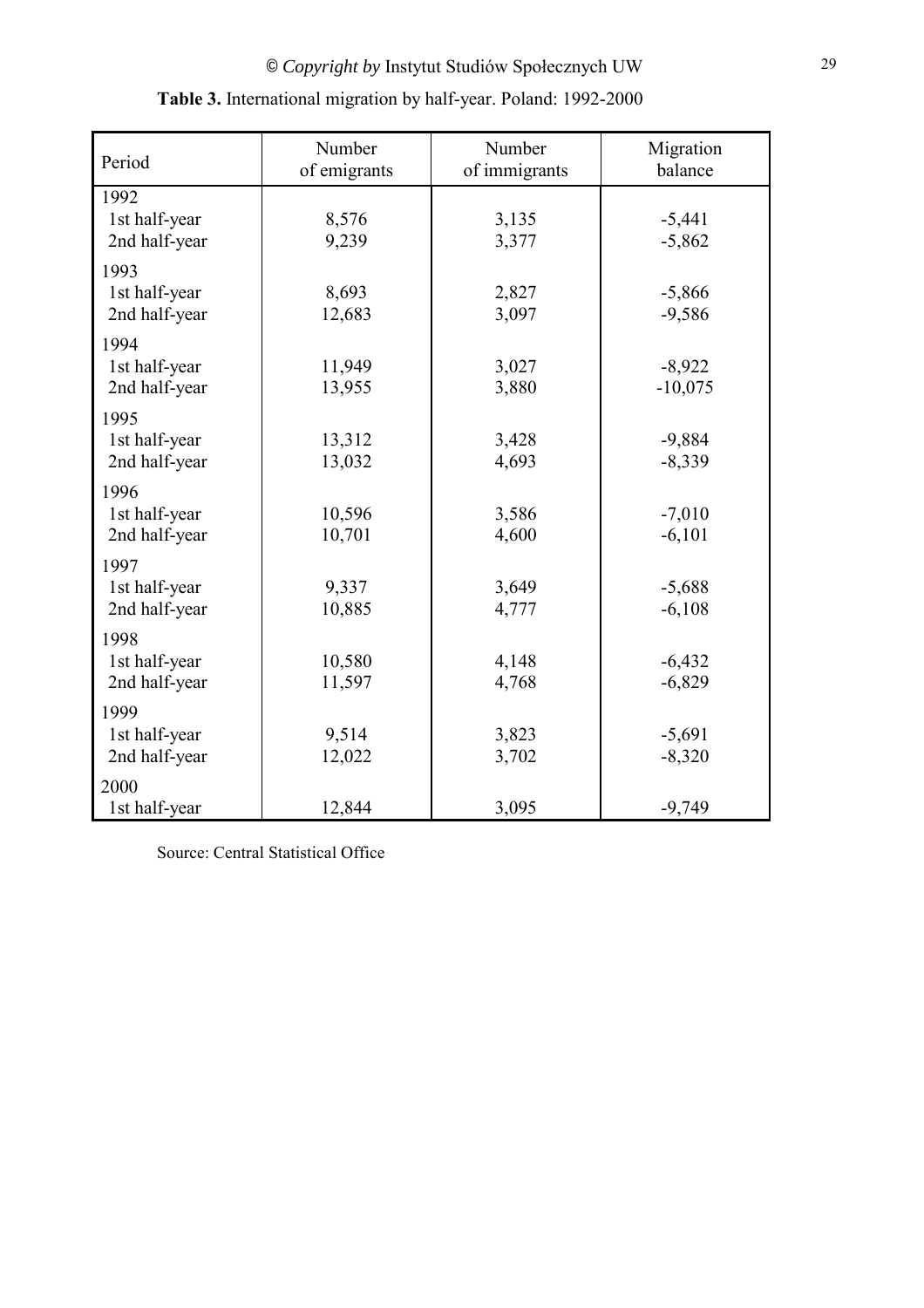|                              | 1996  | 1997                 | 1998  |       | 1999   |  |
|------------------------------|-------|----------------------|-------|-------|--------|--|
| Country of<br>destination    |       | as per cent of total |       |       |        |  |
| Total                        | 100.0 | 100.0                | 100.0 | 100.0 | 21,536 |  |
| Europe                       | 79.8  | 80.6                 | 83.2  | 82.1  | 17,691 |  |
| Austria                      | 2.5   | 3.1                  | 3.4   | 2.7   | 581    |  |
| France                       | 1.2   | 1.2                  | 1.2   | 1.2   | 263    |  |
| Germany                      | 69.5  | 70.2                 | 72.7  | 71.3  | 15,346 |  |
| Italy                        | 0.7   | 0.7                  | 1.0   | 1.0   | 223    |  |
| Sweden                       | 1.7   | 1.4                  | 1.1   | 1.2   | 251    |  |
| United Kingdom               | 0.6   | 0.6                  | 0.7   | 0.8   | 170    |  |
| other                        | 3.6   | 3.3                  | 0.3   | 4.0   | 857    |  |
| Africa                       | 0.3   | 0.1                  | 0.3   | 0.2   | 53     |  |
| America North                | 18.0  | 17.6                 | 14.8  | 16.1  | 3,471  |  |
| Canada                       | 6.3   | 6.6                  | 4.9   | 5.2   | 1,113  |  |
| <b>USA</b>                   | 11.7  | 11.0                 | 10.0  | 10.9  | 2,358  |  |
| America Central<br>and South | 0.1   | 0.1                  | 0.1   | 0.1   | 24     |  |
| Asia                         | 0.2   | 0.2                  | 0.3   | 0.2   | 41     |  |
| Oceania                      | 1.5   | 1.2                  | 1.3   | 1.2   | 252    |  |
| Unknown                      |       | 0.1                  | 0.0   | 0.0   | 4      |  |

# **Table 4.** Emigrants by major destinations. Poland: 1996-1999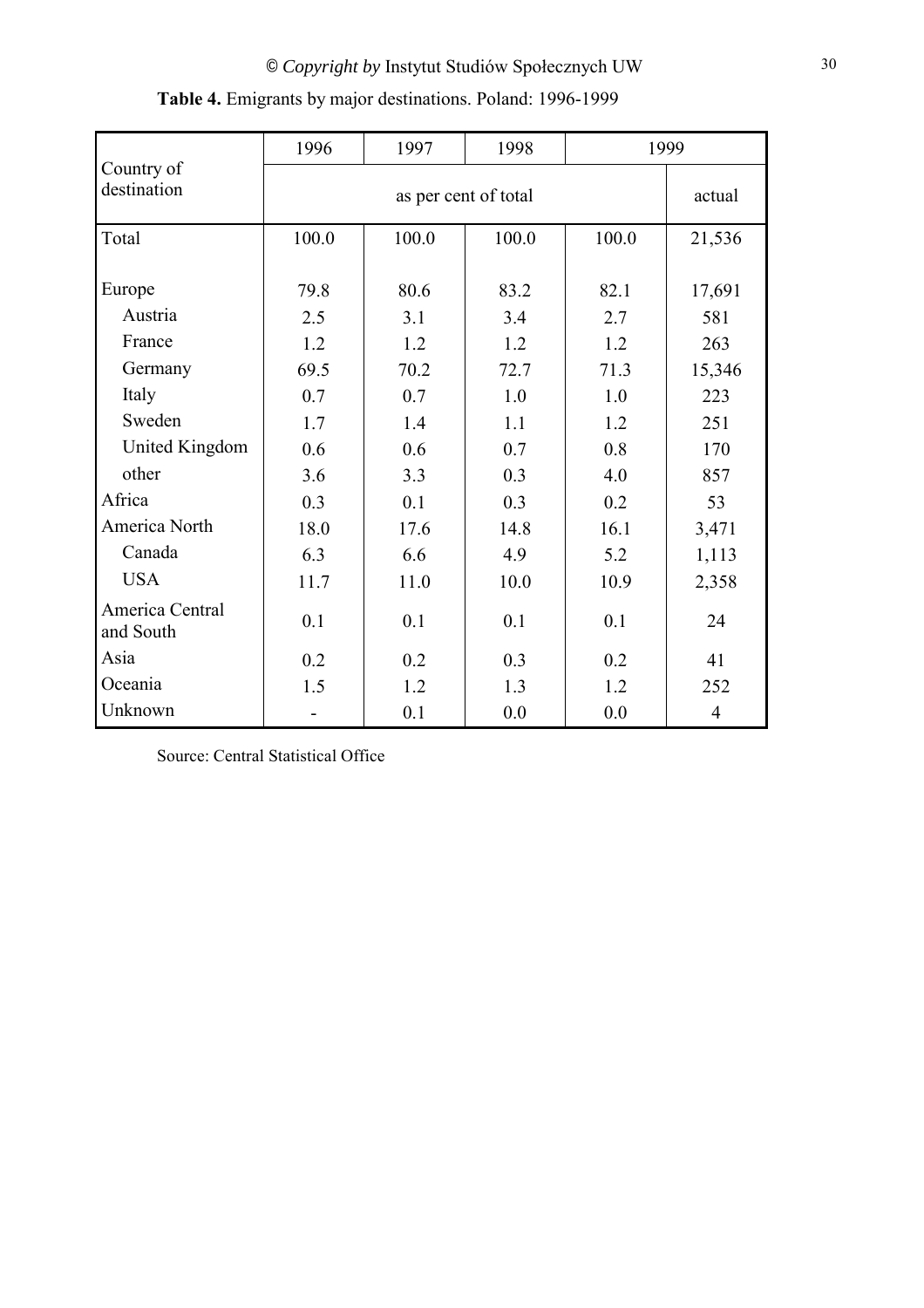|              |          | Males    |        | Females  |          |        |  |
|--------------|----------|----------|--------|----------|----------|--------|--|
| Age category | 1998     |          | 1999   | 1998     |          | 1999   |  |
|              | per cent | per cent | actual | per cent | per cent | actual |  |
| Total        | 100.0    | 100.0    | 11,035 | 100.0    | 100.0    | 10,501 |  |
|              |          |          |        |          |          |        |  |
| $0 - 14$     | 10.6     | 11.0     | 1,213  | 11.0     | 10.4     | 1,089  |  |
| $15-19$      | 24.1     | 22.9     | 2,526  | 8.7      | 8.5      | 892    |  |
| 20-24        | 13.9     | 12.9     | 1,418  | 11.0     | 11.1     | 1,170  |  |
| 25-29        | 6.3      | 6.1      | 673    | 10.2     | 10.2     | 1,074  |  |
| 30-34        | 6.0      | 5.7      | 624    | 9.2      | 9.0      | 940    |  |
| 35-39        | 8.1      | 8.3      | 921    | 10.5     | 11.0     | 1,153  |  |
| 40-44        | 9.9      | 10.2     | 1,122  | 12.4     | 11.5     | 1,209  |  |
| 45-49        | 8.0      | 8.4      | 928    | 9.3      | 8.6      | 901    |  |
| 50-54        | 3.7      | 4.4      | 488    | 4.3      | 4.9      | 513    |  |
| 55-59        | 3.4      | 3.7      | 403    | 4.5      | 4.6      | 488    |  |
| 60-64        | 2.5      | 2.8      | 304    | 3.0      | 3.6      | 376    |  |
| 65-69        | 1.7      | 1.9      | 214    | 2.5      | 2.8      | 295    |  |
| $70+$        | 1.7      | 1.8      | 201    | 3.5      | 3.8      | 401    |  |

**Table 5.** Emigrants by sex and age. Poland: 1998 and 1999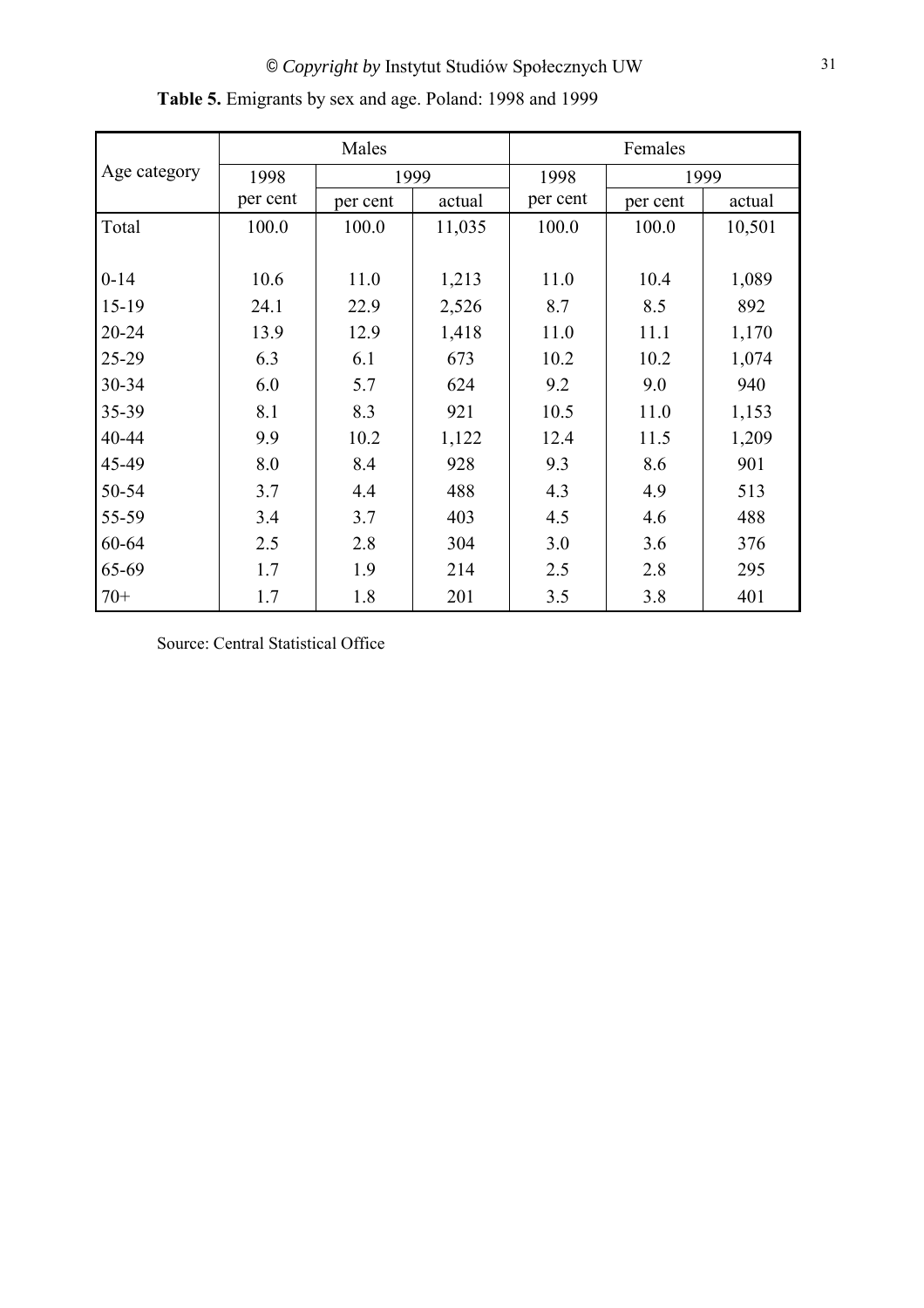|                          | Marital status |                         |         |                         |                |  |  |
|--------------------------|----------------|-------------------------|---------|-------------------------|----------------|--|--|
| Year and age<br>category | total          | bachelor or<br>spinster | married | widower or<br>widow     | divorced       |  |  |
| males                    |                |                         |         |                         |                |  |  |
| 1981-85 $(a)$            | 10,937         | 5,357                   | 5,270   | 114                     | 197            |  |  |
| 1986-90 $(a)$            | 13,734         | 7,347                   | 5,988   | 82                      | 317            |  |  |
| 1991-95 $(a)$            | 11,337         | 6,464                   | 4,609   | 84                      | 180            |  |  |
| 1992                     | 9,063          | 5,230                   | 3,577   | 93                      | 161            |  |  |
| 1993                     | 10,603         | 5,560                   | 4,783   | 84                      | 176            |  |  |
| 1994                     | 13,451         | 7,891                   | 5,306   | 84                      | 170            |  |  |
| 1995                     | 13,305         | 8,333                   | 4,707   | 73                      | 192            |  |  |
| 1996                     | 10,882         | 6,936                   | 3,744   | 54                      | 148            |  |  |
| 1997                     | 10,179         | 6,463                   | 3,504   | 60                      | 152            |  |  |
| 1998                     | 11,607         | 7,249                   | 4,058   | 46                      | 173            |  |  |
|                          |                |                         |         |                         |                |  |  |
| 1999                     | 11,035         | 6,725                   | 4,054   | 62                      | 194            |  |  |
| $0 - 14$                 | 1,213          | 1,213                   |         |                         |                |  |  |
| 15-24                    | 3,944          | 3,868                   | 72      | $\overline{c}$          | $\overline{2}$ |  |  |
| 25-34                    | 1,297          | 862                     | 407     | $\overline{\mathbf{3}}$ | 25             |  |  |
| 35-44                    | 2,043          | 483                     | 1,476   | 9                       | 75             |  |  |
| 45-54                    | 1,416          | 188                     | 1,159   | 9                       | 60             |  |  |
| 55-64                    | 707            | 70                      | 606     | $\overline{7}$          | 24             |  |  |
| $65+$                    | 415            | 41                      | 334     | 32                      | $8\,$          |  |  |
| females                  |                |                         |         |                         |                |  |  |
| 1981-85 $(a)$            | 13,092         | 4,864                   | 7,120   | 783                     | 326            |  |  |
| 1986-90 $(a)$            | 15,630         | 6,466                   | 8,208   | 541                     | 416            |  |  |
| 1991-95 $(a)$            | 11,206         | 4,973                   | 5,447   | 452                     | 334            |  |  |
| 1992                     | 9,052          | 4,253                   | 4,329   | 247                     | 223            |  |  |
| 1993                     | 10,773         | 4,481                   | 5,356   | 656                     | 280            |  |  |
| 1994                     | 12,453         | 5,318                   | 6,170   | 562                     | 403            |  |  |
| 1995                     | 13,039         | 6,167                   | 5,932   | 489                     | 451            |  |  |
| 1996                     | 10,415         | 4,955                   | 4,755   | 345                     | 360            |  |  |
| 1997                     | 10,043         | 4739                    | 4,632   | 327                     | 345            |  |  |
| 1998                     | 10,570         | 4,667                   | 5,149   | 356                     | 350            |  |  |
|                          |                |                         |         |                         |                |  |  |
| 1999                     | 10,501         | 4,578                   | 5,224   | 349                     | 350            |  |  |
| $0 - 14$                 | 1,089          | 1,089                   |         |                         |                |  |  |
| $15 - 24$                | 2,062          | 1,865                   | 190     | $\mathbf{1}$            | 6              |  |  |
| 25-34                    | 2,014          | 979                     | 955     | 11                      | 69             |  |  |
| 35-44                    | 2,362          | 360                     | 1,863   | 22                      | 117            |  |  |
| 45-54                    | 1,414          | 154                     | 1,133   | 35                      | 92             |  |  |
| 55-64                    | 864            | 52                      | 685     | 87                      | 40             |  |  |
| $65+$                    | 696            | 79                      | 398     | 193                     | 26             |  |  |

## **Table 6.** Emigrants by sex and marital status (for 1997 also by age). Poland: 1981-1999

(a) annual average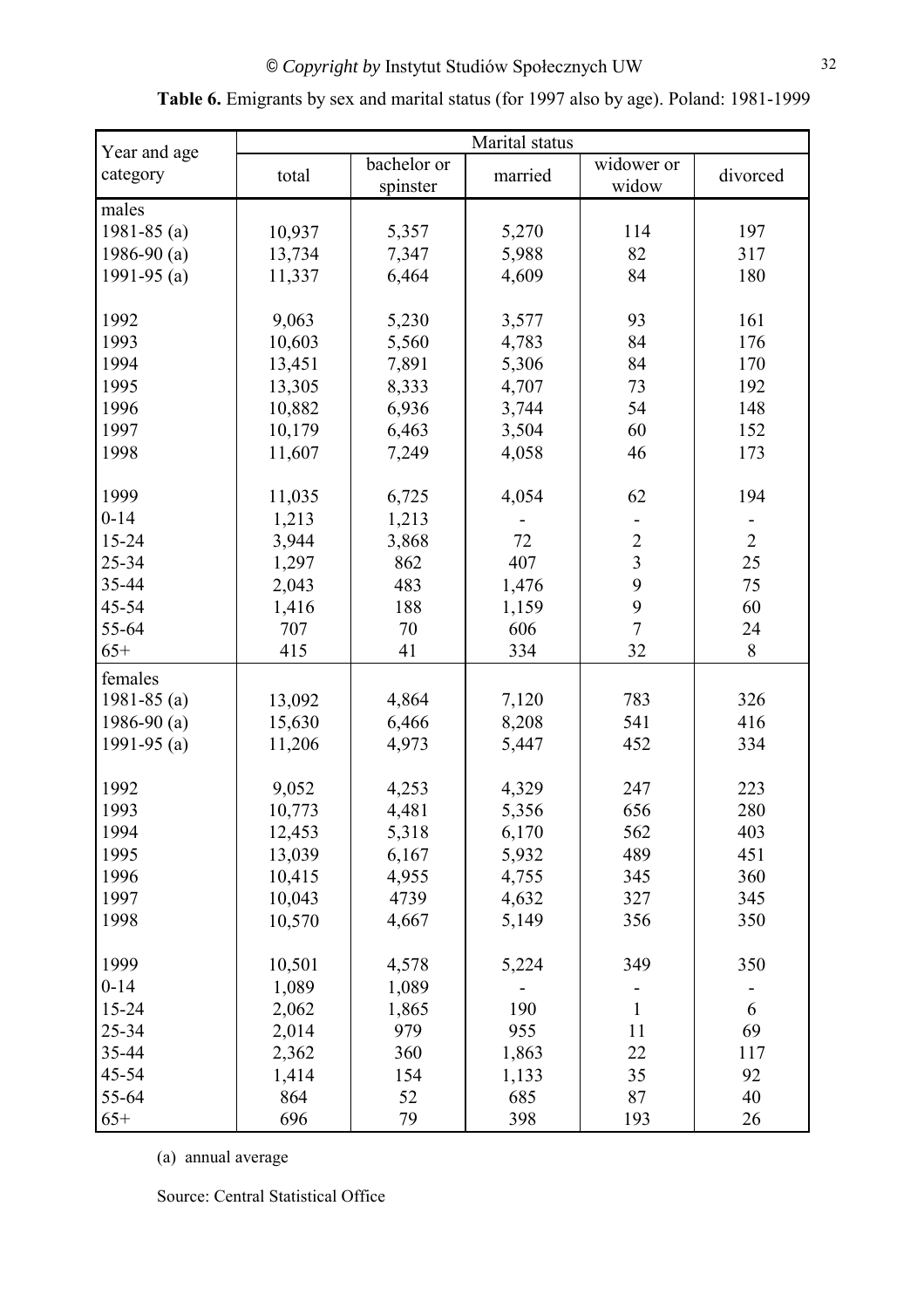| <b>Table 7.</b> Emigrants aged 15 years or above by sex, age and education. |  |
|-----------------------------------------------------------------------------|--|
| Poland: 1998 and 1999                                                       |  |

|              | <b>Educational attainment</b> |                |               |            |               |  |  |
|--------------|-------------------------------|----------------|---------------|------------|---------------|--|--|
| Age category | total                         | post-          | secondary (a) | vocational | elementary or |  |  |
|              |                               | secondary      |               |            | less (b)      |  |  |
| 1998         |                               |                |               |            |               |  |  |
| males        |                               |                |               |            |               |  |  |
| total        | 10,372                        | 147            | 695           | 1,432      | 8,098         |  |  |
| 15-24        | 4,413                         | 3              | 100           | 212        | 4,098         |  |  |
| 25-34        | 1,428                         | 20             | 105           | 237        | 1,066         |  |  |
| 35-44        | 2,092                         | 48             | 240           | 538        | 1,266         |  |  |
| 45-54        | 1,354                         | 52             | 168           | 306        | 828           |  |  |
| 55-64        | 685                           | 13             | 52            | 105        | 515           |  |  |
| $65+$        | 400                           | 11             | 30            | 34         | 308           |  |  |
| females      |                               |                |               |            |               |  |  |
| total        | 9,404                         | 139            | 1,239         | 900        | 7,126         |  |  |
| 15-24        | 2,075                         |                | 129           | 87         | 1,859         |  |  |
| 25-34        | 2,042                         | 29             | 324           | 221        | 1,468         |  |  |
| 35-44        | 2,425                         | 51             | 454           | 377        | 1,543         |  |  |
| 45-54        | 1,432                         | 46             | 238           | 177        | 971           |  |  |
| 55-64        | 792                           | 11             | 74            | 22         | 685           |  |  |
| $65+$        | 638                           | $\overline{2}$ | 20            | 16         | 576           |  |  |
| 1999         |                               |                |               |            |               |  |  |
| males        |                               |                |               |            |               |  |  |
| total        | 9,822                         | 184            | 625           | 1,283      | 7,730         |  |  |
| 15-24        | 3,944                         | 6              | 120           | 228        | 3,590         |  |  |
| 25-34        | 1,297                         | 24             | 94            | 193        | 986           |  |  |
| 35-44        | 2,043                         | 58             | 202           | 454        | 1,329         |  |  |
| 45-54        | 1,416                         | 64             | 138           | 256        | 958           |  |  |
| 55-64        | 707                           | 17             | 56            | 102        | 532           |  |  |
| $65+$        | 415                           | 15             | 15            | 50         | 335           |  |  |
| females      |                               |                |               |            |               |  |  |
| total        | 9,412                         | 231            | 1,074         | 742        | 7,365         |  |  |
| 15-24        | 2,062                         | 9              | 122           | 68         | 1,863         |  |  |
| 25-34        | 2,014                         | 47             | 269           | 212        | 1,486         |  |  |
| 35-44        | 2,362                         | 77             | 397           | 290        | 1,588         |  |  |
| 45-54        | 1,414                         | 81             | 183           | 126        | 1,034         |  |  |
| 55-64        | 864                           | 13             | 73            | 31         | 747           |  |  |
| $65+$        | 696                           | 4              | 30            | 15         | 647           |  |  |

(a) including post-secondary not completed

(b) including elementary not completed and (rare cases of) unknown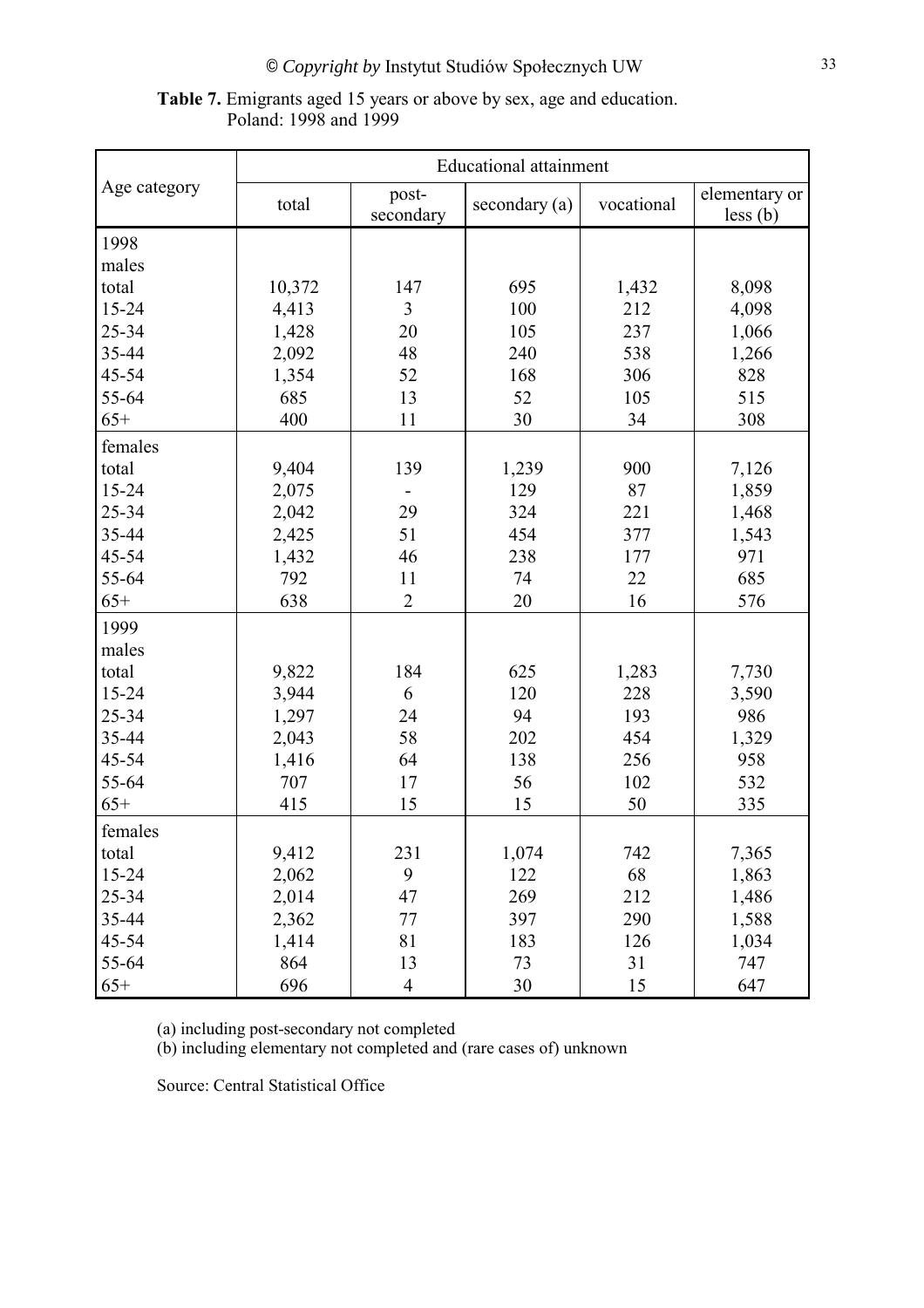| Origin of      |       | Actual numbers | Per cent of annual total |       |  |
|----------------|-------|----------------|--------------------------|-------|--|
| immigrants     | 1998  | 1999           | 1998                     | 1999  |  |
| Total          | 8,916 | 7,525          | 100.0                    | 100.0 |  |
|                |       |                |                          |       |  |
| Europe         | 5,593 | 4,861          | 62.7                     | 64.6  |  |
| Austria        | 229   | 195            | 2.6                      | 2.6   |  |
| <b>Belarus</b> | 198   | 77             | 2.2                      | 1.0   |  |
| France         | 399   | 345            | 4.5                      | 4.6   |  |
| Germany        | 2,341 | 2,491          | 26.3                     | 33.1  |  |
| Italy          | 198   | 226            | 2.2                      | 3.0   |  |
| Russia         | 304   | 143            | 3.4                      | 1.9   |  |
| Sweden         | 133   | 103            | 1.5                      | 1.4   |  |
| Ukraine        | 661   | 235            | 7.4                      | 3.1   |  |
| United Kingdom | 245   | 274            | 2.7                      | 3.6   |  |
| other          | 885   | 772            | 9.9                      | 10.3  |  |
| Africa         | 165   | 149            | 1.9                      | 2.0   |  |
| America        | 1,759 | 1,851          | 19.7                     | 24.6  |  |
| Canada         | 415   | 448            | 4.7                      | 6.0   |  |
| <b>USA</b>     | 1,274 | 1,333          | 14.3                     | 17.7  |  |
| other          | 70    | 70             | 0.8                      | 0.9   |  |
| Asia           | 1,206 | 496            | 13.5                     | 6.6   |  |
| Kazakhstan     | 385   | 159            | 4.3                      | 2.1   |  |
| Vietnam        | 434   | 123            | 4.9                      | 1.6   |  |
| other          | 282   | 214            | 3.2                      | 2.8   |  |
| Oceania        | 187   | 167            | 2.1                      | 2.2   |  |
| Unknown        | 6     | $\mathbf{1}$   | 0.1                      | 0.0   |  |

# **Table 8.** Immigrants by country or continent of origin. Poland: 1998 and 1999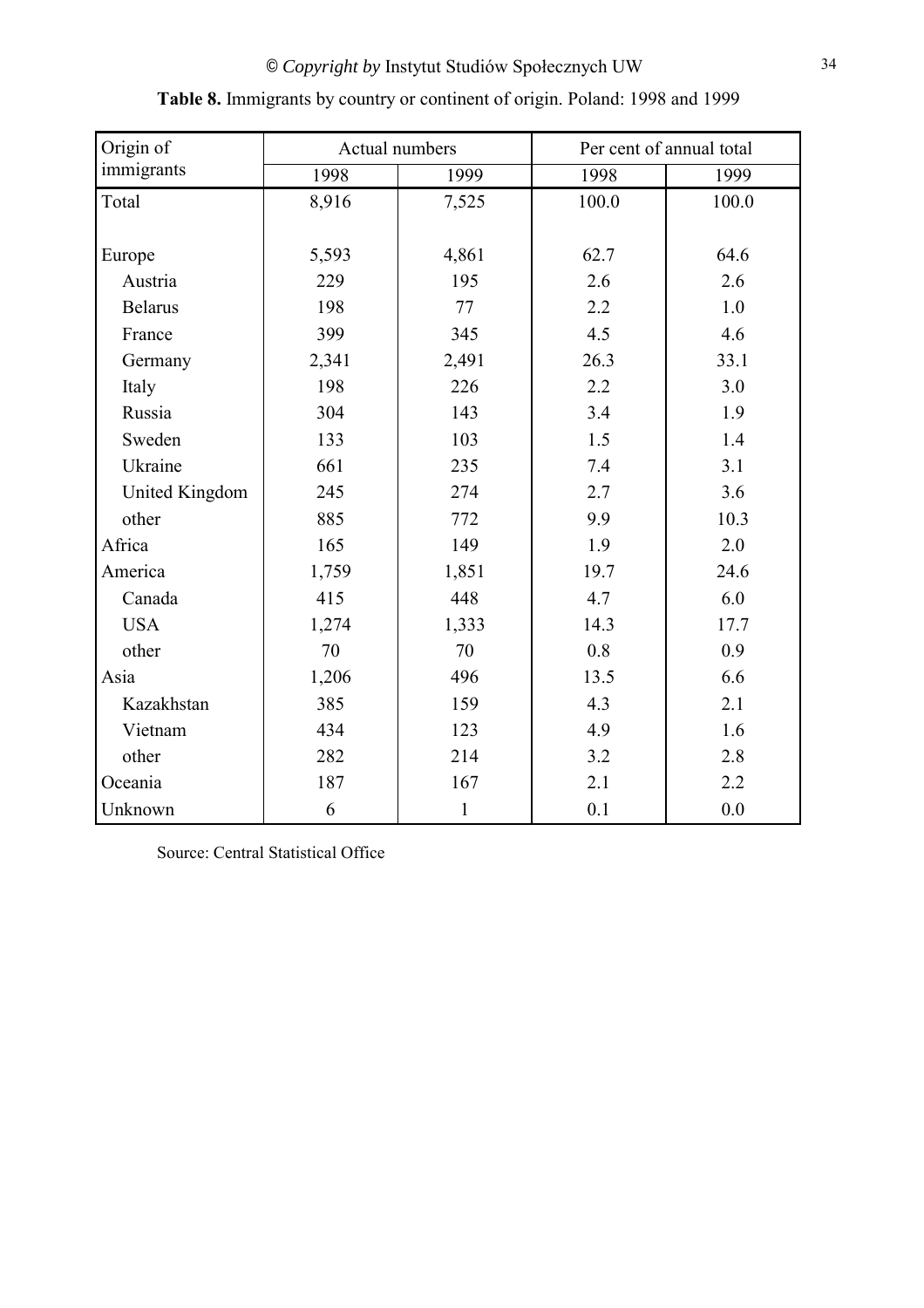|                     | Emigration |        |         | Immigration | Net   |         |           |
|---------------------|------------|--------|---------|-------------|-------|---------|-----------|
| Region              | total      | males  | females | total       | males | females | migration |
| Total               | 21,536     | 11,035 | 10,501  | 7,525       | 3,853 | 3,672   | $-14,011$ |
|                     |            |        |         |             |       |         |           |
| Dolnoslaskie        | 1,946      | 909    | 1,037   | 756         | 380   | 376     | $-1,190$  |
| Kujawsko-Pomorskie  | 821        | 399    | 422     | 244         | 125   | 119     | $-577$    |
| Lubelskie           | 240        | 122    | 118     | 155         | 79    | 76      | $-85$     |
| Lubuskie            | 424        | 187    | 237     | 277         | 130   | 147     | $-147$    |
| Lodzkie             | 393        | 169    | 224     | 283         | 124   | 159     | $-110$    |
| Malopolskie         | 1,115      | 602    | 513     | 831         | 390   | 441     | $-284$    |
| Mazowieckie         | 756        | 349    | 407     | 1,069       | 526   | 543     | 313       |
| Opolskie            | 2,742      | 1,589  | 1,153   | 581         | 370   | 211     | $-2,161$  |
| Podkarpackie        | 527        | 287    | 240     | 476         | 244   | 232     | $-51$     |
| Podlaskie           | 304        | 146    | 158     | 212         | 98    | 114     | $-92$     |
| Pomorskie           | 1,735      | 892    | 843     | 743         | 376   | 367     | $-992$    |
| Slaskie             | 8,702      | 4,560  | 4,142   | 932         | 521   | 411     | $-7,770$  |
| Swietokrzyskie      | 222        | 96     | 126     | 139         | 67    | 72      | $-83$     |
| Warminsko-Pomorskie | 644        | 287    | 357     | 292         | 158   | 134     | $-352$    |
| Wielkopolskie       | 314        | 136    | 178     | 250         | 128   | 122     | $-64$     |
| Zachodnio-Pomorskie | 651        | 305    | 346     | 285         | 137   | 148     | $-366$    |

| Table 9. International migration in 1999 by sex and major administrative units (regions) |  |  |  |  |
|------------------------------------------------------------------------------------------|--|--|--|--|
|                                                                                          |  |  |  |  |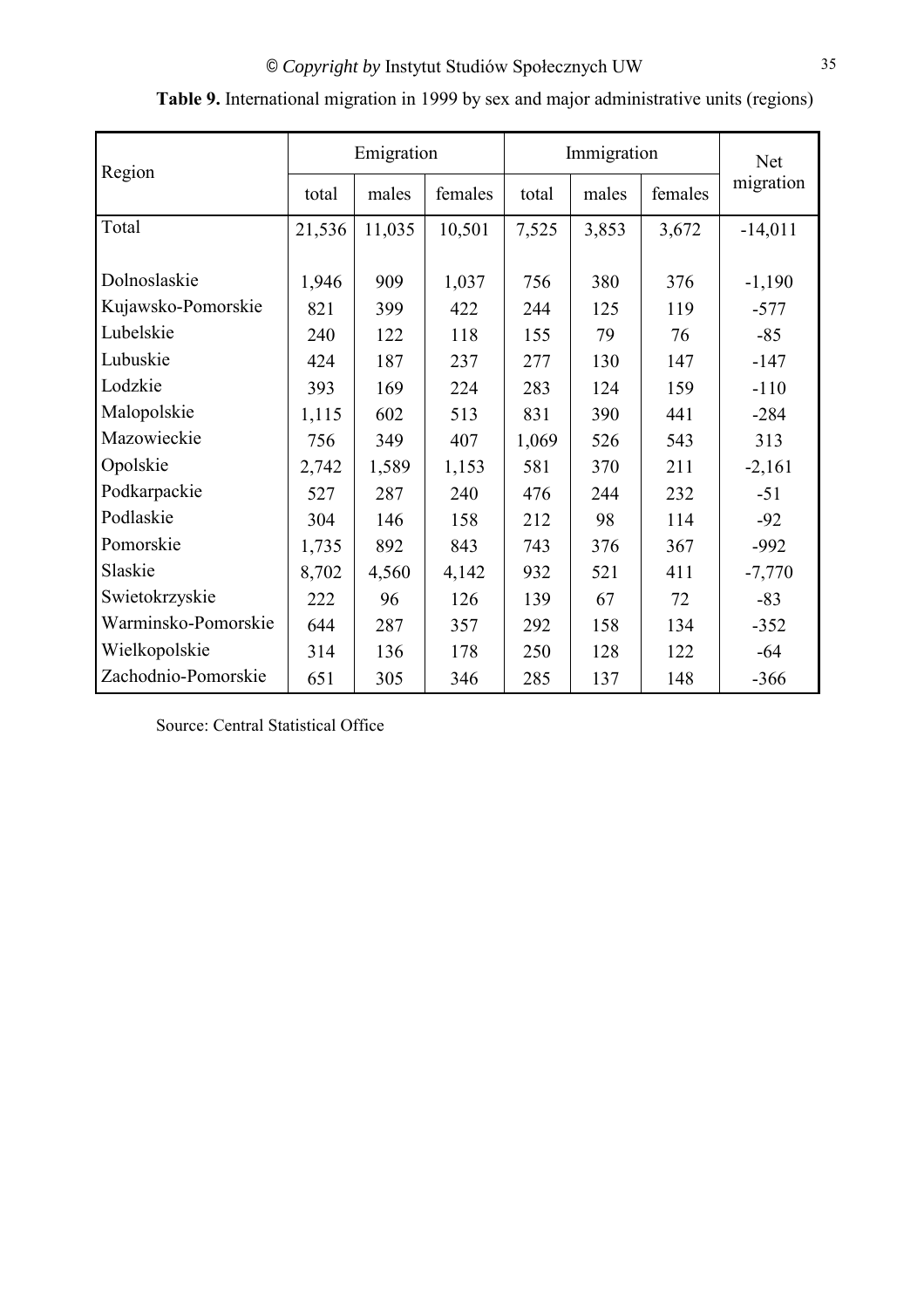|              |       | Actual numbers | Per cent |       |  |
|--------------|-------|----------------|----------|-------|--|
| Age category | 1998  | 1999           | 1998     | 1999  |  |
| males        |       |                |          |       |  |
| total        | 4,400 | 3,853          | 100.0    | 100.0 |  |
| $0-19$       | 919   |                | 20.9     |       |  |
|              |       | 1,116          |          | 29.0  |  |
| 20-29        | 839   | 680            | 19.1     | 17.6  |  |
| 30-39        | 837   | 595            | 19.0     | 15.4  |  |
| 40-49        | 846   | 679            | 19.2     | 17.6  |  |
| 50-59        | 390   | 310            | 8.9      | 8.0   |  |
| 60-69        | 338   | 258            | 7.7      | 6.7   |  |
| $70+$        | 231   | 215            | 5.3      | 5.6   |  |
| females      |       |                |          |       |  |
| total        | 4,516 | 3,672          | 100.0    | 100.0 |  |
|              |       |                |          |       |  |
| $0-19$       | 962   | 1,081          | 21.3     | 29.4  |  |
| 20-29        | 777   | 427            | 17.2     | 11.6  |  |
| 30-39        | 883   | 525            | 19.6     | 14.3  |  |
| 40-49        | 809   | 666            | 17.9     | 18.1  |  |
| 50-59        | 437   | 360            | 9.7      | 9.8   |  |
| 60-69        | 418   | 370            | 9.3      | 10.1  |  |
| $70+$        | 230   | 243            | 5.1      | 6.6   |  |

| Table 10. Immigrants by sex and age. Poland: 1998 and 1999 |  |  |  |  |  |  |  |
|------------------------------------------------------------|--|--|--|--|--|--|--|
|------------------------------------------------------------|--|--|--|--|--|--|--|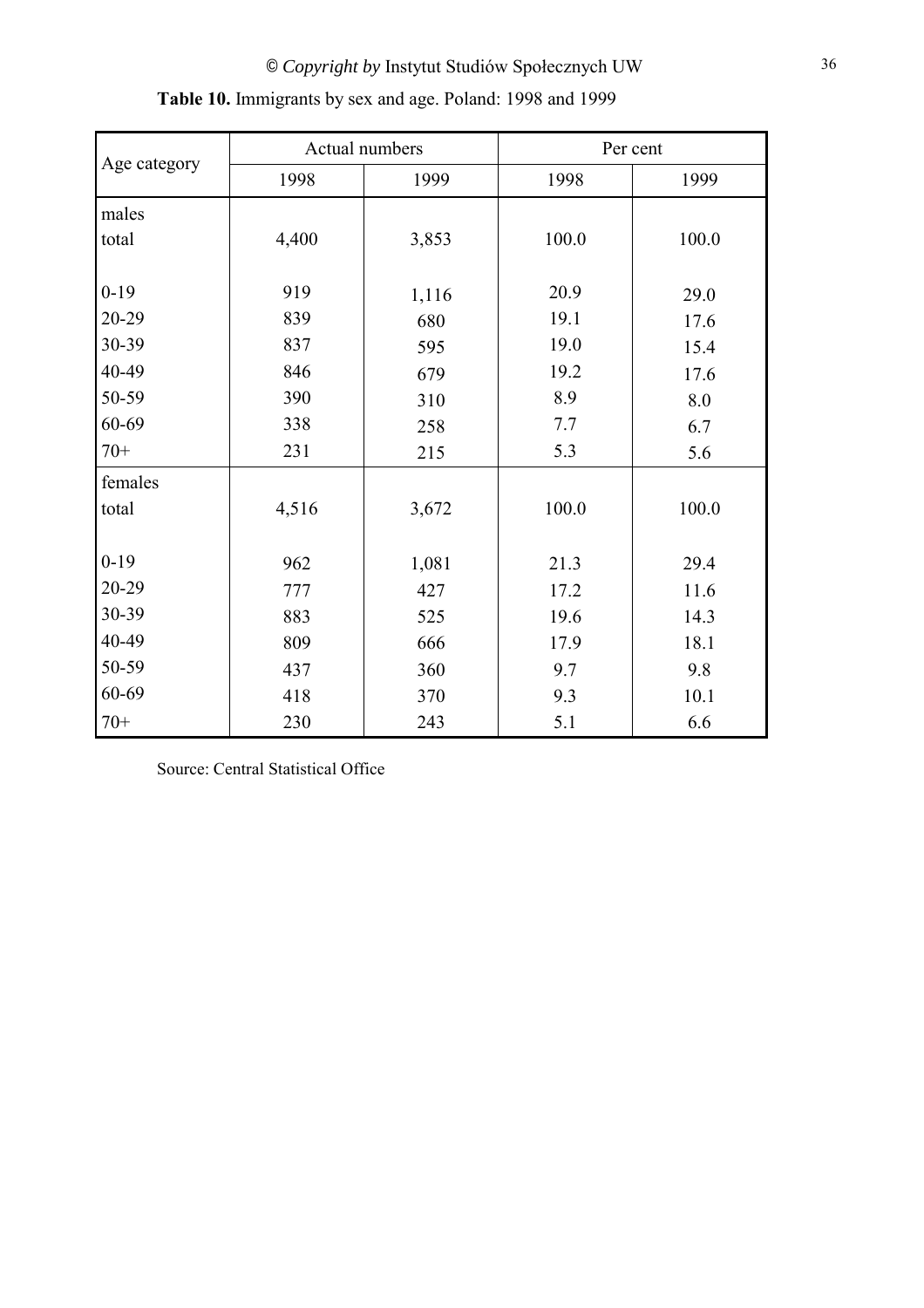|                   | Marital status |                         |         |                     |          |  |  |
|-------------------|----------------|-------------------------|---------|---------------------|----------|--|--|
| Year              | total          | bachelor or<br>spinster | married | widower or<br>widow | divorced |  |  |
| males             |                |                         |         |                     |          |  |  |
| 1981-85 $(a)$     | 610            | 195                     | 356     | 25                  | 34       |  |  |
| 1986-90 $(a)$     | 1,021          | 277                     | 630     | 22                  | 72       |  |  |
| 1991-95 $(a)$     | 3,424          | 1,164                   | 1,968   | 73                  | 208      |  |  |
|                   |                |                         |         |                     |          |  |  |
| 1992              | 3,468          | 1,196                   | 1,959   | 93                  | 163      |  |  |
| 1993              | 3,046          | 1,009                   | 1,771   | 59                  | 207      |  |  |
| 1994              | 3,569          | 1,200                   | 2,070   | 68                  | 231      |  |  |
| 1995              | 4,321          | 1,476                   | 2,504   | 80                  | 261      |  |  |
| 1996              | 4,165          | 1,489                   | 2,390   | 76                  | 210      |  |  |
| 1997              | 4,279          | 1,597                   | 2,400   | 75                  | 207      |  |  |
| 1998              | 4,400          | 1,804                   | 2,291   | 84                  | 221      |  |  |
| 1999              | 3,853          | 2,003                   | 1,619   | 79                  | 152      |  |  |
| of which: age 15+ | 2,874          | 1,024                   | 1,619   | 79                  | 152      |  |  |
| females           |                |                         |         |                     |          |  |  |
| 1981-85 $(a)$     | 719            | 171                     | 394     | 115                 | 39       |  |  |
| 1986-90 $(a)$     | 1,054          | 277                     | 545     | 167                 | 64       |  |  |
| 1991-95 $(a)$     | 3,077          | 795                     | 1,809   | 255                 | 212      |  |  |
|                   |                |                         |         |                     |          |  |  |
| 1992              | 3,044          | 777                     | 1,808   | 247                 | 223      |  |  |
| 1993              | 2,878          | 752                     | 1,686   | 207                 | 197      |  |  |
| 1994              | 3,338          | 824                     | 1,989   | 312                 | 213      |  |  |
| 1995              | 3,800          | 969                     | 2,272   | 301                 | 258      |  |  |
| 1996              | 4,021          | 1,063                   | 2,364   | 350                 | 244      |  |  |
| 1997              | 4,147          | 1,212                   | 2,386   | 331                 | 218      |  |  |
| 1998              | 4,516          | 1,366                   | 2,574   | 329                 | 247      |  |  |
| 1999              | 3,672          | 1,525                   | 1,682   | 284                 | 181      |  |  |
| of which: age 15+ | 2,699          | 552                     | 1,682   | 284                 | 181      |  |  |

**Table 11.** Immigrants by sex and marital status. Poland: 1981-1999

(a) annual average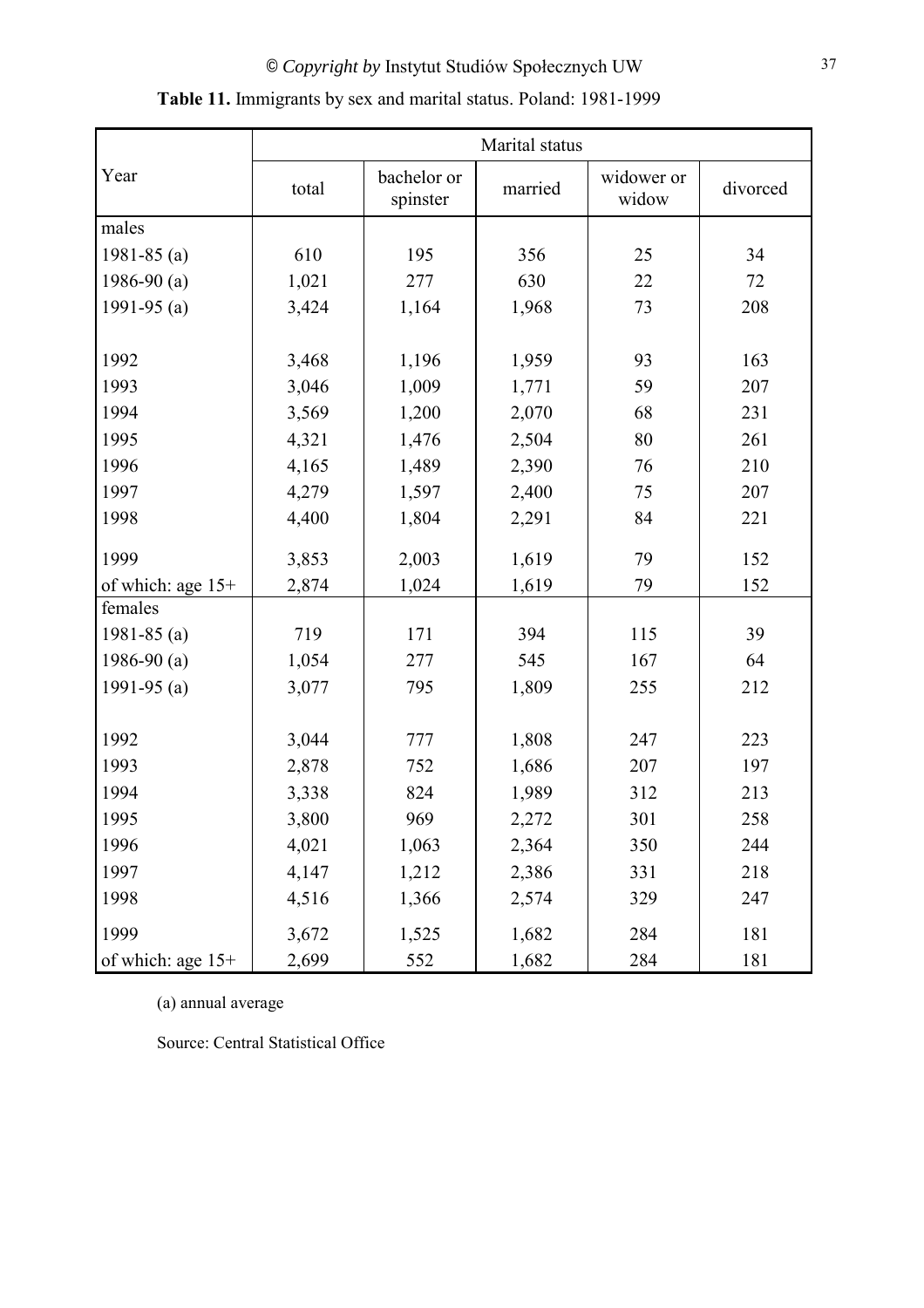| <b>Table 12.</b> Immigrants aged 15 years or above by sex, age and education. |  |
|-------------------------------------------------------------------------------|--|
| Poland: 1998 and 1999                                                         |  |

|              | <b>Educational attainment</b> |                    |               |            |                           |  |  |
|--------------|-------------------------------|--------------------|---------------|------------|---------------------------|--|--|
| Age category | total                         | post-<br>secondary | secondary (a) | vocational | elementary or<br>less (b) |  |  |
| 1998         |                               |                    |               |            |                           |  |  |
| males        |                               |                    |               |            |                           |  |  |
| Total        | 3,646                         | 992                | 1,315         | 787        | 101                       |  |  |
| 15-24        | 508                           | 23                 | 196           | 122        | 29                        |  |  |
| 25-34        | 892                           | 275                | 339           | 209        | 22                        |  |  |
| 35-44        | 883                           | 270                | 363           | 194        | 12                        |  |  |
| 45-54        | 631                           | 244                | 222           | 131        | $\,8\,$                   |  |  |
| 55-64        | 355                           | 112                | 96            | 69         | $\overline{7}$            |  |  |
| $65+$        | 377                           | 68                 | 99            | 62         | 23                        |  |  |
| females      |                               |                    |               |            |                           |  |  |
| total        | 3,717                         | 893                | 1,702         | 389        | 120                       |  |  |
| 15-24        | 476                           | 55                 | 222           | 45         | 30                        |  |  |
| 25-34        | 888                           | 256                | 424           | 131        | 18                        |  |  |
| 35-44        | 902                           | 271                | 475           | 90         | 11                        |  |  |
| 45-54        | 599                           | 195                | 284           | 63         | $8\,$                     |  |  |
| 55-64        | 450                           | 80                 | 183           | 40         | 13                        |  |  |
| $65+$        | 402                           | 36                 | 114           | 20         | 40                        |  |  |
| 1999         |                               |                    |               |            |                           |  |  |
| males        |                               |                    |               |            |                           |  |  |
| total        | 2,874                         | 825                | 834           | 687        | 528                       |  |  |
| 15-24        | 464                           | 45                 | 109           | 94         | 216                       |  |  |
| 25-34        | 632                           | 191                | 194           | 208        | 39                        |  |  |
| 35-44        | 651                           | 218                | 229           | 156        | 48                        |  |  |
| 45-54        | 513                           | 205                | 152           | 114        | 42                        |  |  |
| 55-64        | 262                           | 75                 | 66            | 66         | 55                        |  |  |
| $65+$        | 352                           | 91                 | 84            | 49         | 128                       |  |  |
| females      |                               |                    |               |            |                           |  |  |
| total        | 2,735                         | 779                | 964           | 290        | 702                       |  |  |
| $15 - 24$    | 327                           | 42                 | 79            | 15         | 191                       |  |  |
| 25-34        | 501                           | 198                | 190           | 73         | 40                        |  |  |
| 35-44        | 638                           | 231                | 277           | 74         | 56                        |  |  |
| 45-54        | 488                           | 182                | 195           | 60         | 51                        |  |  |
| 55-64        | 386                           | 91                 | 134           | 39         | 122                       |  |  |
| $65+$        | 395                           | 35                 | 89            | 29         | 242                       |  |  |

(a) including post-secondary not completed

(b) including elementary not completed and (rare cases of) unknown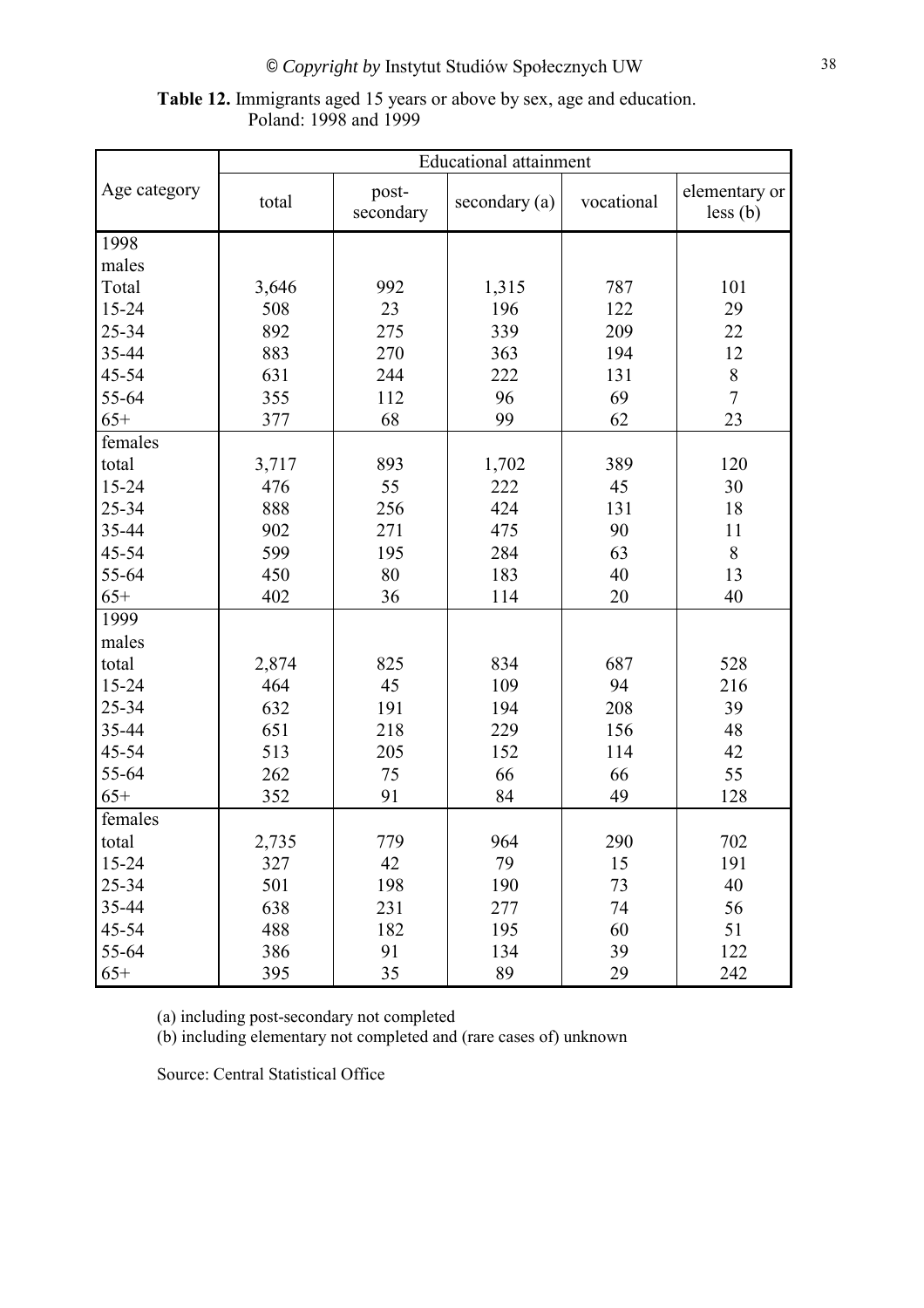|                | 1995           | 1996  |         | 1997(a)        |                      |                | 1998(b)              |                | 1999              |                |                      |                |  |
|----------------|----------------|-------|---------|----------------|----------------------|----------------|----------------------|----------------|-------------------|----------------|----------------------|----------------|--|
|                |                |       |         |                |                      | permission for |                      | permission for |                   | permission for |                      | permission for |  |
| Citizenship    |                |       | appli-  |                |                      | settlement     | fixed-time residence |                | settlement        |                | fixed-time residence |                |  |
|                |                |       | cations | granted        | $app1i$ -<br>cations | granted        | app1i<br>cations     | granted        | appli-<br>cations | granted        | appli-<br>cations    | granted        |  |
| Total          | 3,060          | 2,844 | 5,329   | 4,056          | 756                  | 290            | 9,032                | 4,849          | 587               | 495            | 16,049               | 16,709         |  |
| Ukraine        | 585            | 646   | 1,382   | 955            | 120                  | 54             | 1,405                | 894            | 91                | 76             | 2,602                | 2,507          |  |
| Vietnam        | 200            | 256   | 592     | 333            | 74                   | 23             | 1,439                | 720            | 61                | 45             | 1,284                | 1,439          |  |
| Yugoslavia     | 47             | 36    | 50      | 31             | 29                   | 18             | 101                  | 56             | 19                | 16             | 1,255                | 1,215          |  |
| Russia         | 343            | 289   | 389     | 322            | 88                   | 27             | 674                  | 379            | 88                | 77             | 963                  | 1,031          |  |
| Germany        | 199            | 143   | 209     | 169            | 21                   | 9              | 294                  | 175            | 16                | 12             | 762                  | 753            |  |
| <b>USA</b>     | 49             | 39    | 51      | 52             | 22                   | 14             | 305                  | 166            | 4                 | 5              | 681                  | 737            |  |
| <b>Belarus</b> | 225            | 227   | 436     | 304            | 41                   | 19             | 412                  | 228            | 36                | 28             | 675                  | 701            |  |
| Armenia        | 81             | 69    | 217     | 100            | 29                   | 7              | 676                  | 430            | 39                | 25             | 634                  | 612            |  |
| France         | 32             | 31    | 54      | 41             | 6                    | 3              | 103                  | 42             | 10                | 10             | 618                  | 543            |  |
| South Korea    |                |       | 4       |                |                      |                | 354                  | 168            |                   |                | 475                  | 591            |  |
| United Kingdom | 39             | 32    | 57      | 43             | 14                   | 7              | 166                  | 54             | 11                | 14             | 439                  | 481            |  |
| China          | 20             | 17    | 40      | 21             | 14                   | 9              | 291                  | 127            | 27                | 17             | 365                  | 394            |  |
| Libya          | $\overline{4}$ | 6     |         | $\overline{3}$ | 3                    |                | 192                  | 47             | 5                 | $\overline{3}$ | 272                  | 371            |  |
| India          | 18             | 14    | 21      | 19             | 13                   | 6              | 156                  | 80             | 6                 | 4              | 325                  | 346            |  |
| Kazakhstan     | 237            | 249   | 531     | 592            | 6                    |                | 139                  | 51             | 4                 | 5              | 296                  | 310            |  |
| Bulgaria       | 50             | 45    | 103     | 80             | 33                   | 17             | 126                  | 64             | 14                | 13             | 226                  | 239            |  |
| Lithuania      | 73             | 88    | 84      | 64             | 9                    | $\overline{2}$ | 84                   | 50             | 6                 | 6              | 200                  | 194            |  |
| Mongolia       | 9              | 10    | 39      | 27             | 17                   | 5              | 162                  | 72             | 5                 | $\overline{2}$ | 199                  | 212            |  |
| Italy          | 31             | 31    | 61      | 52             | $\tau$               |                | 79                   | 39             | 10                | 10             | 184                  | 198            |  |
| Turkey         | 15             | 19    | 42      | 26             | 15                   | $\overline{c}$ | 92                   | 38             | 10                | 8              | 188                  | 186            |  |
| Sweden         | 45             | 47    | 61      | 46             | 6                    | $\overline{2}$ | 53                   | 32             | 4                 | $\overline{7}$ | 164                  | 156            |  |
| Syria          | 42             | 25    | 52      | 41             | 13                   | 5              | 74                   | 32             | 9                 | 7              | 121                  | 141            |  |
| Austria        | 30             | 31    | 59      | 43             | 9                    | $\overline{2}$ | 24                   | 16             |                   | 12             | 105                  | 99             |  |
| Algeria        | 56             | 29    | 41      | 27             | 18                   | 6              | 47                   | 29             | 6                 | 8              | 33                   | 37             |  |
| all others     | 629            | 464   | 747     | 664            | 149                  | 52             | 1,584                | 860            | 98                | 84             | 2,983                | 3,216          |  |

**Table 13.** Permanent residence permits granted by citizenship (major citizenships). Poland: 1995-1999

(a) the number of permissions granted in a given year may exceed the number of applications submitted in that year because the former also pertain to applications submitted in preceding years (b) since 1 January 1998, the former category "permanent residence permit" has been replaced by two categories: "permission for settlement" and "fixed-time residence permit"

Source: Ministry of the Interior and Administration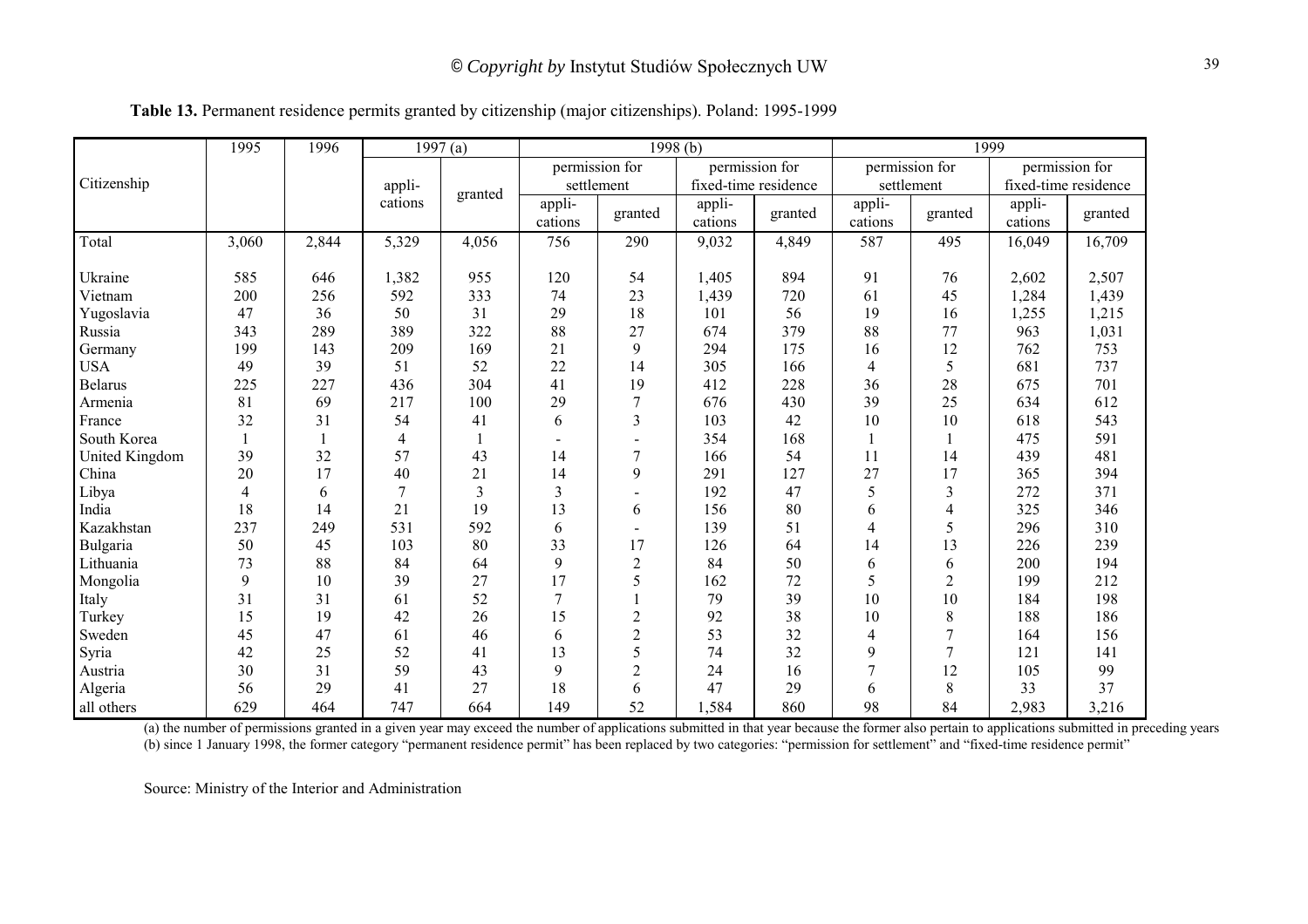## **Table 14.** The stocks of foreign citizens in Poland on 31 December 1999

|                  |        | Total  |         |                  |        |        | Permanent residence (settlement) |                  |        | Fixed-time residence |                |  |  |
|------------------|--------|--------|---------|------------------|--------|--------|----------------------------------|------------------|--------|----------------------|----------------|--|--|
| Country          | total  | males  | females | miss.<br>data    | total  | males  | females                          | miss.<br>data    | total  | males                | females        |  |  |
| Total            | 45,097 | 24,500 | 20,521  | 76               | 25,855 | 13,380 | 12,399                           | 76               | 19,242 | 11,120               | 8,122          |  |  |
| Algeria          | 359    | 340    | 19      | $\boldsymbol{0}$ | 296    | 281    | 15                               | $\boldsymbol{0}$ | 63     | 59                   | $\overline{4}$ |  |  |
| Armenia          | 1,349  | 805    | 544     | $\boldsymbol{0}$ | 473    | 272    | 201                              | $\boldsymbol{0}$ | 876    | 533                  | 343            |  |  |
| Austria          | 319    | 180    | 139     | $\boldsymbol{0}$ | 218    | 105    | 113                              | $\boldsymbol{0}$ | 101    | 75                   | 26             |  |  |
| <b>Belarus</b>   | 2,330  | 761    | 1,569   | $\boldsymbol{0}$ | 1,468  | 425    | 1,043                            | $\boldsymbol{0}$ | 862    | 336                  | 526            |  |  |
| Bulgaria         | 1,242  | 797    | 442     | 3                | 968    | 648    | 317                              | 3                | 274    | 149                  | 125            |  |  |
| Canada           | 285    | 166    | 119     | $\boldsymbol{0}$ | 142    | 87     | 55                               | $\boldsymbol{0}$ | 143    | 79                   | 64             |  |  |
| China            | 617    | 398    | 219     | $\boldsymbol{0}$ | 155    | 91     | 64                               | $\boldsymbol{0}$ | 462    | 307                  | 155            |  |  |
| Croatia          | 170    | 130    | 40      | $\boldsymbol{0}$ | 124    | 98     | 26                               | $\boldsymbol{0}$ | 46     | 32                   | 14             |  |  |
| Czech Republic   | 711    | 306    | 404     | $\mathbf{1}$     | 613    | 261    | 351                              | $\mathbf{1}$     | 98     | 45                   | 53             |  |  |
| France           | 880    | 543    | 337     | $\boldsymbol{0}$ | 346    | 206    | 140                              | $\boldsymbol{0}$ | 534    | 337                  | 197            |  |  |
| Germany          | 2,200  | 1,410  | 789     | $\mathbf{1}$     | 1,338  | 813    | 524                              | $\mathbf{1}$     | 862    | 597                  | 265            |  |  |
| Greece           | 454    | 345    | 108     | $\mathbf{1}$     | 437    | 332    | 104                              | $\mathbf{1}$     | 17     | 13                   | $\overline{4}$ |  |  |
| Hungary          | 439    | 208    | 222     | 9                | 400    | 187    | 204                              | 9                | 39     | 21                   | $18\,$         |  |  |
| India            | 529    | 393    | 136     | $\boldsymbol{0}$ | 126    | 105    | 21                               | $\boldsymbol{0}$ | 403    | 288                  | 115            |  |  |
| Iraq             | 298    | 238    | 60      | $\boldsymbol{0}$ | 213    | 186    | 27                               | $\boldsymbol{0}$ | 85     | 52                   | 33             |  |  |
| Italy            | 574    | 416    | 156     | $\overline{c}$   | 357    | 249    | 106                              | $\overline{c}$   | 217    | 167                  | 50             |  |  |
| Jordania         | 273    | 251    | $22\,$  | $\boldsymbol{0}$ | 162    | 151    | 11                               | $\boldsymbol{0}$ | 111    | 100                  | $11\,$         |  |  |
| Kazakhstan       | 648    | 295    | 353     | $\boldsymbol{0}$ | 338    | 153    | 185                              | $\boldsymbol{0}$ | 310    | 142                  | 168            |  |  |
| Liban            | 194    | 183    | $11\,$  | $\boldsymbol{0}$ | 148    | 140    | $8\,$                            | $\boldsymbol{0}$ | 46     | 43                   | $\overline{3}$ |  |  |
| Libya            | 472    | 296    | 176     | $\boldsymbol{0}$ | 65     | 61     | $\overline{4}$                   | $\boldsymbol{0}$ | 407    | 235                  | 172            |  |  |
| Lithuania        | 717    | 207    | 510     | $\boldsymbol{0}$ | 500    | 143    | 357                              | $\boldsymbol{0}$ | 217    | 64                   | 153            |  |  |
| Mongolia         | 334    | 162    | 172     | 0                | 85     | 44     | 41                               | $\boldsymbol{0}$ | 249    | 118                  | 131            |  |  |
| Netherlands      | 432    | 330    | 102     | $\boldsymbol{0}$ | 215    | 171    | 44                               | $\boldsymbol{0}$ | 217    | 159                  | 58             |  |  |
| Romania          | 261    | 171    | 90      | $\boldsymbol{0}$ | 185    | 122    | 63                               | $\boldsymbol{0}$ | 76     | 49                   | 27             |  |  |
| Russia           | 4,653  | 1,393  | 3,256   | $\overline{4}$   | 3,411  | 894    | 2,513                            | $\overline{4}$   | 1,242  | 499                  | 743            |  |  |
| Slovakia         | 433    | 200    | 232     | $\mathbf{1}$     | 304    | 134    | 169                              | 1                | 129    | 66                   | 63             |  |  |
| Sweden           | 649    | 394    | 255     | $\boldsymbol{0}$ | 469    | 282    | 187                              | $\boldsymbol{0}$ | 180    | 112                  | 68             |  |  |
| Syria            | 490    | 439    | 51      | $\boldsymbol{0}$ | 338    | 311    | 27                               | $\boldsymbol{0}$ | 152    | 128                  | $24\,$         |  |  |
| Turkey           | 389    | 361    | $28\,$  | $\boldsymbol{0}$ | 189    | 181    | $8\,$                            | $\boldsymbol{0}$ | 200    | 180                  | $20\,$         |  |  |
| Ukraine          | 7,357  | 2,766  | 4,589   | $\overline{c}$   | 4,399  | 1,517  | 2,880                            | $\overline{2}$   | 2,958  | 1,249                | 1,709          |  |  |
| United Kingdom   | 852    | 613    | 238     | $\mathbf{1}$     | 359    | 259    | 99                               | $\mathbf{1}$     | 493    | 354                  | 139            |  |  |
| <b>USA</b>       | 1,456  | 839    | 615     | $\overline{c}$   | 620    | 345    | 273                              | $\mathbf{2}$     | 836    | 494                  | 342            |  |  |
| Vietnam          | 3,277  | 2,137  | 1,140   | $\boldsymbol{0}$ | 1,492  | 914    | 578                              | $\boldsymbol{0}$ | 1,785  | 1,223                | 562            |  |  |
| Yugoslavia       | 1,279  | 807    | 472     | $\boldsymbol{0}$ | 451    | 356    | 95                               | $\boldsymbol{0}$ | 828    | 451                  | 377            |  |  |
| <b>Stateless</b> | 1,444  | 802    | 641     | $\mathbf{1}$     | 1,333  | 724    | 608                              | $\mathbf{1}$     | 111    | 78                   | 33             |  |  |
| all other        | 6,305  | 4,198  | 2,059   | 48               | 2,930  | 2,031  | 851                              | 48               | 3,375  | 2,167                | 1,208          |  |  |
| missing data     | 426    | 220    | 206     | $\boldsymbol{0}$ | 188    | 101    | 87                               | 11,7<br>84       | 238    | 119                  | 119            |  |  |

 Source: Ministry of the Interior and Administration (data compiled by Ms. Agata Gorny of the Institute for Social Studies)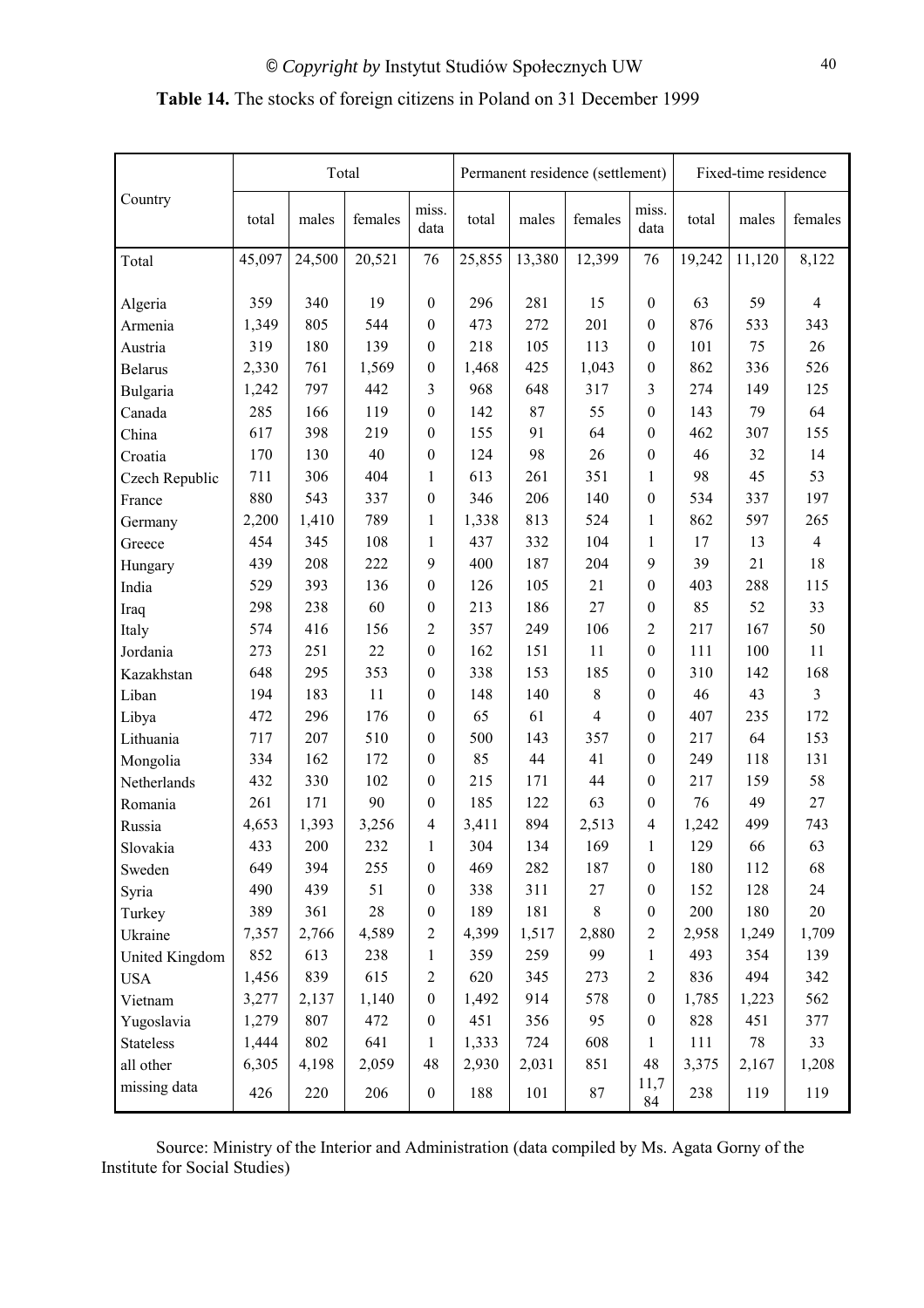**Table 15.** Stocks of foreigners (selected components) by major citizenships. Poland: 1999 (unless indicated otherwise)

| Country of<br>citizenship | Newly<br>Admitted<br>permanent<br>residents<br>$(1994-1999)$ | <b>Students</b><br>(excluding<br>trainees) | Work permit<br>holders<br>(excluding<br>permanent<br>residents) | Refugees<br>(applications<br>processed) | Foreigners<br>expelled |
|---------------------------|--------------------------------------------------------------|--------------------------------------------|-----------------------------------------------------------------|-----------------------------------------|------------------------|
| Total                     | 14,454                                                       | 6,025                                      | 20,618                                                          | 3,002                                   | 9,120                  |
| Afghanistan               | 37                                                           | 6                                          |                                                                 | 563                                     | 224                    |
| Armenia                   | 414                                                          | 19                                         | 266                                                             | 875                                     | 746                    |
| Austria                   | 157                                                          | 8                                          | 323                                                             |                                         | 1                      |
| Bangladesh                | 18                                                           | 6                                          | 10                                                              | 33                                      | 40                     |
| <b>Belarus</b>            | 1,044                                                        | 831                                        | 2,643                                                           | 46                                      | 385                    |
| Bulgaria                  | 276                                                          | 127                                        | 443                                                             | 185                                     | 1,455                  |
| Canada                    | 41                                                           | 98                                         | 185                                                             |                                         | $\overline{2}$         |
| China                     | 107                                                          | 37                                         | 685                                                             | $\overline{4}$                          | 26                     |
| Czech Republic            | 137                                                          | 265                                        | 355                                                             | $\mathbf{1}$                            | 30                     |
| France                    | 158                                                          | 20                                         | 1,147                                                           |                                         | $\overline{3}$         |
| Germany                   | 204                                                          | 147                                        | 1,376                                                           |                                         | 13                     |
| India                     | 79                                                           | 12                                         | 508                                                             | 25                                      | 81                     |
| Iraq                      | 59                                                           | 11                                         | $\overline{2}$                                                  | 47                                      | 22                     |
| Italy                     | 177                                                          | 15                                         | 383                                                             |                                         | 5                      |
| Kazakhstan                | 1,299                                                        | 363                                        | 63                                                              | 9                                       | 25                     |
| Libya                     | 24                                                           | 56                                         | 5                                                               |                                         | $\mathbf{1}$           |
| Lithuania                 | 340                                                          | 515                                        | 130                                                             | 68                                      | 67                     |
| Mongolia                  | 64                                                           | 43                                         | 201                                                             | 162                                     | 229                    |
| Netherlands               | 135                                                          | 8                                          | 330                                                             |                                         | $\mathfrak{Z}$         |
| Norway                    | 25                                                           | 311                                        | 68                                                              |                                         | $\mathbf{1}$           |
| Pakistan                  | 19                                                           | 8                                          | 33                                                              | 54                                      | 81                     |
| Russia                    | 1,430                                                        | 262                                        | 1,115                                                           | 109                                     | 336                    |
| Slovakia                  | 108                                                          | 60                                         | 171                                                             | $\overline{2}$                          | $\overline{7}$         |
| Sri Lanka                 | $\mathbf{1}$                                                 | $\overline{2}$                             | 6                                                               | 92                                      | 159                    |
| Sweden                    | 230                                                          | 83                                         | 292                                                             |                                         |                        |
| Syria                     | 205                                                          | 75                                         | 50                                                              | 16                                      | 9                      |
| Ukraine                   | 3,138                                                        | 1,073                                      | 2,893                                                           | 29                                      | 2,571                  |
| United Kingdom            | 190                                                          | 24                                         | 1,398                                                           |                                         |                        |
| <b>USA</b>                | 197                                                          | 270                                        | 808                                                             | $\mathbf{1}$                            | 1                      |
| Vietnam                   | 1,102                                                        | 168                                        | 1,467                                                           | 26                                      | 296                    |
| Yugoslavia                | 231                                                          | 31                                         | 217                                                             | 140                                     | 42                     |

Source: Central Statistical Office, Ministry of the Interior and Administration, Ministry of National Education, National Labour Office, Border Guard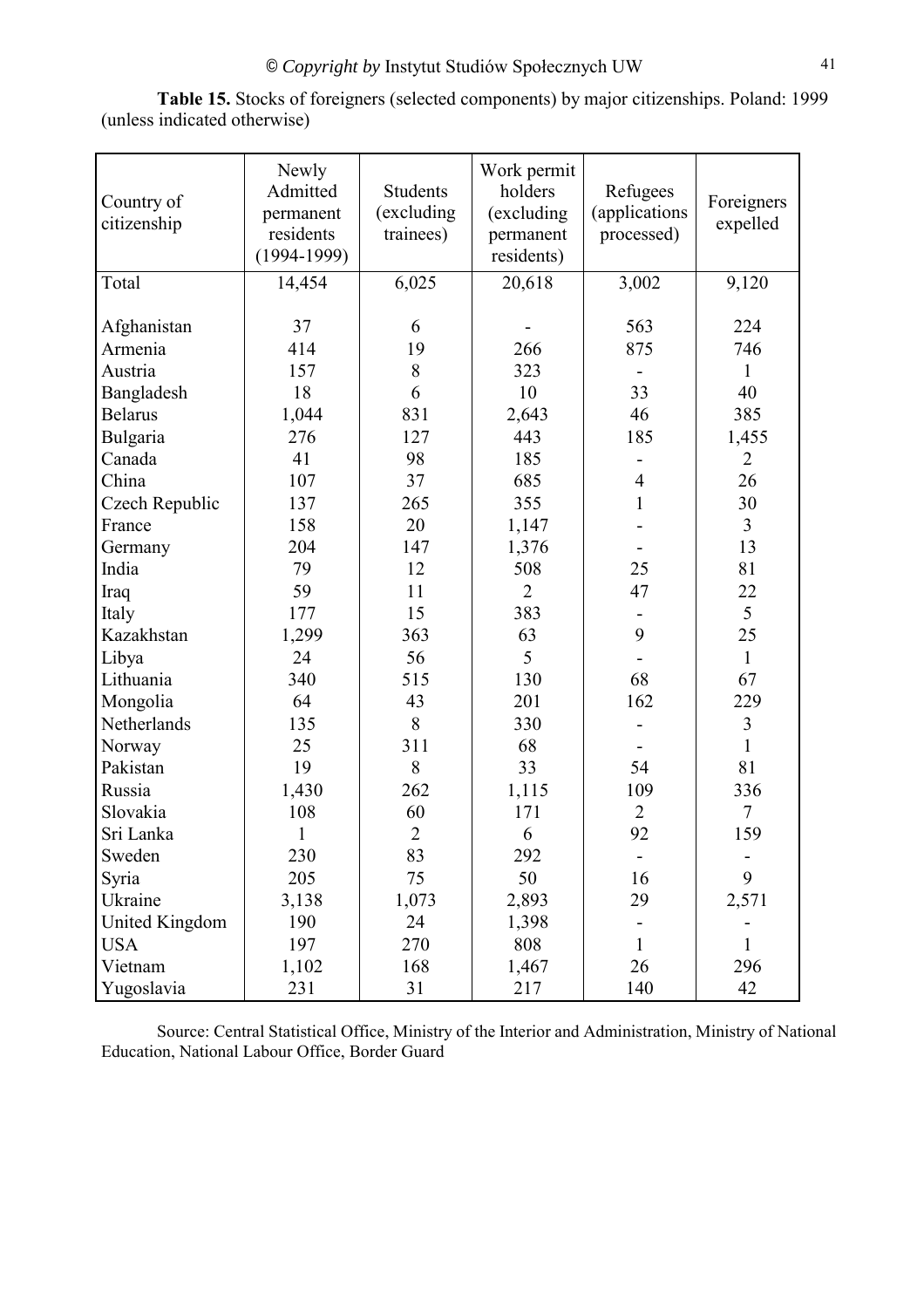|      | Total                   | Both spouses | Both spouses   | Mixed marriages    |                 |  |  |
|------|-------------------------|--------------|----------------|--------------------|-----------------|--|--|
| Year | marriages<br>contracted | national     | foreigners (a) | foreign<br>husband | foreign<br>wife |  |  |
| 1990 | 255,369                 | 251,129      |                | 3,329              | 911             |  |  |
| 1991 | 233,206                 | 229,277      |                | 3,124              | 911             |  |  |
| 1992 | 217,240                 | 213,876      |                | 2,588              | 776             |  |  |
| 1993 | 207,674                 | 204,597      |                | 2,323              | 754             |  |  |
| 1994 | 207,689                 | 204,392      |                | 2,366              | 931             |  |  |
| 1995 | 207,081                 | 203,775      |                | 2,353              | 953             |  |  |
| 1996 | 203,641                 | 200,411      | 38             | 2,177              | 977             |  |  |
| 1997 | 204,850                 | 201,441      | 37             | 2,206              | 1,166           |  |  |
| 1998 | 209,378                 | 205,374      | 35             | 2,428              | 1,541           |  |  |
| 1999 | 219,398                 | 215,718      | 41             | 2,318              | 1,321           |  |  |

**Table 16.** Total marriages contracted according to the spouses' nationality. Poland: 1990-1999

(a) except for 1996, 1997, 1998 and 1999 included in other categories (total number of cases is probably below 40 on annual scale)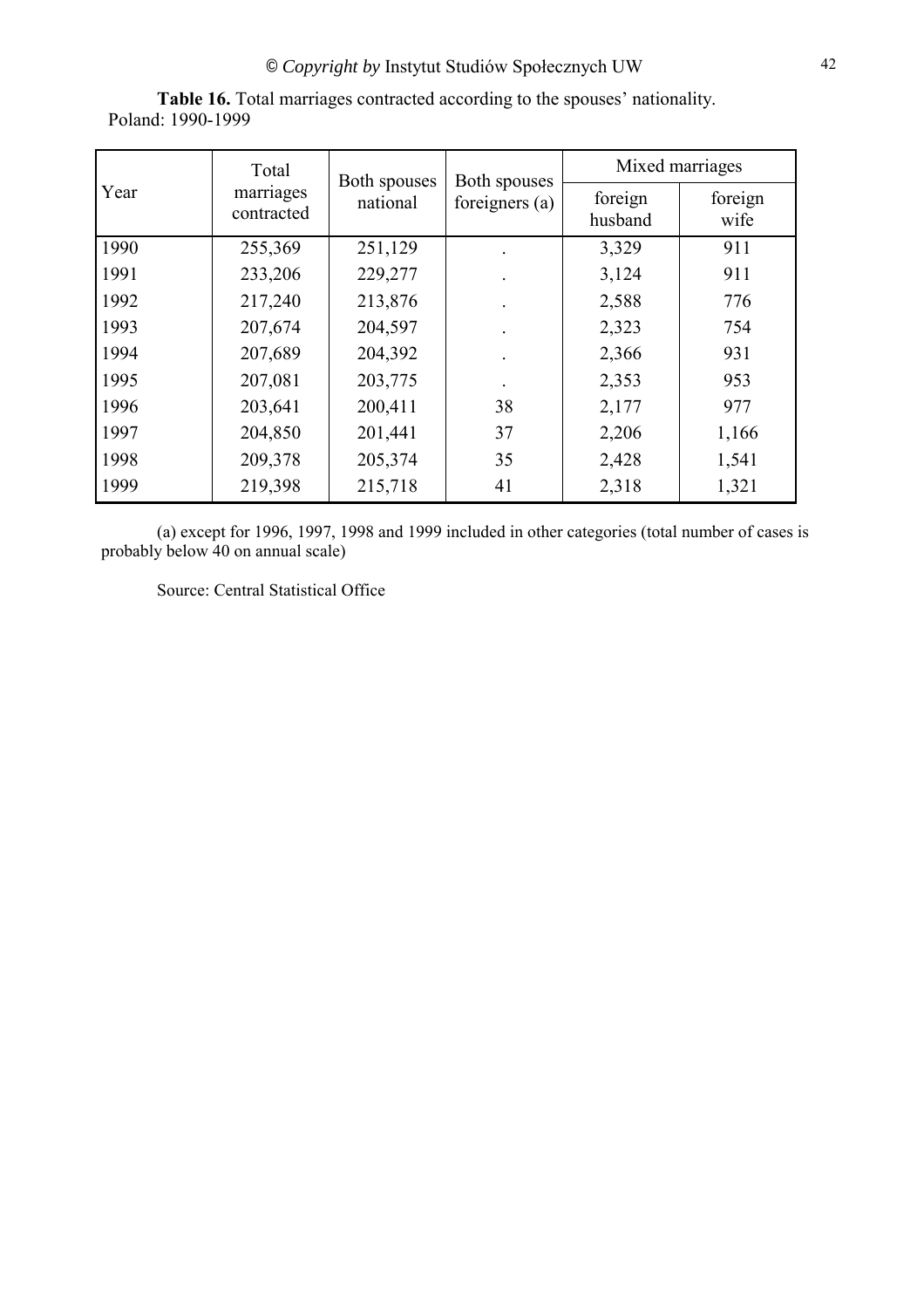| Nationality of | 1993           | 1995 | 1996           | 1997           | 1998  |       | 1999           |
|----------------|----------------|------|----------------|----------------|-------|-------|----------------|
| foreign wife   |                |      |                |                |       | total | spinster       |
| Ukraine        | 189            | 331  | 340            | 456            | 537   | 640   | 298            |
| <b>Belarus</b> | 54             | 95   | 104            | 122            | 124   | 125   | 83             |
| Russia         | 139            | 119  | 151            | 127            | 142   | 121   | 70             |
| Armenia        | 7              | 27   | 28             | 42             | 53    | 71    | 41             |
| Germany        | 85             | 61   | 63             | 53             | 74    | 68    | 43             |
| <b>USA</b>     | 63             | 46   | 33             | 39             | 22    | 29    | 20             |
| Vietnam        | 15             | 15   | 42             | 110            | 310   | 23    | 17             |
| Bulgaria       | $\overline{4}$ | 7    | 7              | 8              | 10    | 22    | 21             |
| Lithuania      | 23             | 41   | 40             | 33             | 41    | 21    | 18             |
| Canada         | 20             | 17   | 15             | $\overline{7}$ | 15    | 15    | 11             |
| Czech Republic | 16             | 8    | 10             | 13             | 14    | 15    | 13             |
| Kazakhstan     | $\overline{2}$ | 13   | 11             | 10             | 23    | 15    | 13             |
| Moldova        | 6              | 10   | 5              | 9              | 10    | 14    | $\overline{7}$ |
| Austria        | 5              | 8    | 9              | 3              | 6     | 12    | 5              |
| Mongolia       |                | 3    | $\overline{2}$ | 6              | 6     | 10    | $\overline{4}$ |
| Latvia         | $\overline{2}$ | 6    | 10             | 9              | 10    | 10    | $\overline{7}$ |
|                |                |      |                |                |       |       |                |
| Total          | 754            | 920  | 977            | 1,166          | 1,541 | 1,321 | 760            |

**Table 17.** Mixed marriages; Polish husband, foreign wife – by nationality of wife. Poland: 1993-1999 (selected years)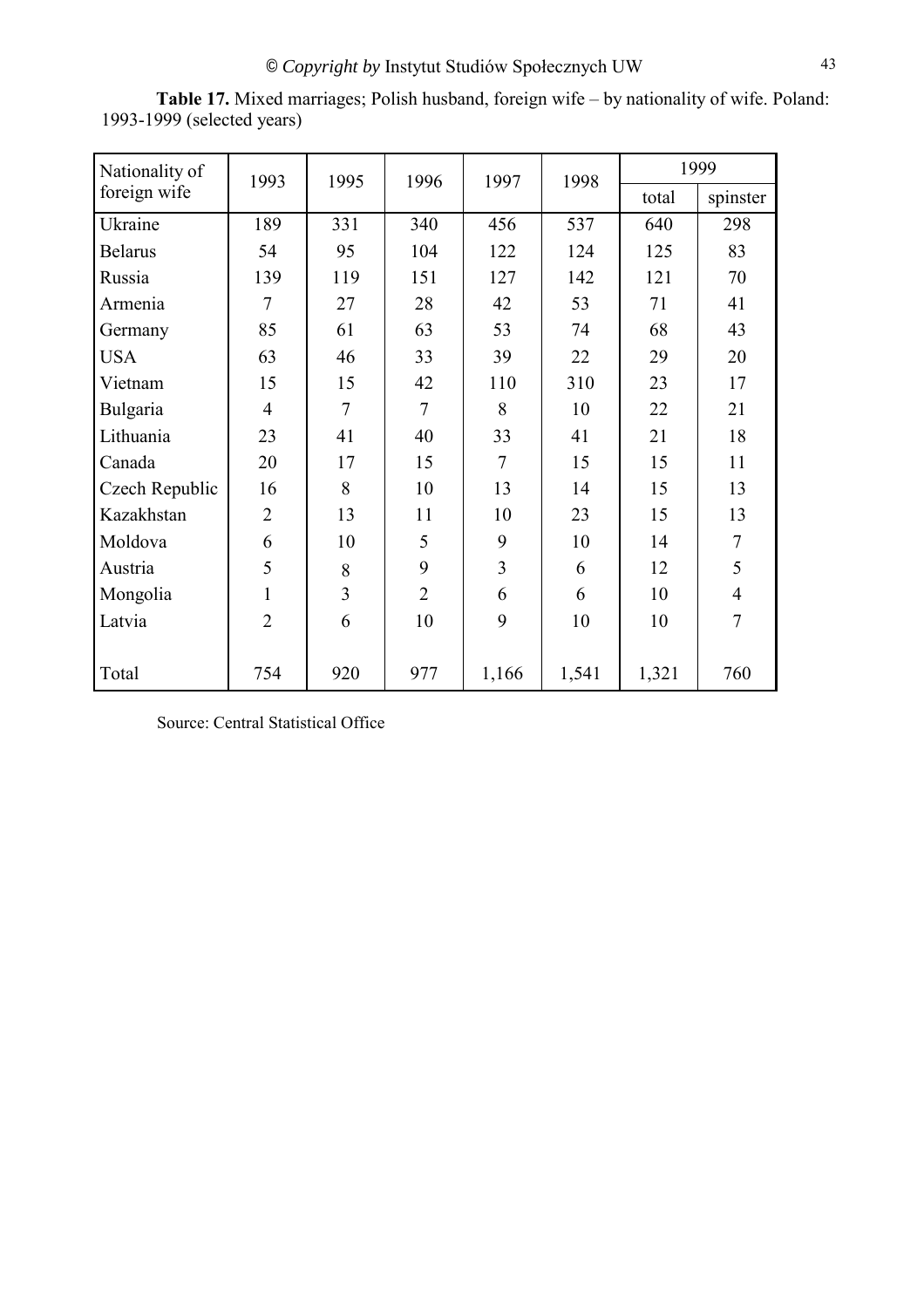| Nationality of        | 1993           | 1995    | 1996  | 1997  | 1998  | 1999  |          |  |
|-----------------------|----------------|---------|-------|-------|-------|-------|----------|--|
| foreign husband       |                |         |       |       |       | total | bachelor |  |
| Germany               | 876            | 748     | 698   | 649   | 632   | 621   | 383      |  |
| Ukraine               | 67             | 89      | 108   | 106   | 119   | 160   | 115      |  |
| Armenia               | 17             | 44      | 64    | 75    | 140   | 126   | 109      |  |
| <b>United Kingdom</b> | 74             | 100     | 92    | 98    | 124   | 122   | 99       |  |
| <b>USA</b>            | 204            | 185     | 138   | 126   | 99    | 115   | 87       |  |
| Italy                 | 85             | 102     | 86    | 104   | 108   | 111   | 96       |  |
| Netherlands           | 101            | 120     | 111   | 78    | 102   | 96    | 65       |  |
| France                | 62             | 63      | 76    | 61    | 71    | 79    | 61       |  |
| Canada                | 69             | 46      | 43    | 30    | 46    | 67    | 51       |  |
| Vietnam               | 60             | 45      | 79    | 152   | 251   | 54    | 43       |  |
| Austria               | 41             | 23      | 37    | 30    | 32    | 42    | 25       |  |
| Russia                | 48             | 51      | 38    | 38    | 46    | 42    | 22       |  |
| Sweden                | 72             | 48      | 46    | 37    | 26    | 40    | 23       |  |
| Belgium               | 31             | 41      | 41    | 41    | 28    | 33    | 19       |  |
| Norway                | 23             | 20      | 27    | 23    | 20    | 32    | 20       |  |
| Greece                | 49             | 39      | 22    | 31    | 24    | 30    | 24       |  |
| Czech Republic        | 13             | 17      | 11    | 13    | 17    | 24    | 19       |  |
| <b>Belarus</b>        | 16             | 18      | 21    | 26    | 35    | 23    | 16       |  |
| Bulgaria              | 19             | 20      | 21    | 29    | 30    | 23    | 18       |  |
| Australia             | 29             | 29      | 20    | 18    | 44    | 21    | 15       |  |
| Romania               | 10             | 11      | 14    | 17    | 18    | 21    | 17       |  |
| Spain                 | 9              | 11      | 10    | 9     | 13    | 21    | 20       |  |
| Denmark               | 14             | 15      | 13    | 12    | 16    | 18    | 10       |  |
| Nigeria               | $\blacksquare$ | 9       | 9     | 9     | 13    | 18    | 17       |  |
| Tunisia               | $\overline{4}$ | 10      | 10    | 12    | 15    | 18    | 18       |  |
| Syria                 | 32             | 25      | 16    | 16    | 17    | 16    | 16       |  |
| Turkey                | 17             | 17      | 18    | 24    | 21    | 16    | 12       |  |
| Lithuania             | 13             | $\,8\,$ | 15    | 15    | 15    | 15    | 14       |  |
| Algeria               | 9              | 30      | 26    | 31    | 27    | 13    | 12       |  |
| Yugoslavia            | 5              | 27      | 12    | 9     | 18    | 13    | 9        |  |
| Jordania              | 10             | 12      | 9     | 11    | 15    | 10    | 9        |  |
| Switzerland           | 12             | 9       | 9     | 12    | 10    | 10    | $8\,$    |  |
| Total                 | 2,323          | 2,320   | 2,177 | 2,206 | 2,428 | 2,318 | 1,695    |  |

**Table 18.** Mixed marriages; Polish wife, foreign husband – by nationality of husband. Poland: 1993-1999 (selected years)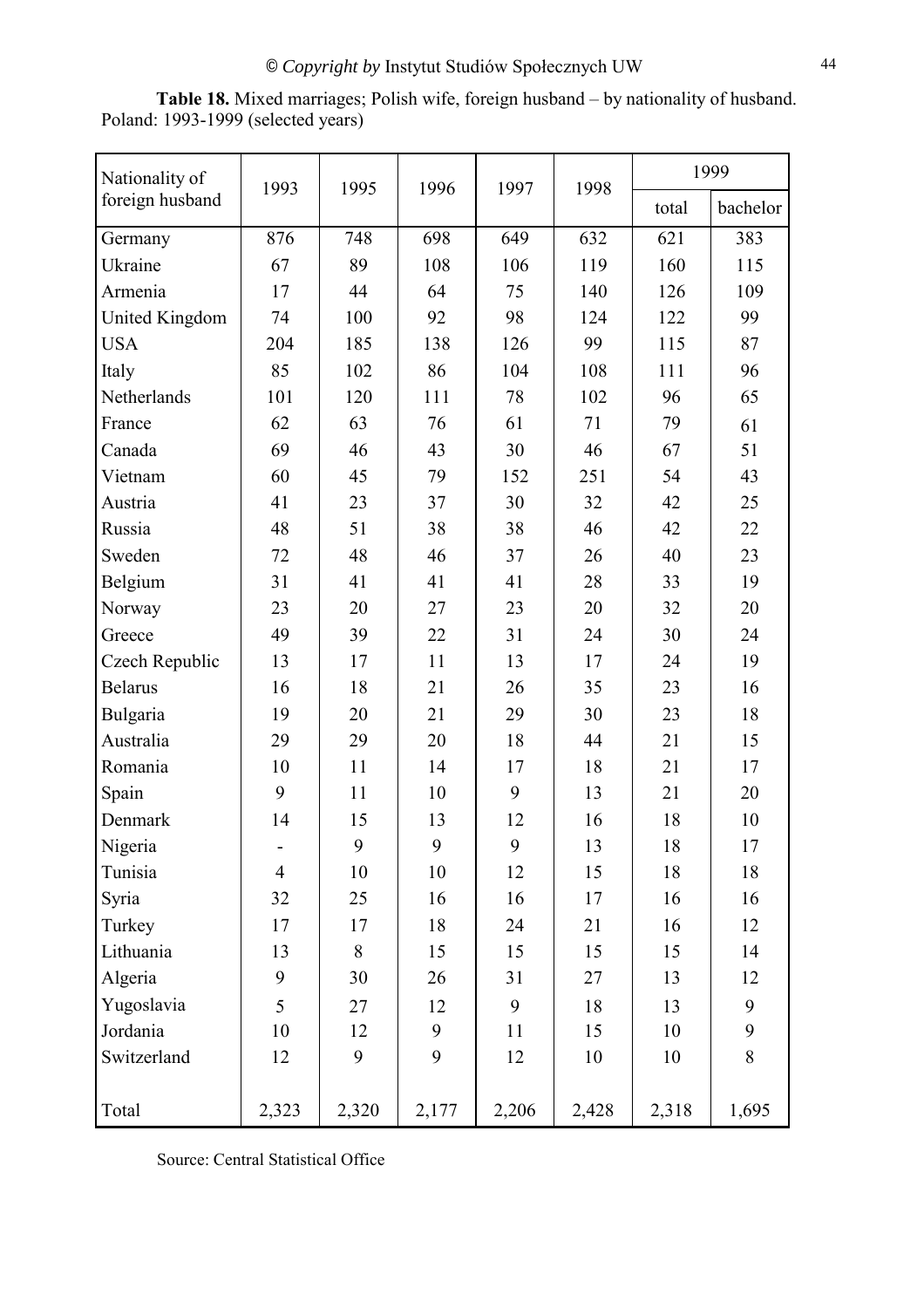| Country of<br>temporary | Total |                | <b>Sex</b> |       | Type of last residence<br>in Poland |
|-------------------------|-------|----------------|------------|-------|-------------------------------------|
| residence               |       | males          | females    | urban | rural                               |
| Total                   | 178,4 | 106,9          | 71,5       | 119,1 | 59,3                                |
| Germany                 | 63,5  | 43,3           | 20,2       | 41,6  | 21,9                                |
| <b>USA</b>              | 22,8  | 12,4           | 10,3       | 13,1  | 9,6                                 |
| Italy                   | 21,6  | 4,9            | 16,7       | 12,4  | 9,2                                 |
| Czech Republic          | 9,7   | 9,7            |            | 5,4   | 4,4                                 |
| United Kingdom          | 6,1   | 1,7            | 4,4        | 6,0   | 0,1                                 |
| Austria                 | 5,5   | 3,8            | 1,6        | 2,2   | 3,2                                 |
| France                  | 5,3   | 5,1            | 0,2        | 3,5   | 1,8                                 |
| Spain                   | 4,9   |                | 4,9        | 4,9   |                                     |
| Canada                  | 4,8   | 3,3            | 1,5        | 4,7   | 0,1                                 |
| Belgium                 | 3     | 1,4            | 1,6        | 3,0   |                                     |
| Greece                  | 2,4   | $\overline{2}$ | 0,4        | 1,8   | 0,6                                 |
| Other                   | 10,4  | 7,6            | 3,0        | 8,4   | 2,2                                 |
| Unknown                 | 18,4  | 11,7           | 6,7        | 12,1  | 6,2                                 |

**Table 19.** Polish citizens having permanent residence in Poland who stayed abroad for longer than 2 months (as of between 26 May and 14 June 1997) by sex, type of residence and country of temporary residence (a) (in thousands)

(a) On the basis of National Survey on "Conditions of Living in Poland in 1997"

Source: CSO, International migration of Poland's population, Warsaw, August 2000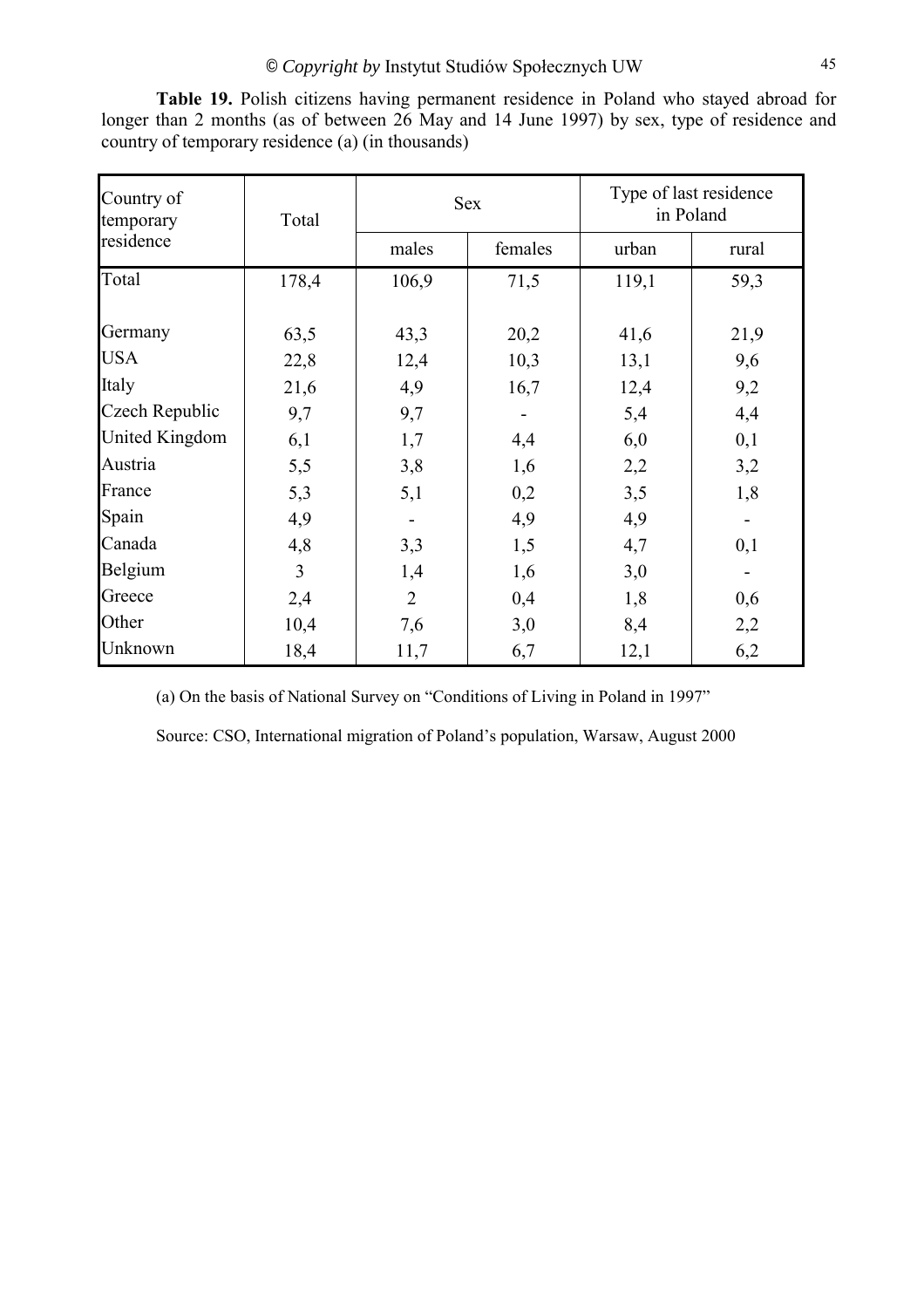| Country of             | Causes of departure from Poland |            |                |           |       |  |  |  |  |
|------------------------|---------------------------------|------------|----------------|-----------|-------|--|--|--|--|
| temporary<br>residence | total                           | employment | family matters | education | other |  |  |  |  |
| Total                  | 178,4                           | 132,8      | 17,9           | 11,7      | 16,0  |  |  |  |  |
|                        |                                 |            |                |           |       |  |  |  |  |
| Germany                | 63,5                            | 48,7       | 7,8            | 0,2       | 6,7   |  |  |  |  |
| <b>USA</b>             | 22,8                            | 19,9       | 0,8            | 0,1       | 2,0   |  |  |  |  |
| Italy                  | 21,6                            | 16,7       | 1,6            | 1,5       | 1,8   |  |  |  |  |
| Czech Republic         | 9,7                             | 9,7        |                |           |       |  |  |  |  |
| United Kingdom         | 6,1                             | 3,1        | 0,1            | 2,9       |       |  |  |  |  |
| Austria                | 5,5                             | 5,4        |                | 0,1       |       |  |  |  |  |
| France                 | 5,3                             | 4,6        |                | 0,4       | 0,3   |  |  |  |  |
| Spain                  | 4,9                             | 4,9        |                |           |       |  |  |  |  |
| Canada                 | 4,8                             | 4,7        | 0,1            |           |       |  |  |  |  |
| Belgium                | 3,0                             | 3,0        |                |           |       |  |  |  |  |
| Greece                 | 2,4                             | 2,4        |                |           |       |  |  |  |  |
| Other                  | 10,4                            | 6,2        | 2,5            | 0,1       | 1,7   |  |  |  |  |
| Unknown                | 18,4                            | 3,5        | 5,0            | 6,4       | 3,5   |  |  |  |  |

**Table 20.** Polish citizens having permanent residence in Poland who stayed abroad for longer than 2 months (as of between 26 May and 14 June 1997) by causes of departure (in thousands)

Source: CSO, International migration of Poland's population, Warsaw, August 2000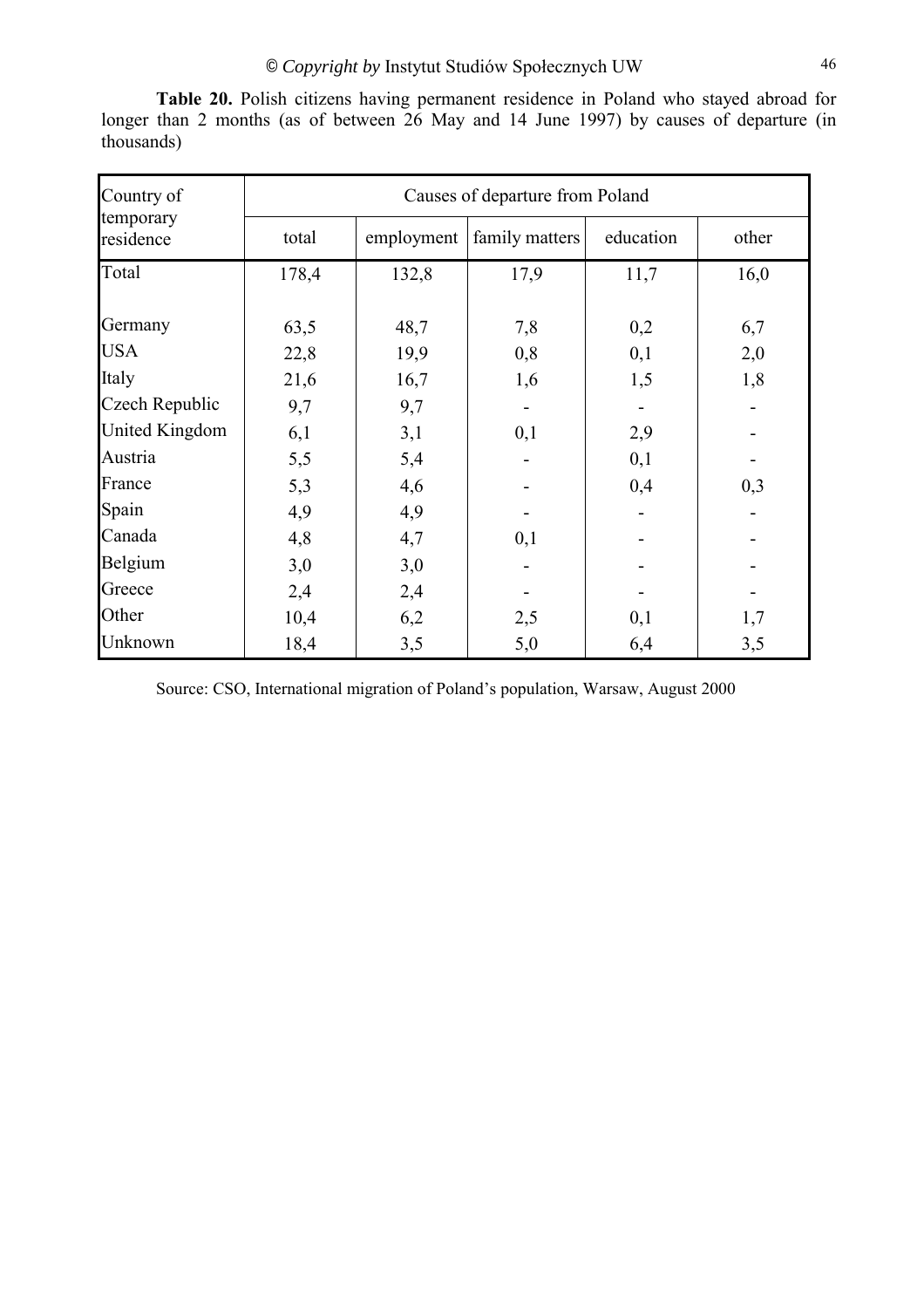**Table 21.** Polish citizens having permanent residence in Poland who stayed abroad for longer than 2 months (as of between 26 May and 14 June 1997) by causes of departure, sex and age (in thousands)

|              |       |            | Causes of departure from Poland |           |       |
|--------------|-------|------------|---------------------------------|-----------|-------|
| Age category | total | employment | family matters                  | education | other |
| total        | 178,4 | 132,8      | 17,9                            | 11,7      | 16,0  |
| $0 - 14$     | 3,6   |            | 2,0                             |           | 1,6   |
| 15-19        | 10,4  | 6,5        | 0,3                             | 1,8       | 1,9   |
| 20-24        | 30,8  | 18,1       | 3,8                             | 5,5       | 3,3   |
| 25-29        | 31,9  | 25,8       | 1,6                             | 2,9       | 1,6   |
| 30-34        | 18,7  | 13,6       | 0,2                             | 1,5       | 3,4   |
| 35-39        | 22,1  | 17,3       | 4,5                             |           | 0,3   |
| 40-44        | 33,1  | 29,7       | 1,9                             |           | 1,5   |
| 45-49        | 10,6  | 10,2       |                                 |           | 0,4   |
| 50-54        | 8,3   | 8,3        |                                 |           |       |
| $55+$        | 8,9   | 3,3        | 3,7                             |           | 2,0   |
| males        | 106,9 | 89,1       | 5,3                             | 6,8       | 5,6   |
| $0 - 14$     | 0,1   |            | 0,1                             |           |       |
| 15-19        | 1,7   |            |                                 | 1,7       |       |
| 20-24        | 15,7  | 12,1       | 0,1                             | 3,5       |       |
| 25-29        | 19,2  | 15,9       | 1,6                             | 0,1       | 1,6   |
| 30-34        | 15,2  | 13,6       | 0,2                             | 1,5       |       |
| 35-39        | 12,6  | 10,5       | 1,9                             |           | 0,2   |
| 40-44        | 21,5  | 20,0       |                                 |           | 1,5   |
| 45-49        | 9,0   | 8,7        |                                 |           | 0,3   |
| 50-54        | 6,7   | 6,7        |                                 |           |       |
| $55+$        | 5,0   | 1,5        | 1,5                             |           | 2,0   |
| females      | 71,5  | 43,7       | 12,6                            | 4,9       | 10,4  |
| $0 - 14$     | 3,5   |            | 1,9                             |           | 1,6   |
| $15-19$      | 8,7   | 6,5        | 0,3                             | 0,1       | 1,9   |
| 20-24        | 15,1  | 6,0        | 3,7                             | 2,0       | 3,3   |
| $25-29$      | 12,7  | 9,9        |                                 | 2,8       | ۰.    |
| 30-34        | 3,5   | 0,1        |                                 |           | 3,4   |
| 35-39        | 9,4   | 6,7        | 2,6                             |           | 0,1   |
| 40-44        | 11,6  | 9,6        | 1,9                             |           |       |
| 45-49        | 1,6   | 1,5        |                                 |           | 0,1   |
| 50-54        | 1,5   | 1,5        |                                 |           |       |
| $55+$        | 3,9   | 1,8        | 2,2                             |           |       |

Source: CSO, International migration of Poland's population, Warsaw, August 2000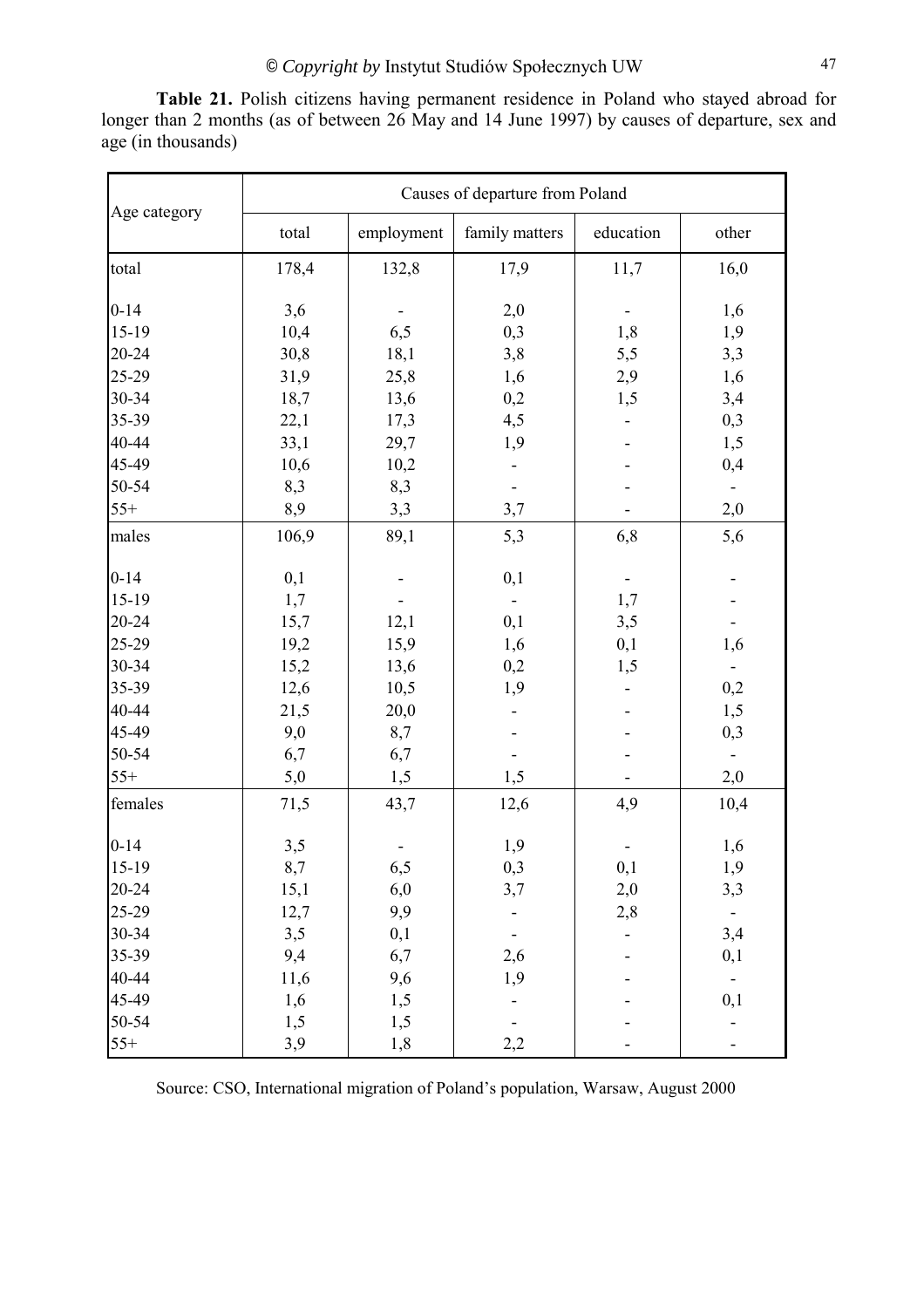|              |       |                          | <b>Educational attainment</b> |            |            |                |
|--------------|-------|--------------------------|-------------------------------|------------|------------|----------------|
| Age category | total | post-secondary           | secondary                     | vocational | elementary | other          |
| total        | 174,8 | 35,0                     | 49,9                          | 70,8       | 13,4       | 5,8            |
| 15-19        | 10,4  | $\blacksquare$           | 4,3                           | 4,0        | 0,3        | 1,9            |
| 20-24        | 30,8  | 7,1                      | 7,5                           | 10,9       | 5,3        |                |
| 25-29        | 31,9  | 7,6                      | 8,5                           | 14,1       | 1,7        |                |
| 30-34        | 18,7  | 5,1                      | 4,0                           | 9,5        | 0,1        |                |
| 35-39        | 22,1  | 8,1                      | 6,9                           | 7,0        |            |                |
| 40-44        | 33,1  | 3,4                      | 14,5                          | 13,2       |            | 1,9            |
| 45-49        | 10,6  | 1,9                      | 2,2                           | 3,6        | 2,9        | 0,1            |
| 50-54        | 8,3   | $\blacksquare$           | 0,1                           | 6,8        | 1,4        | $\blacksquare$ |
| $55+$        | 8,9   | 1,8                      | 1,9                           | 1,7        | 1,7        | 1,9            |
| males        | 106,8 | 15,8                     | 29,8                          | 52,9       | 6,3        | 2,0            |
| 15-19        | 1,7   | $\overline{\phantom{a}}$ | 1,4                           | 0,3        |            |                |
| 20-24        | 15,7  | 2,0                      | 5,1                           | 6,8        | 1,8        |                |
| 25-29        | 19,2  | 1,7                      | 5,0                           | 12,4       |            |                |
| 30-34        | 15,2  | 3,3                      | 4,0                           | 7,9        | 0,1        |                |
| 35-39        | 12,6  | 3,6                      | 3,9                           | 5,1        |            |                |
| 40-44        | 21,5  | 3,4                      | 8,1                           | 10,1       |            |                |
| 45-49        | 9,0   | 1,9                      | 2,1                           | 2,1        | 2,9        | 0,1            |
| 50-54        | 6,7   | $\blacksquare$           | 0,1                           | 6,7        |            |                |
| $55+$        | 5,0   |                          |                               | 1,6        | 1,5        | 1,9            |
| females      | 68,0  | 19,2                     | 20,1                          | 17,9       | 7,1        | 3,8            |
| 15-19        | 8,7   | $\blacksquare$           | 2,8                           | 3,7        | 0,3        | 1,9            |
| 20-24        | 15,1  | 5,1                      | 2,4                           | 4,1        | 3,5        |                |
| 25-29        | 12,7  | 5,9                      | 3,4                           | 1,7        | 1,7        |                |
| 30-34        | 3,5   | 1,9                      | $\blacksquare$                | 1,6        |            |                |
| 35-39        | 9,4   | 4,5                      | 3,0                           | 1,9        |            |                |
| 40-44        | 11,6  | 0,1                      | 6,4                           | 3,1        |            | 1,9            |
| 45-49        | 1,6   |                          | 0,1                           | 1,5        |            |                |
| 50-54        | 1,5   |                          |                               | 0,1        | 1,4        |                |
| $55+$        | 3,9   | 1,8                      | 1,9                           | 0,1        | 0,2        |                |

**Table 22.** Polish citizens having permanent residence in Poland who stayed abroad for longer than 2 months (as of between 26 May and 14 June 1997) by causes of departure, sex and age (population aged  $15+$ ) (in thousands)

Source: CSO, International migration of Poland's population, Warsaw, August 2000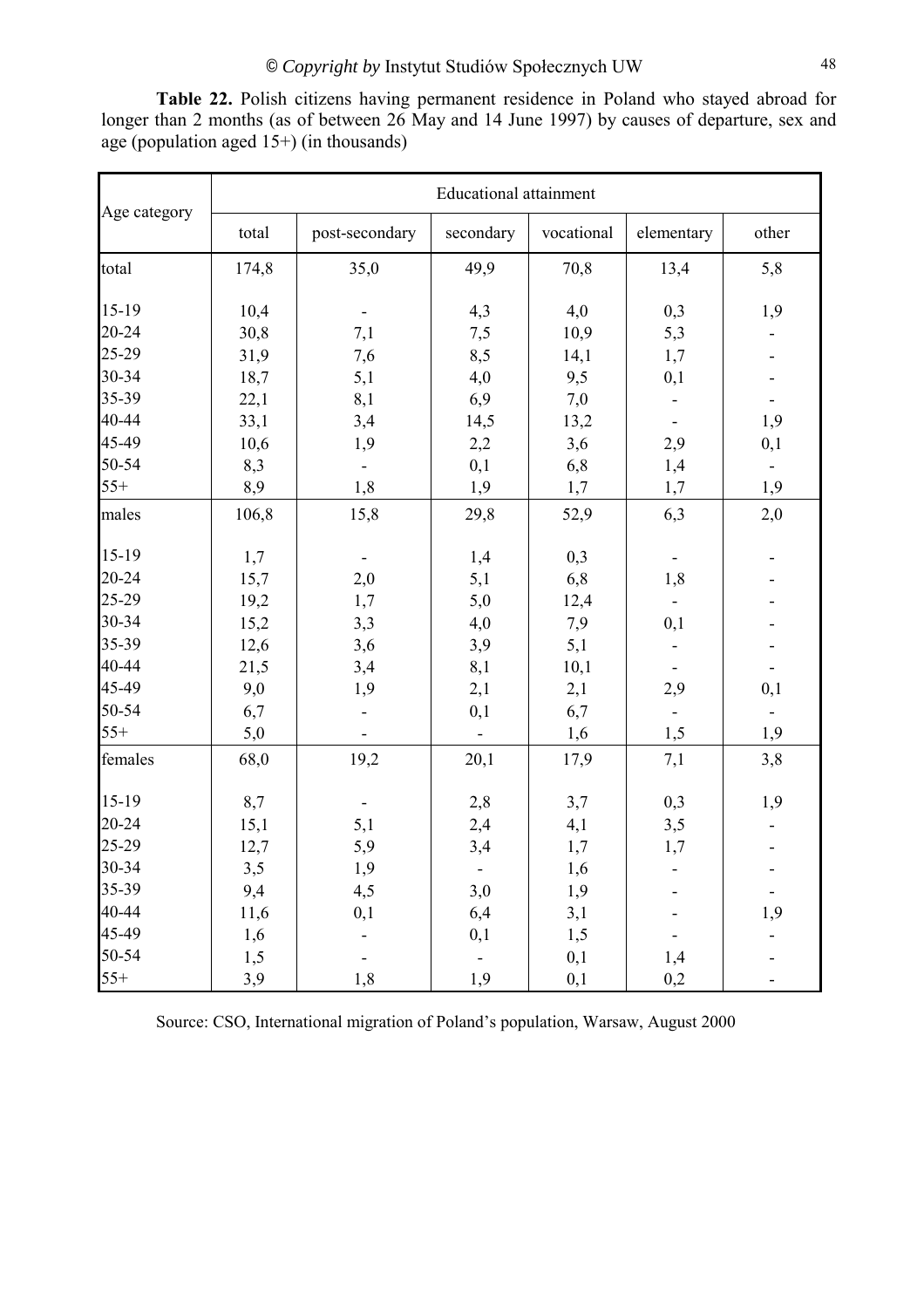All migrants Duration of stay abroad (in months) Of which: migrant workers Date of LFS total males females 2-11 12+ actual numbers per cent of total 1993 May | 186 | 110 | 76 | 72 | 114 | - | -August | 199 | 121 | 78 | 88 | 111 | - | -November | 174 | 106 | 68 | 73 | 101 | - | -1994 (196) (117) (79) (83) (113) - -February | 167 | 97 | 70 | 71 | 96 | - | -May | 207 | 121 | 86 | 78 | 129 | 144 | 69.5 August | 209 | 131 | 78 | 88 | 121 | 150 | 71.7 November 200 119 81 95 105 139 69.5 1995 (183) (110) (73) (89) (94) - -February | 179 | 103 | 76 | 91 | 89 | 126 | 70.3 May | 178 | 104 | 74 | 83 | 95 | 130 | 73.0 August | 188 | 116 | 72 | 91 | 97 | 139 | 73.9 November | 186 | 116 | 70 | 90 | 96 | 138 | 74.1 1996 (162) (92) (70) (72) (90) - -February 155 86 69 62 93 109 70.3 May | 168 | 97 | 71 | 79 | 89 | 119 | 70.8 August | 165 | 94 | 71 | 79 | 86 | 112 | 67.8 November | 160 | 92 | 68 | 69 | 91 | 108 | 67.5 1997 (144) (83) (61) (62) (82) - -February | 148 | 85 | 63 | 62 | 86 | 105 | 70.9 May | 137 | 78 | 59 | 55 | 82 | 94 | 68.6 August | 148 | 85 | 64 | 67 | 81 | 101 | 68.2 November 142 82 60 66 77 102 71.8 1998 (133) (76) (57) (60) (73) - -February 130 73 57 62 68 96 73.8 May | 137 | 76 | 61 | 62 | 75 | 100 | 72.9 August | 141 | 83 | 58 | 63 | 79 | 104 | 73.7 November | 125 | 73 | 52 | 55 | 70 | 93 | 74.4 1999 February (b) 112 63 49 50 61 89 79.5 2000 2nd quarter 137 78 59 70 67 106 77.4

**Table 23.** Polish citizens staying abroad for longer than 2 months who at the time of each Labour Force Survey (LFS) were the members of households in Poland by sex, duration of stay abroad and main activity abroad (in thousands). Poland: 1993-2000 (a)

(a) numbers in brackets denote annual averages based on four surveys

(b) LFS was discontinued after February 1999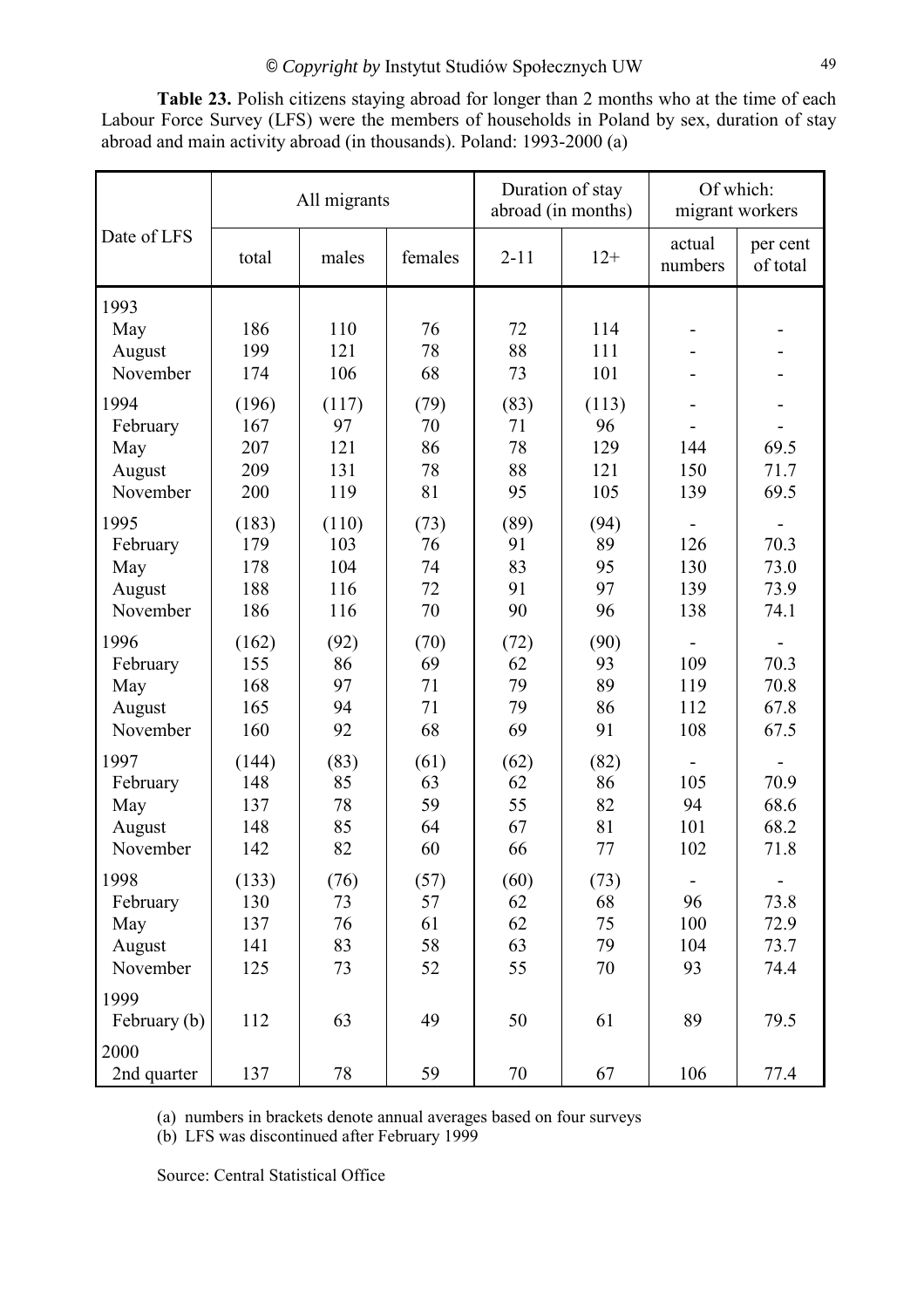**Table 24.** Polish citizens staying abroad for longer than two months who at the time of inquiry were the members of households in Poland by sex and age (in thousands; rounded). Poland: May 1997, May 1998 and second quarter 2000

|          |                                     | Males                                                |                                     | Females                                              |
|----------|-------------------------------------|------------------------------------------------------|-------------------------------------|------------------------------------------------------|
| Age      | duration of more<br>than two months | of which: duration<br>of stay more than<br>12 months | duration of more<br>than two months | of which: duration<br>of stay more than<br>12 months |
| 1997     |                                     |                                                      |                                     |                                                      |
| Total    | 78                                  | 48                                                   | 59                                  | 34                                                   |
| $0 - 17$ | $\overline{4}$                      | $\sqrt{2}$                                           | $\overline{2}$                      | $\overline{2}$                                       |
| 18-24    | 11                                  | $\overline{7}$                                       | 16                                  | $\overline{7}$                                       |
| 25-34    | 24                                  | 17                                                   | 15                                  | 9                                                    |
| 35-44    | 18                                  | 8                                                    | 10                                  | $\overline{7}$                                       |
| 45-54    | 14                                  | 9                                                    | $\tau$                              | $\overline{4}$                                       |
| 55-64    | $\overline{4}$                      | $\overline{\mathbf{3}}$                              | 5                                   | 3                                                    |
| $65+$    | $\overline{2}$                      | $\overline{2}$                                       | $\overline{4}$                      | $\overline{2}$                                       |
| 1998     |                                     |                                                      |                                     |                                                      |
| Total    | 76                                  | 44                                                   | 61                                  | 31                                                   |
| $0 - 17$ | $\overline{3}$                      |                                                      | $\overline{3}$                      | $\overline{2}$                                       |
| 18-24    | 14                                  | $\overline{7}$                                       | 21                                  | 5                                                    |
| 25-34    | 21                                  | 12                                                   | 16                                  | 8                                                    |
| 35-44    | 21                                  | 12                                                   | 8                                   | $\overline{7}$                                       |
| 45-54    | 11                                  | $\,8\,$                                              | $\overline{7}$                      | $\overline{4}$                                       |
| 55-64    | $\overline{4}$                      | $\overline{3}$                                       | $\overline{4}$                      | $\overline{3}$                                       |
| $65+$    | $\mathbf{1}$                        | $\mathbf{1}$                                         | $\overline{2}$                      | $\mathbf{1}$                                         |
| 2000     |                                     |                                                      |                                     |                                                      |
| Total    | 39                                  | 39                                                   | 31                                  | 29                                                   |
| $0 - 17$ |                                     |                                                      | $\overline{2}$                      |                                                      |
| 18-24    | $\tau$                              | $\overline{\mathbf{3}}$                              | $10\,$                              | $\overline{7}$                                       |
| 25-34    | 16                                  | 14                                                   | 6                                   | $10\,$                                               |
| 35-44    | $\overline{7}$                      | 9                                                    | $\overline{4}$                      | $\overline{7}$                                       |
| 45-54    | $\tau$                              | 9                                                    | $\overline{4}$                      | $\overline{2}$                                       |
| 55-64    | 1                                   | $\overline{3}$                                       | $\overline{4}$                      | 1                                                    |
| $65+$    |                                     | $\mathbf{1}$                                         | $\mathbf{1}$                        | $\mathbf{1}$                                         |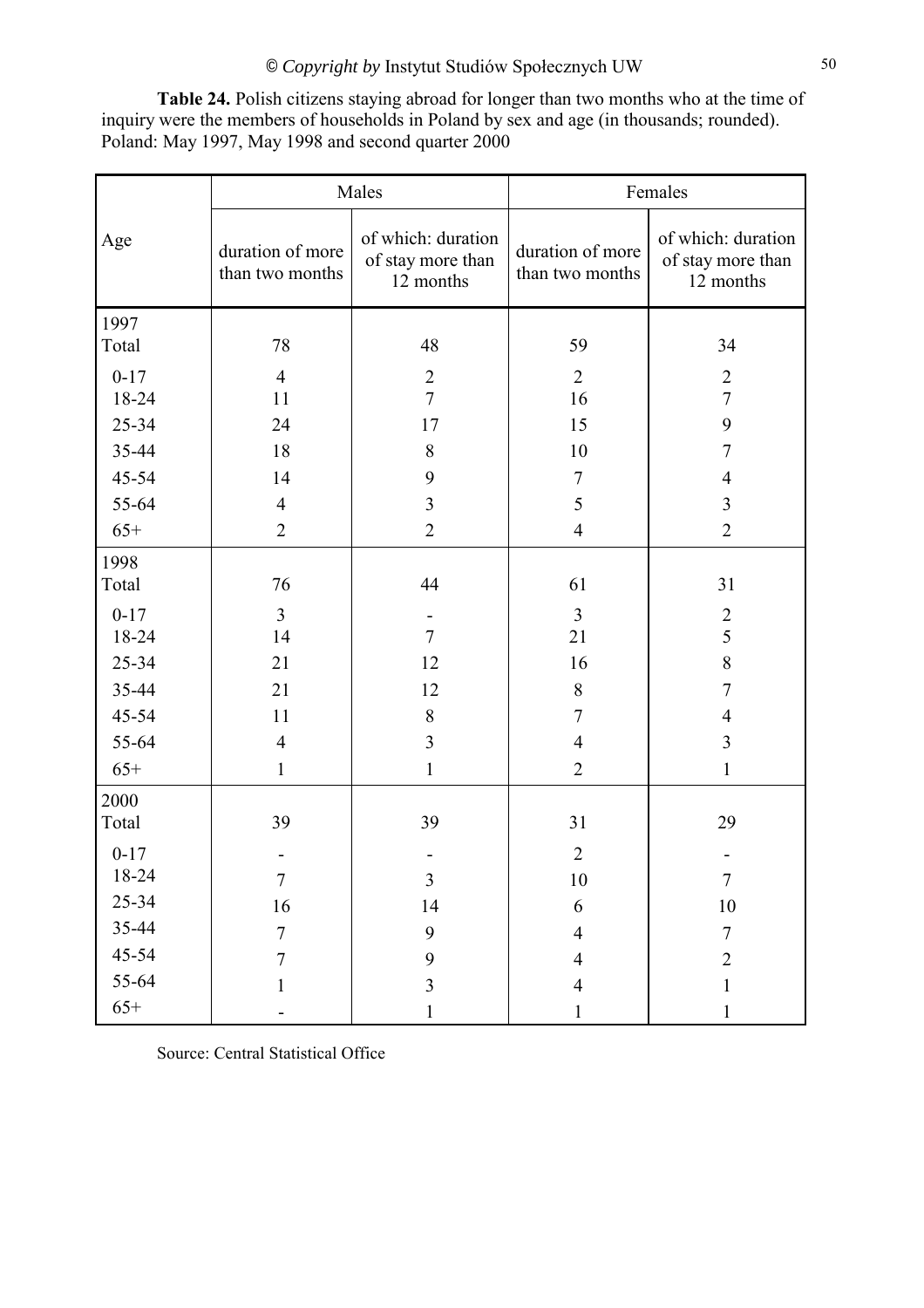|                |                |             |                     |                |                |                     | Duration of stay abroad (in months) |             |                     |                |                |                     |  |
|----------------|----------------|-------------|---------------------|----------------|----------------|---------------------|-------------------------------------|-------------|---------------------|----------------|----------------|---------------------|--|
|                |                |             |                     | all migrants   |                |                     | of which: migrant workers           |             |                     |                |                |                     |  |
| Country        | $2 - 11$       |             |                     | $12+$          |                |                     |                                     | $2 - 11$    |                     |                | $12+$          |                     |  |
|                | May<br>1998    | Feb<br>1999 | 2nd quarter<br>2000 | May<br>1998    | Feb<br>1999    | 2nd quarter<br>2000 | May<br>1998                         | Feb<br>1999 | 2nd quarter<br>2000 | May<br>1998    | Feb<br>1999    | 2nd quarter<br>2000 |  |
| Total          | 62             | 50          | 70                  | 75             | 61             | 67                  | 48                                  | 39          | 52                  | 52             | 50             | 54                  |  |
| <b>USA</b>     | 13             | 11          | 7                   | 34             | 25             | 19                  | 10                                  | 8           | 5                   | 22             | 20             | 16                  |  |
| Germany        | 23             | 15          | 26                  | 12             | 12             | 22                  | 17                                  | 11          | 21                  | 8              | 9              | 17                  |  |
| Italy          | 5              | 11          | 4                   | 8              | 9              | $\overline{4}$      | 5                                   | 10          | 4                   | $\overline{7}$ | 7              | 4                   |  |
| United Kingdom | 5              |             | 5                   | $\overline{2}$ |                |                     | 3                                   |             | 4                   |                |                |                     |  |
| Canada         |                |             |                     | 4              | 3              |                     |                                     |             |                     | $\overline{3}$ | $\overline{2}$ |                     |  |
| Austria        | 4              |             | 3                   |                |                | $\overline{2}$      | 4                                   |             |                     |                |                |                     |  |
| France         | $\overline{2}$ |             | $\overline{2}$      | $\overline{2}$ | $\overline{2}$ | 5                   |                                     |             |                     |                | $\overline{2}$ |                     |  |
| Netherlands    | (a)            | (a)         |                     | (a)            | (a)            | $\overline{2}$      | (a)                                 | (a)         |                     | (a)            | (a)            |                     |  |
| Belgium        | (a)            | (a)         | $\overline{2}$      | (a)            | (a)            | $\overline{2}$      | (a)                                 | (a)         |                     | (a)            | (a)            |                     |  |
| Greece         | (a)            | (a)         | $\overline{2}$      | (a)            | (a)            | $\overline{2}$      | (a)                                 | (a)         | $\overline{2}$      | (a)            | (a)            |                     |  |
| Other          | 9              | 10          | 17                  | 12             | 8              | 8                   | 8                                   | 8           | 12                  | 9              | 8              | C                   |  |

**Table 25.** Members of households located in Poland who stayed abroad for more than two months at the time of inquiry (of which: migrant workers) by country of destination (in thousand). Poland: May 1998, February 1999 and second quarter 2000

 $(a)$  included in "other"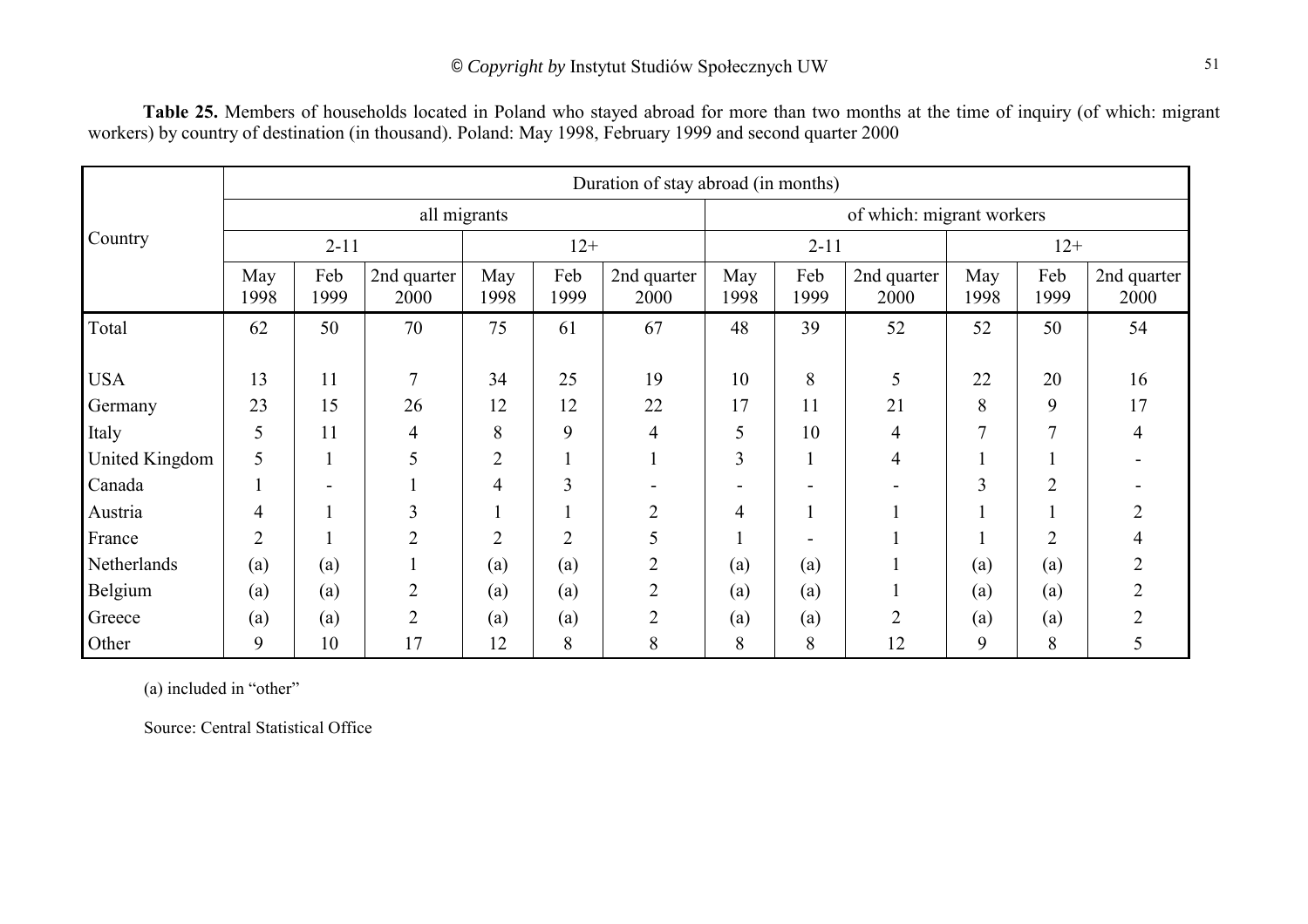| Country of destination  | 1993    | 1994           | 1995    | 1996    | 1997    | 1998    | 1999 $(a)$     |
|-------------------------|---------|----------------|---------|---------|---------|---------|----------------|
| Total                   | 179,494 | 144,958        | 189,933 | 219,810 | 230,283 | 227,772 | 247,810        |
|                         |         |                |         |         |         |         |                |
| Belgium                 |         | $\overline{2}$ | 17      | 6       | 6       | 3       | $\overline{7}$ |
| Czech Republic          | 1,568   | 1,777          | 2,726   | 3,004   | 4,576   | 4,270   | 6,880          |
| France                  |         |                |         |         |         |         |                |
| seasonal                | 4,985   | 4,176          | 3,573   | 3,351   | 3,011   | 2,681   | 2,723          |
| trainees                | 28      | 22             | 23      | 50      | 280     | 78      | 80             |
| Germany                 |         |                |         |         |         |         |                |
| seasonal                | 139,824 | 124,860        | 158,979 | 185,430 | 198,424 | 201,681 | 218,403        |
| guest workers           | 898     | 995            | 1,003   | 667     | 649     | 575     | 685            |
| project-tied employment | 31,190  | 11,696         | 22,335  | 25,996  | 23,010  | 17,996  | 17,792         |
| students employment     | 500     | 500            | 500     | 500     | 831     | 513     | 580            |
| Libya                   | 400     | 400            | 400     | 400     | 400     | 400     | 400            |
| Slovakia                | 101     | 518            | 362     | 391     | 380     | 506     | 243            |
| Switzerland             |         | 12             | 15      | 15      | 11      | 19      | 17             |

**Table 26.** Polish migrants employed abroad on the basis of bilateral international agreements. Poland: 1993-1999

(a) data for the Czech Republic and Slovakia extracted from respective national SOPEMI reports for 2000

Source: Ministry of Labour and Social Policy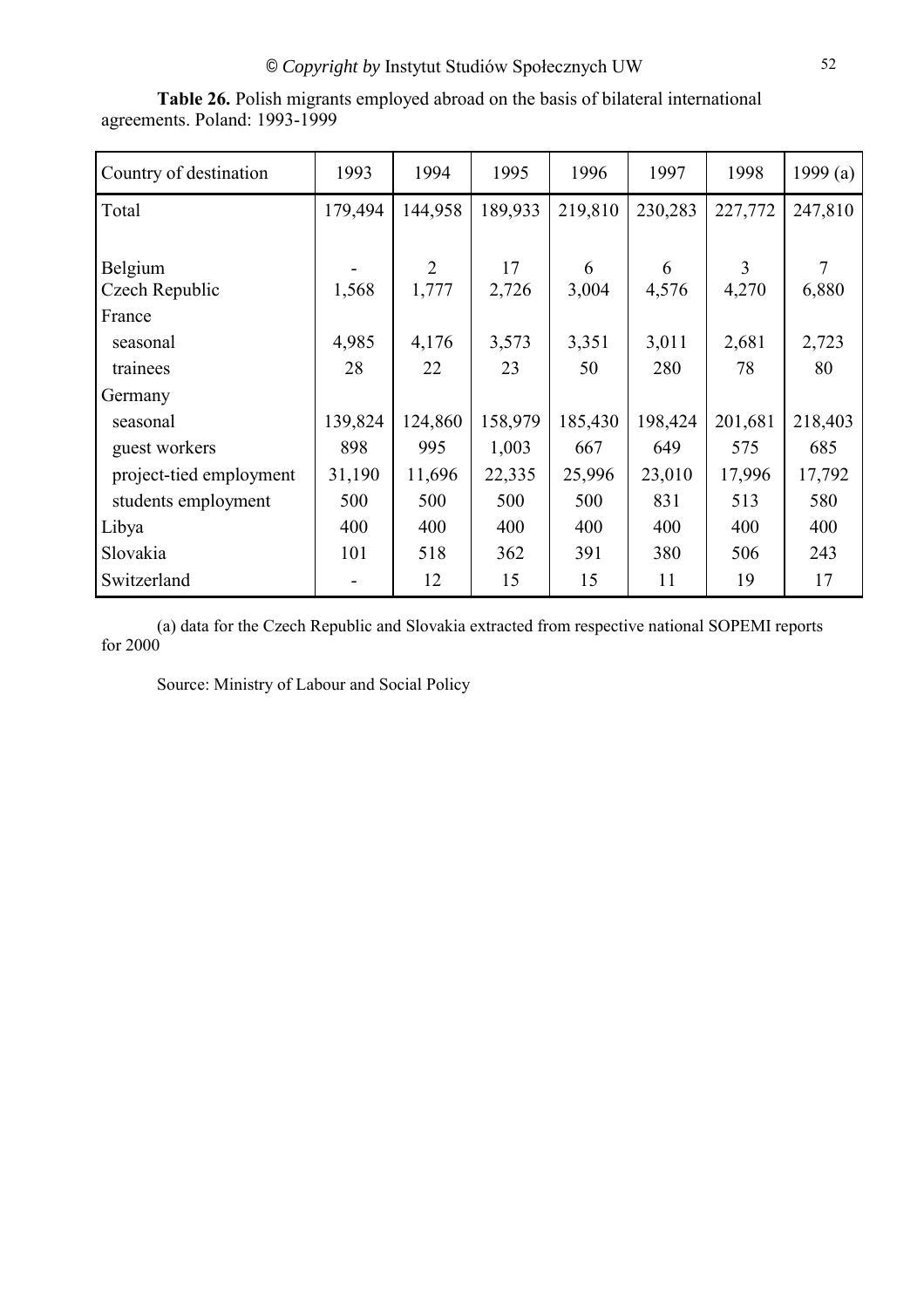| Section                                 | Total  |                          |                          | Public sector            |                              |                          | Private sector           |                              |                |
|-----------------------------------------|--------|--------------------------|--------------------------|--------------------------|------------------------------|--------------------------|--------------------------|------------------------------|----------------|
|                                         | total  | males                    | females                  | total                    | males                        | females                  | total                    | males                        | females        |
| All Sections                            | 38,495 | 37,048                   | 1,447                    | 4,278                    | 3,654                        | 624                      | 34,217                   | 33,394                       | 823            |
| Agriculture                             | 302    | 288                      | 14                       | $\overline{\phantom{a}}$ | $\overline{\phantom{a}}$     | $\overline{\phantom{0}}$ | 302                      | 288                          | 14             |
| Fishing                                 | 6      | 6                        | $\overline{\phantom{a}}$ | $\blacksquare$           | $\overline{\phantom{a}}$     |                          | 6                        | 6                            |                |
| Mining                                  | 26     | 24                       | $\overline{2}$           | 14                       | 12                           | $\overline{2}$           | 12                       | 12                           |                |
| Manufacturing                           | 5,511  | 5,294                    | 217                      | 863                      | 741                          | 122                      | 4,648                    | 4,553                        | 95             |
| Electricity, water<br>and gas supply    |        | $\overline{\phantom{a}}$ |                          | $\overline{\phantom{a}}$ | $\qquad \qquad \blacksquare$ | -                        |                          |                              |                |
| Construction                            | 27,411 | 27,029                   | 382                      | 1,116                    | 1,101                        | 15                       | 26,295                   | 25,928                       | 367            |
| Trade                                   | 1,534  | 1,432                    | 102                      | 798                      | 763                          | 35                       | 736                      | 669                          | 67             |
| Hotels and<br>restaurants               | 27     | $\overline{\mathbf{3}}$  | 24                       | 10                       | 3                            | $\overline{7}$           | 17                       | $\boldsymbol{0}$             | 17             |
| Transport and<br>communication          | 601    | 373                      | 228                      | 302                      | 235                          | 67                       | 299                      | 138                          | 161            |
| Financial<br>intermediation             | 24     | 20                       | $\overline{4}$           | 21                       | 19                           | $\overline{2}$           | $\overline{3}$           | $\mathbf{1}$                 | $\overline{2}$ |
| Real estates and<br>business activities | 1,654  | 1,567                    | 87                       | 365                      | 336                          | 29                       | 1,289                    | 1,231                        | 58             |
| Public<br>administration                | 589    | 327                      | 262                      | 589                      | 327                          | 262                      |                          |                              |                |
| Education                               | 87     | 48                       | 39                       | 78                       | 43                           | 35                       | 9                        | 5                            | $\overline{4}$ |
| Health and social<br>work               | 85     | 43                       | 42                       | 85                       | 43                           | 42                       | $\overline{\phantom{m}}$ | $\qquad \qquad \blacksquare$ |                |
| Other service<br>activities             | 638    | 594                      | 44                       | 37                       | 31                           | 6                        | 601                      | 563                          | 38             |

**Table 27.** Foreign employment of Polish workers by Polish employers on 30 September 1998 (in companies in which the number of employed exceeds 5 persons)

Source: Central Statistical Office, Employment in National Economy in 1998, Warsaw 1999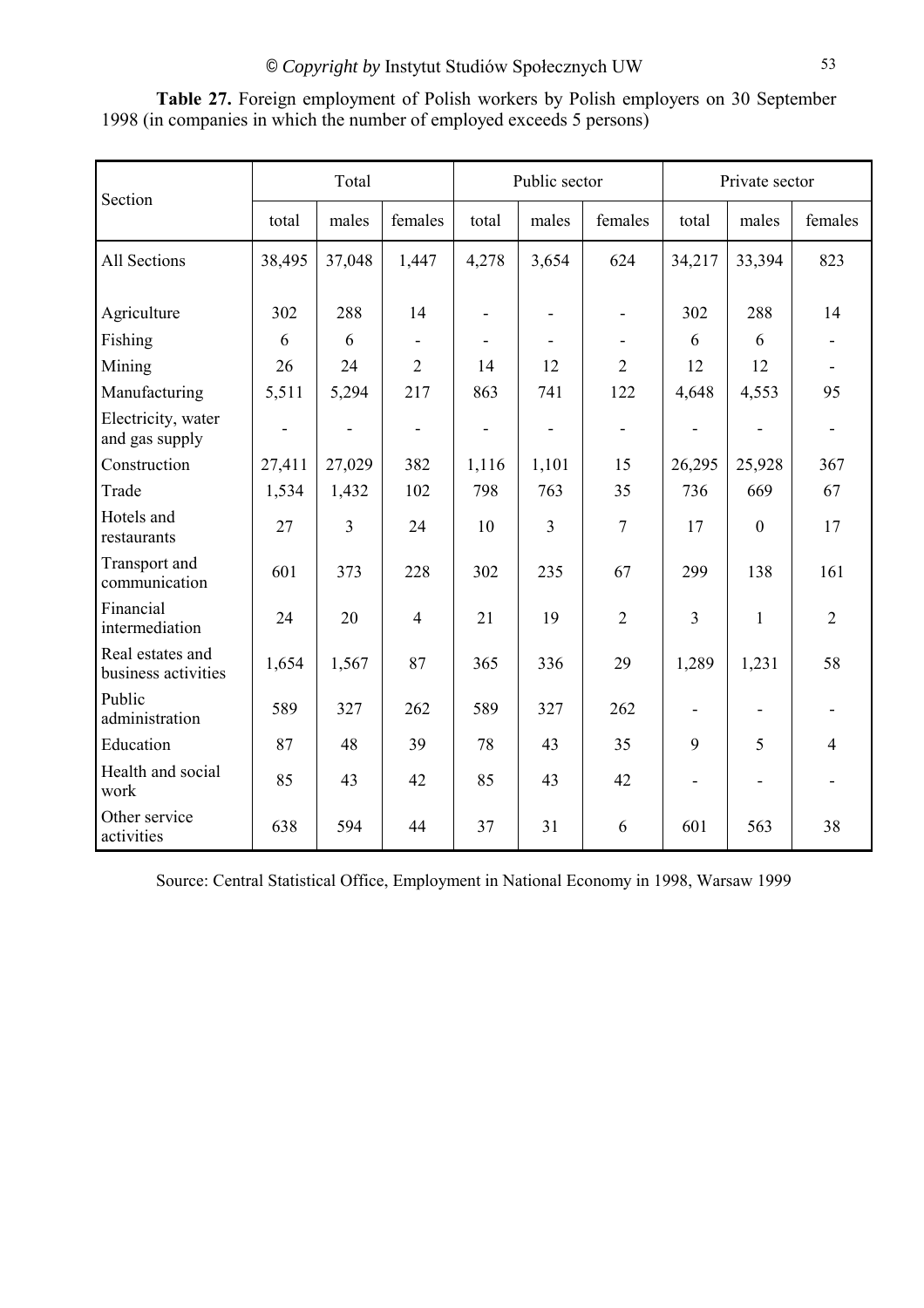| District     | Total   | Agriculture | Viticulture | Exhibitions | Hotel | Other |
|--------------|---------|-------------|-------------|-------------|-------|-------|
| 1998         |         |             |             |             |       |       |
| Total        | 201,681 | 173,378     | 15,723      | 4,408       | 2,632 | 5,540 |
|              |         |             |             |             |       |       |
| Kielce       | 12,334  | 10,786      | 1,010       | 148         | 71    | 319   |
| Wroclaw      | 11,402  | 10,247      | 757         | 126         | 87    | 185   |
| Konin        | 9,460   | 8,015       | 510         | 190         | 52    | 693   |
| Walbrzych    | 7,952   | 7,193       | 458         | 133         | 65    | 103   |
| Opole        | 7,463   | 6,608       | 645         | 41          | 51    | 118   |
| Jelenia Gora | 8,788   | 6,563       | 1,617       | 126         | 203   | 279   |
| Katowice     | 6,999   | 5,687       | 854         | 95          | 160   | 203   |
| Legnica      | 6,223   | 5,462       | 392         | 161         | 96    | 112   |
| Kalisz       | 6,343   | 5,426       | 566         | 84          | 75    | 192   |
| Suwalki      | 5,845   | 4,917       | 425         | 235         | 98    | 170   |
| other        | 118,872 | 102,474     | 8,489       | 3,069       | 1,674 | 3,166 |
| 1999         |         |             |             |             |       |       |
| Total        | 218,403 | 205,043     | 2,030       | 5,069       | 3,397 | 2,864 |
|              |         |             |             |             |       |       |
| Kielce       | 14,385  | 13,808      | 160         | 149         | 107   | 161   |
| Wroclaw      | 11,624  | 10,991      | 102         | 170         | 102   | 259   |
| Konin        | 10,107  | 9,482       | 55          | 272         | 71    | 227   |
| Jelenia Gora | 9,486   | 8,762       | 194         | 181         | 244   | 105   |
| Walbrzych    | 8,427   | 7,900       | 86          | 219         | 113   | 109   |
| Opole        | 8,311   | 7,982       | 74          | 86          | 87    | 82    |
| Katowice     | 7,278   | 6,779       | 73          | 138         | 179   | 109   |
| Legnica      | 6,922   | 6,556       | 41          | 125         | 137   | 63    |
| Olsztyn      | 6,639   | 6,134       | 34          | 237         | 173   | 61    |
| Zamosc       | 6,453   | 6,123       | 134         | 75          | 57    | 64    |
| other        | 128,771 | 120,526     | 1,077       | 3,417       | 2,127 | 1,624 |

Table 28. Contracts for seasonal work in Germany by industry of employment in Germany and district of origin. Poland: 1998 and 1999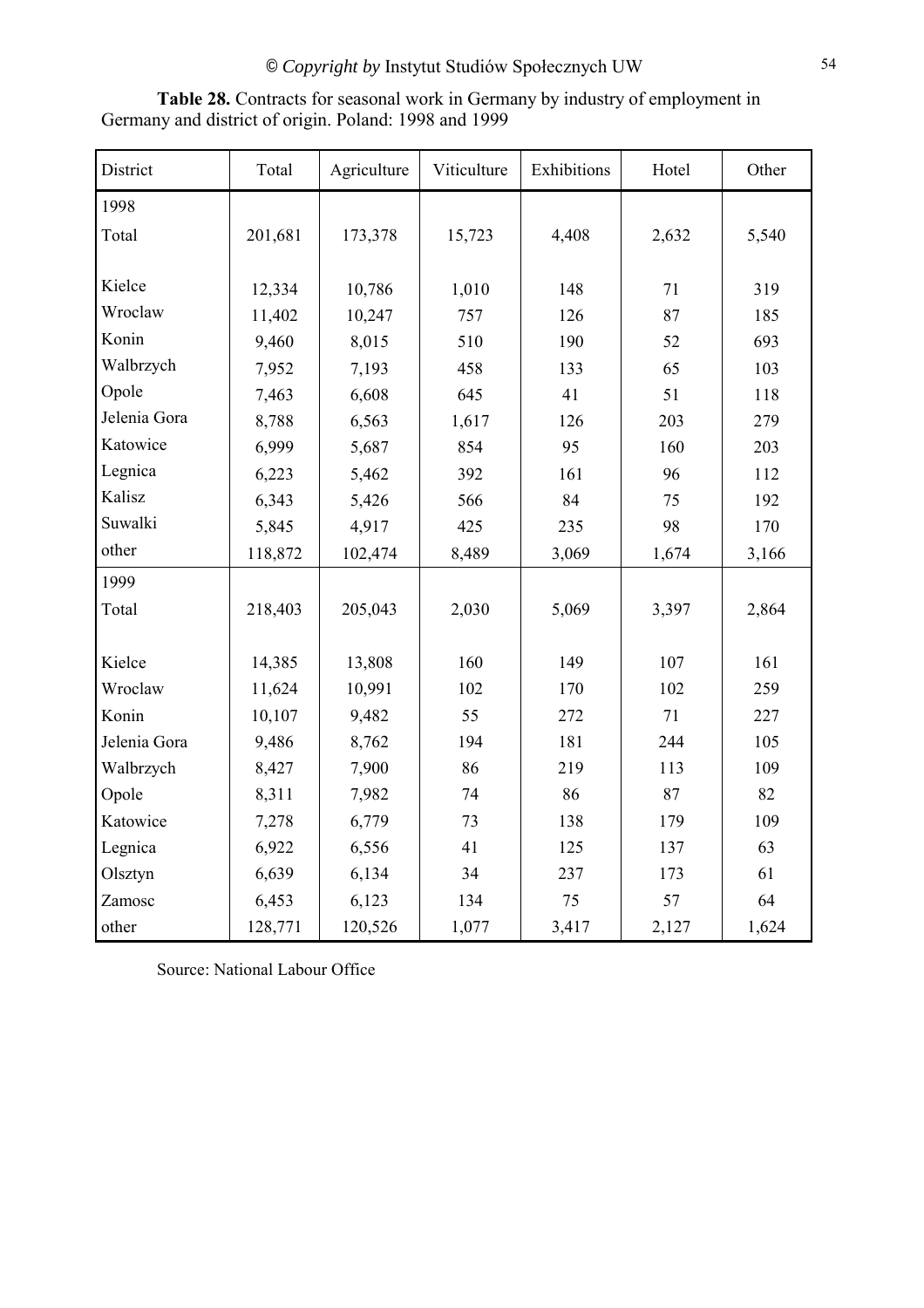Section Total Public sector Private sector total | males | females | total | males | females | total | males | females All Sections 12,337 9,105 3,232 4,547 2,678 1,869 7,790 6,427 1,363 Agriculture | 59 | 49 | 10 | 8 | 7 | 1 | 51 | 42 | 9 Fishing 8 8 8 - 6 6 6 - 2 2 -Mining 15 | 15 | - | 8 | 8 | - | 7 | 7 | -Manufacturing 2,070 1,759 311 147 110 37 1,923 1,649 274 Electricity, water  $\frac{1}{2}$  and gas supply 144 142 2 122 121 1 22 21 1 Construction 522 473 49 19 18 1 503 455 48 Trade 2,926 2,399 527 2 2 - 2,924 2,397 527 Hotels and<br>restaurants restaurants 1561 458 103 10 6 4 551 452 99 Transport and communication 269 210 59 33 24 9 236 186 50 Financial intermediation 227 195 32 7 5 2 220 190 30 Real estates and business activities 1,058 903 155 121 94 27 937 809 128 Public  $\frac{1}{2}$  administration  $\left[\begin{array}{c|c} 1,971 & 1,070 & 901 \\ 1,971 & 1,971 & 1,070 \end{array}\right]$  1,070 901 - -Education 1,711 963 748 1,517 866 651 194 97 97 Health and social work 402 218 184 314 188 126 88 - 58 Other service Unitial Service 394 243 151 262 153 109 132 90 42

**Table 29.** Foreigners employed in Poland on 30 September 1998 (in companies in which the number of employed exceeds 5 persons)

Source: Central Statistical Office, Employment in National Economy in 1998, Warsaw 1999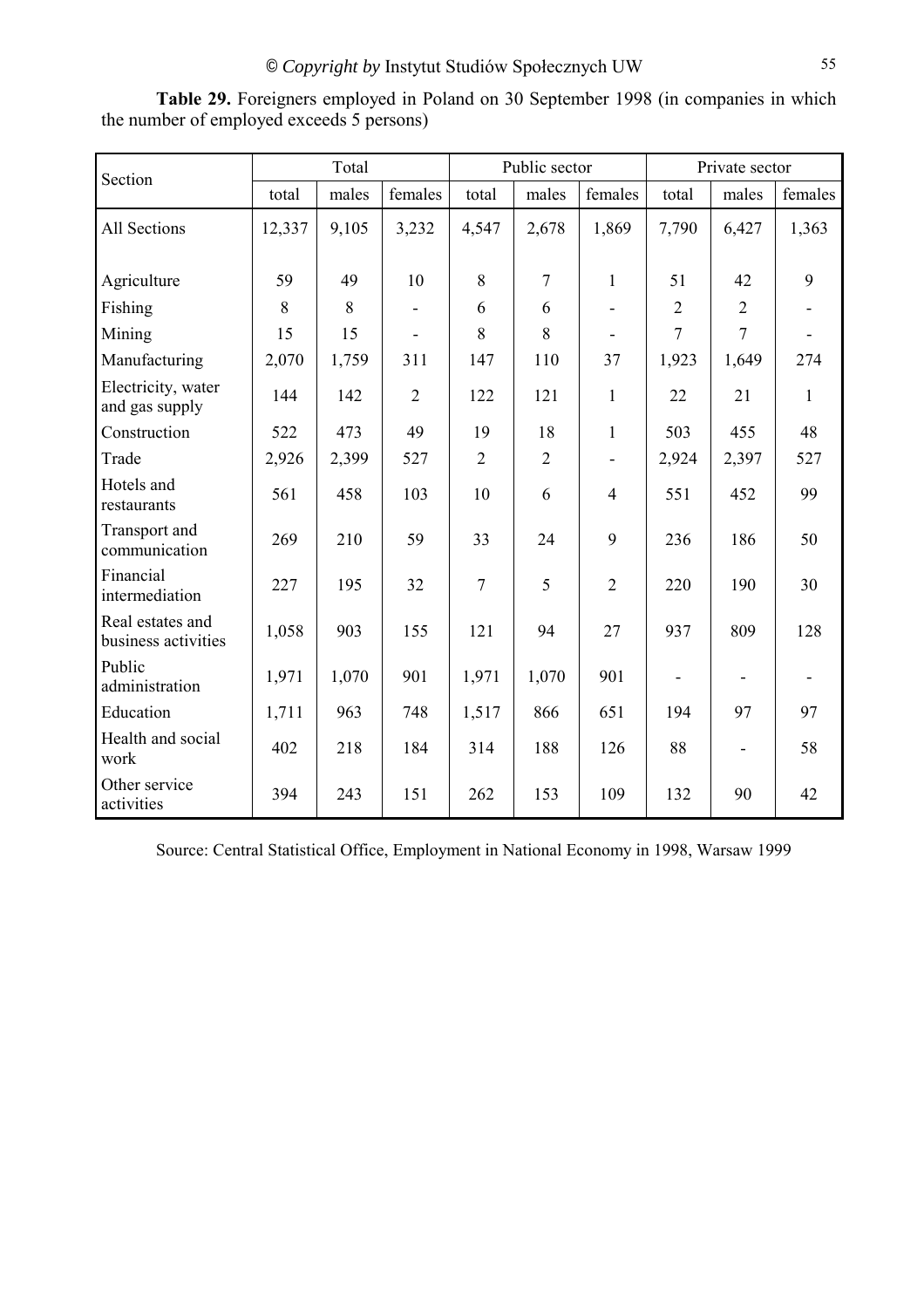**Table 30.** Work permits granted individually by occupation (top countries of origin). Poland: 1998 and 1999

|                |        | Occupation |       |                       |                |                   |                          |       |
|----------------|--------|------------|-------|-----------------------|----------------|-------------------|--------------------------|-------|
| Country        | Total  | manager    | owner | expert,<br>consultant | teacher        | skilled<br>worker | unskilled<br>worker      | other |
| 1998<br>Total  | 16,928 | 3,496      | 4,633 | 2,368                 | 1,637          | 1,758             | 461                      | 2,575 |
| Ukraine        | 2,311  | 55         | 213   | 262                   | 392            | 511               | 376                      | 502   |
| Vietnam        | 1,779  | 99         | 1160  | 96                    | $\overline{3}$ | 331               | $8\,$                    | 82    |
| Germany        | 1,189  | 445        | 254   | 253                   | 77             | 35                |                          | 125   |
| <b>UK</b>      | 1,135  | 320        | 150   | 91                    | 452            | $\overline{2}$    |                          | 120   |
| France         | 937    | 440        | 116   | 194                   | 63             | 12                | $\mathbf{1}$             | 111   |
| Russia         | 823    | 92         | 205   | 169                   | 89             | 37                | 11                       | 220   |
| <b>USA</b>     | 806    | 257        | 143   | 85                    | 196            | $\mathbf{1}$      | $\mathbf{1}$             | 123   |
| China          | 736    | 65         | 399   | 57                    | $\overline{4}$ | 162               |                          | 49    |
| <b>Belarus</b> | 688    | 34         | 97    | 99                    | 85             | 192               | 18                       | 163   |
| Turkey         | 505    | 73         | 277   | 95                    | $\mathbf{1}$   | 28                | $\sqrt{2}$               | 29    |
| India          | 485    | 147        | 167   | 63                    | $\overline{7}$ | 23                | $\overline{2}$           | 76    |
| Korea South    | 420    | 171        | 49    | 102                   | $\overline{2}$ | 6                 |                          | 90    |
| Italy          | 419    | 186        | 100   | 73                    | $\overline{4}$ | $\overline{7}$    | $\overline{\phantom{a}}$ | 49    |
| Armenia        | 390    | 13         | 225   | 68                    | 10             | 37                | 6                        | 31    |
| Bulgaria       | 353    | 28         | 213   | 30                    | $\overline{3}$ | 47                | $\mathbf{1}$             | 31    |
| Netherlands    | 302    | 126        | 68    | 76                    | $\overline{4}$ | $\overline{4}$    | $\mathbf{1}$             | 23    |
| other          | 3,650  | 945        | 797   | 555                   | 245            | 323               | 34                       | 751   |
| 1999           |        |            |       |                       |                |                   |                          |       |
| Total          | 17,116 | 4,184      | 4,154 | 2,510                 | 1,890          | 1,479             | 385                      | 2,514 |
| Ukraine        | 2,532  | 117        | 411   | 379                   | 495            | 383               | 289                      | 458   |
| Vietnam        | 1,467  | 208        | 820   | 42                    | $\overline{2}$ | 337               | $\overline{3}$           | 55    |
| <b>UK</b>      | 1,236  | 325        | 144   | 88                    | 519            | $\mathbf{1}$      |                          | 159   |
| Germany        | 1,264  | 510        | 277   | 283                   | 66             | 28                | $\overline{\phantom{a}}$ | 100   |
| France         | 1,138  | 585        | 131   | 192                   | 55             | 17                |                          | 157   |
| Russia         | 792    | 110        | 155   | 173                   | 100            | 41                | 12                       | 201   |
| <b>USA</b>     | 784    | 234        | 119   | 72                    | 234            | $\overline{3}$    |                          | 122   |
| China          | 685    | 80         | 334   | 57                    | 5              | 151               | 24                       | 34    |
| <b>Belarus</b> | 660    | 38         | 99    | 108                   | 100            | 119               | 13                       | 183   |
| India          | 505    | 164        | 159   | 77                    | $8\,$          | 17                | $\overline{3}$           | 77    |
| Turkey         | 485    | 135        | 147   | 121                   |                | 42                | $\mathbf{1}$             | 39    |
| Bulgaria       | 443    | 29         | 335   | 18                    | 5              | 30                | 5                        | 21    |
| Korea South    | 408    | 193        | 43    | 45                    | $\overline{3}$ | 5                 |                          | 119   |
| Italy          | 379    | 162        | 74    | 85                    | 9              | 15                | $\mathbf{1}$             | 33    |
| Netherlands    | 312    | 133        | 66    | 84                    | 6              |                   |                          | 23    |
| Sweden         | 289    | 119        | 77    | 48                    | 4              | $\overline{4}$    |                          | 37    |
| Armenia        | 266    | 41         | 142   | 38                    | $\overline{7}$ | 20                | $\overline{4}$           | 14    |
| other          | 3,471  | 1,001      | 621   | 600                   | 272            | 266               | 29                       | 682   |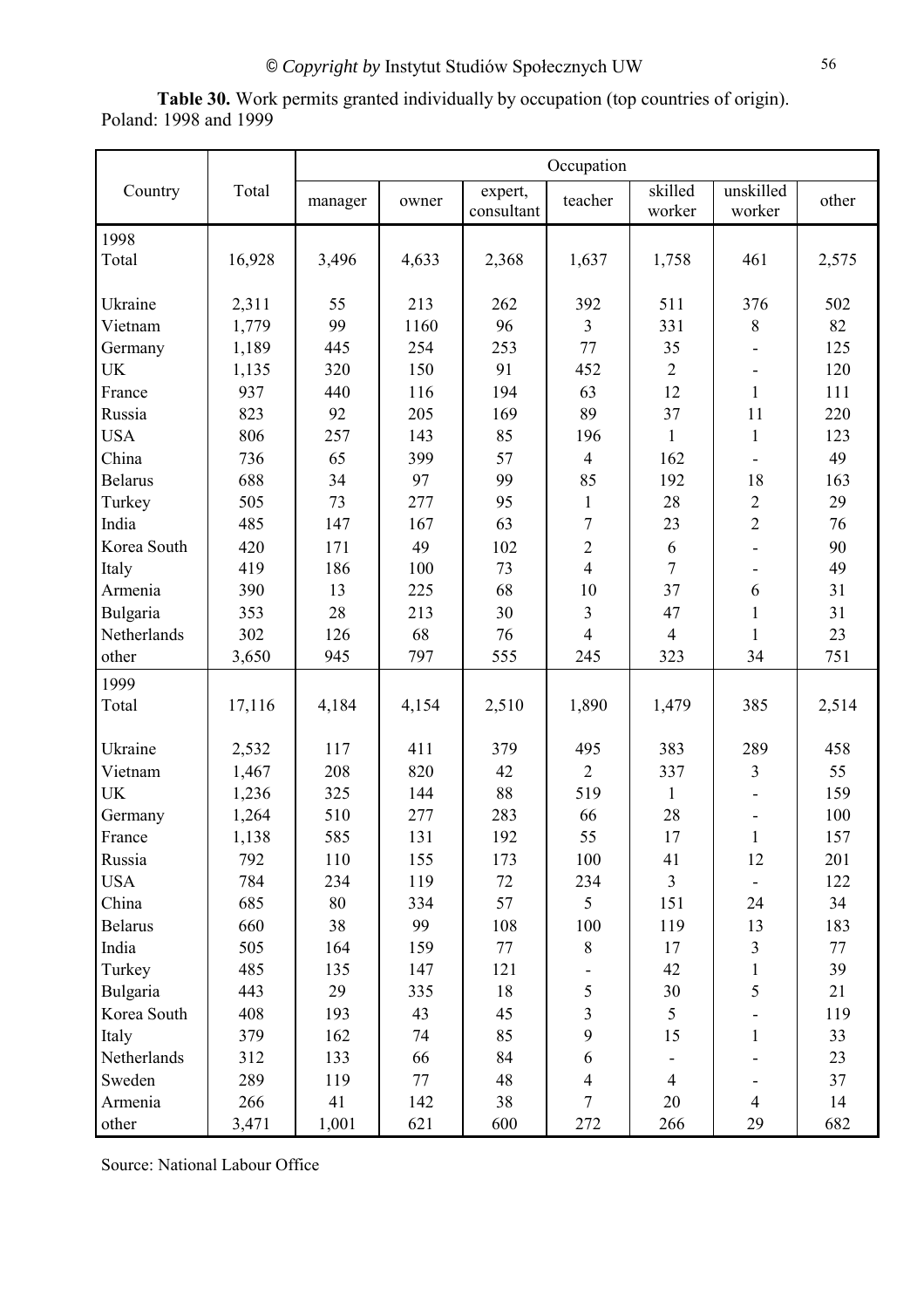|                |       | Ownership of enterprise |                |                 |               |                |  |  |  |
|----------------|-------|-------------------------|----------------|-----------------|---------------|----------------|--|--|--|
| Country        | Total |                         | private;       | private;        | private;      |                |  |  |  |
|                |       | state                   | Polish capital | foreign capital | mixed capital | other          |  |  |  |
| 01.01-30.06.98 |       |                         |                |                 |               |                |  |  |  |
| Total          | 7,983 | 326                     | 1,796          | 4,296           | 1,223         | 231            |  |  |  |
| Ukraine        | 994   | 121                     | 555            | 202             | 46            | $70\,$         |  |  |  |
| Vietnam        | 940   | $\overline{2}$          | 95             | 804             | 23            | 16             |  |  |  |
| Germany        | 545   | 17                      | 28             | 331             | 157           | 12             |  |  |  |
| <b>UK</b>      | 505   | 26                      | 105            | 224             | 103           | 47             |  |  |  |
| Russia         | 424   | 20                      | 179            | 146             | 70            | 9              |  |  |  |
| China          | 381   | $\mathbf{1}$            | 29             | 331             | 18            | $\overline{c}$ |  |  |  |
| France         | 374   | 14                      | 28             | 237             | 91            | $\overline{4}$ |  |  |  |
| <b>Belarus</b> | 334   | 45                      | 151            | 89              | 32            | 17             |  |  |  |
| other          | 3,486 | 80                      | 626            | 1,932           | 683           | 54             |  |  |  |
| 01-07-31.12.98 |       |                         |                |                 |               |                |  |  |  |
| Total          | 8,945 | 617                     | 2,023          | 4,706           | 1,359         | 351            |  |  |  |
| Ukraine        | 1,317 | 267                     | 591            | 275             | 110           | 74             |  |  |  |
| Vietnam        | 839   | $\mathbf{1}$            | 95             | 718             | 40            |                |  |  |  |
| Germany        | 644   | 51                      | 47             | 362             | 170           | 14             |  |  |  |
| UK             | 630   | 36                      | 227            | 262             | 111           |                |  |  |  |
| France         | 563   | 18                      | 53             | 368             | 116           | $\,8\,$        |  |  |  |
| Russia         | 399   | 55                      | 105            | 144             | 58            | 37             |  |  |  |
| China          | 355   |                         | 32             | 317             | 9             |                |  |  |  |
| <b>Belarus</b> | 354   | 50                      | 145            | 99              | 25            | 35             |  |  |  |
| other          | 3,844 | 140                     | 728            | 2161            | 720           | 206            |  |  |  |
| 01.01-30.06.99 |       |                         |                |                 |               |                |  |  |  |
| Total          | 8,212 | 291                     | 1,681          | 4,689           | 1,282         | 269            |  |  |  |
| Ukraine        | 1,011 | 99                      | 491            | 297             | 81            | 43             |  |  |  |
| Vietnam        | 768   | $\overline{2}$          | 85             | 653             | 28            |                |  |  |  |
| Germany        | 625   | 9                       | 38             | 405             | 168           | 5              |  |  |  |
| <b>UK</b>      | 537   | 18                      | 130            | 255             | 115           | 19             |  |  |  |
| France         | 512   | 16                      | 37             | 366             | 85            | $8\,$          |  |  |  |
| Russia         | 438   | 22                      | 183            | 137             | 80            | 16             |  |  |  |
| <b>USA</b>     | 361   | 13                      | 52             | 204             | 65            | 27             |  |  |  |
| <b>Belarus</b> | 350   | 39                      | 144            | 117             | 28            | 22             |  |  |  |
| other          | 3,610 | 73                      | 521            | 2,255           | 632           | 129            |  |  |  |
| 1.07-31.12.99  |       |                         |                |                 |               |                |  |  |  |
| Total          | 8,904 | 602                     | 2,000          | 4,622           | 1,356         | 324            |  |  |  |
| Ukraine        | 1,521 | 277                     | 648            | 397             | 76            | 123            |  |  |  |
| Vietnam        | 699   | 8                       | 97             | 569             | 23            | $\overline{2}$ |  |  |  |
| UK             | 699   | 36                      | 232            | 290             | 122           | 19             |  |  |  |
| Germany        | 639   | 39                      | 64             | 367             | 163           | 6              |  |  |  |
| France         | 626   | 15                      | 40             | 410             | 144           | 17             |  |  |  |
| <b>USA</b>     | 423   | 25                      | 99             | 175             | 71            | 53             |  |  |  |
| Russia         | 354   | 46                      | 107            | 133             | 49            | 19             |  |  |  |
| <b>Belarus</b> | 310   | 55                      | 100            | 99              | 25            | 31             |  |  |  |
| other          | 3,633 | 101                     | 613            | 2,182           | 683           | 54             |  |  |  |

**Table 31.** Work permits granted individually by ownership of enterprise (eight top countries of origin). Poland: between 1 January 1998 and 31 December 1999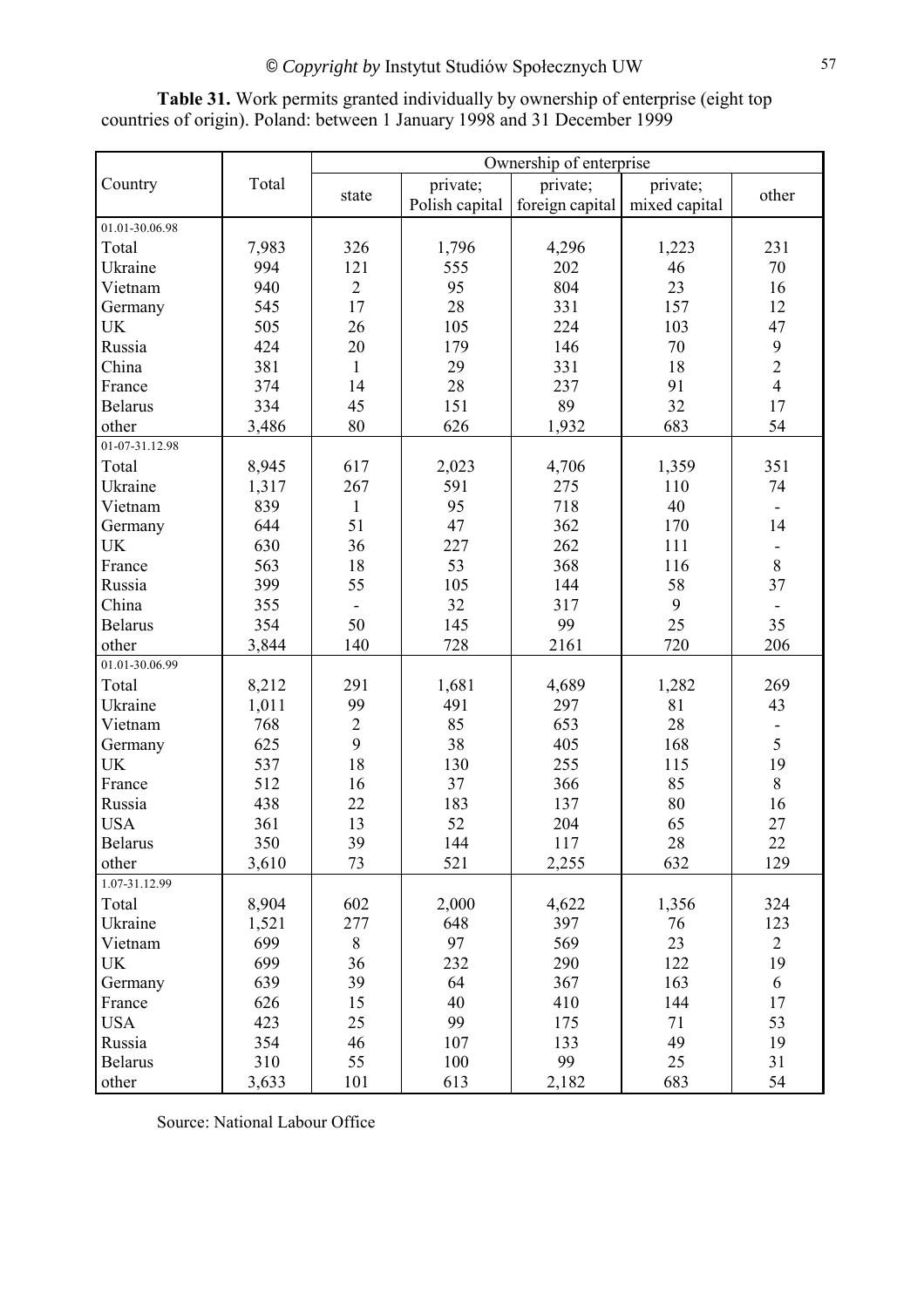Branch of economic activity Country Total industry transportation construction agriculture forestry trade  $\begin{array}{c|c}\n \text{trace} \\
\text{catering}\n \end{array}$  education  $\begin{array}{c}\n \text{other}\n \end{array}$ 01.01-30.06.98 Total | 7,983 | 1,785 | 295 | 249 | 3,283 | 500 | 1,871 Ukraine | 994 | 184 | 35 | 190 | 195 | 93 | 297 Vietnam | 940 | 22 | - | - | 885 | 1 | 32 Germany | 545 | 209 | 33 | 9 | 152 | 19 | 123 UK | 505 | 114 | 10 | 7 | 7 | 193 | 174 Russia | 424 | 57 | 29 | 9 | 143 | 21 | 165 China | 381 | 14 | 16 | 1 | 345 | - | 5 France | 374 | 123 | 26 | - | 127 | 11 | 87 Belarus | 334 | 98 | 31 | 3 | 82 | 19 | 101 other | 3,504 | 964 | 115 | 30 | 1,347 | 143 | 887 01.07-31.12.98 Total | 8,945 | 1,798 | 498 | 189 | 3,430 | 1,045 | 1,985 Ukraine | 1,317 | 259 | 97 | 145 | 239 | 281 | 296 Vietnam | 839 | 23 | - | - | 786 | 1 | 29 Germany | 644 | 236 | 72 | 9 | 138 | 57 | 132 UK | 630 | 44 | 10 | - | 110 | 277 | 192 France | 563 | 147 | 48 | - | 246 | 27 | 95 Russia | 399 | 57 | 17 | 6 | 128 | 54 | 137 China | 355 | 13 | 19 | 3 | 313 | - | 7 Belarus | 354 | 92 | 42 | 2 | 69 | 61 | 88 other | 3,844 | 927 | 193 | 27 | 1,401 | 287 | 1,009 01.01-30.06.99 Total | 8,212 | 1,882 | 409 | 80 | 3,345 | 507 | 1,989 Ukraine | 1,011 | 191 | 40 | 41 | 347 | 101 | 291 Vietnam | 768 | 20 | - | - | 708 | 17 | 23 Germany 625 268 42 8 156 16 16 UK | 537 | 92 | 8 | 1 | 50 | 178 | 208 France | 512 | 135 | 74 | 1 | 207 | 13 | 82 Russia | 438 | 74 | 24 | 4 | 139 | 23 | 174 USA | 361 | 91 | 9 | - | 49 | 63 | 149 Belarus | 350 | 72 | 42 | 2 | 81 | 24 | 129 other | 3,610 | 939 | 170 | 23 | 1,608 | 72 | 798 1.07-31.12.99 Total | 8,904 | 1,636 | 508 | 250 | 3,408 | 1,257 | 1,845 Ukraine 1,521 209 63 201 418 379 251 Vietnam | 714 | 24 | - | 1 | 633 | - | 56 UK | 699 | 67 | 10 | 1 | 52 | 345 | 224 Germany 639 221 58 8 152 50 150 France 626 150 65 2 259 17 133 USA | 423 | 67 | 11 | 1 | 37 | 171 | 136 Russia | 354 | 63 | 14 | 7 | 127 | 53 | 90 Belarus | 310 | 61 | 36 | 2 | 76 | 59 | 76 other | 3,618 | 774 | 251 | 27 | 1,654 | 183 | 729

**Table 32.** Work permits granted individually by branch of economic activity (eight top countries of origin). Poland: between 1 July 1997 and 31 December 1999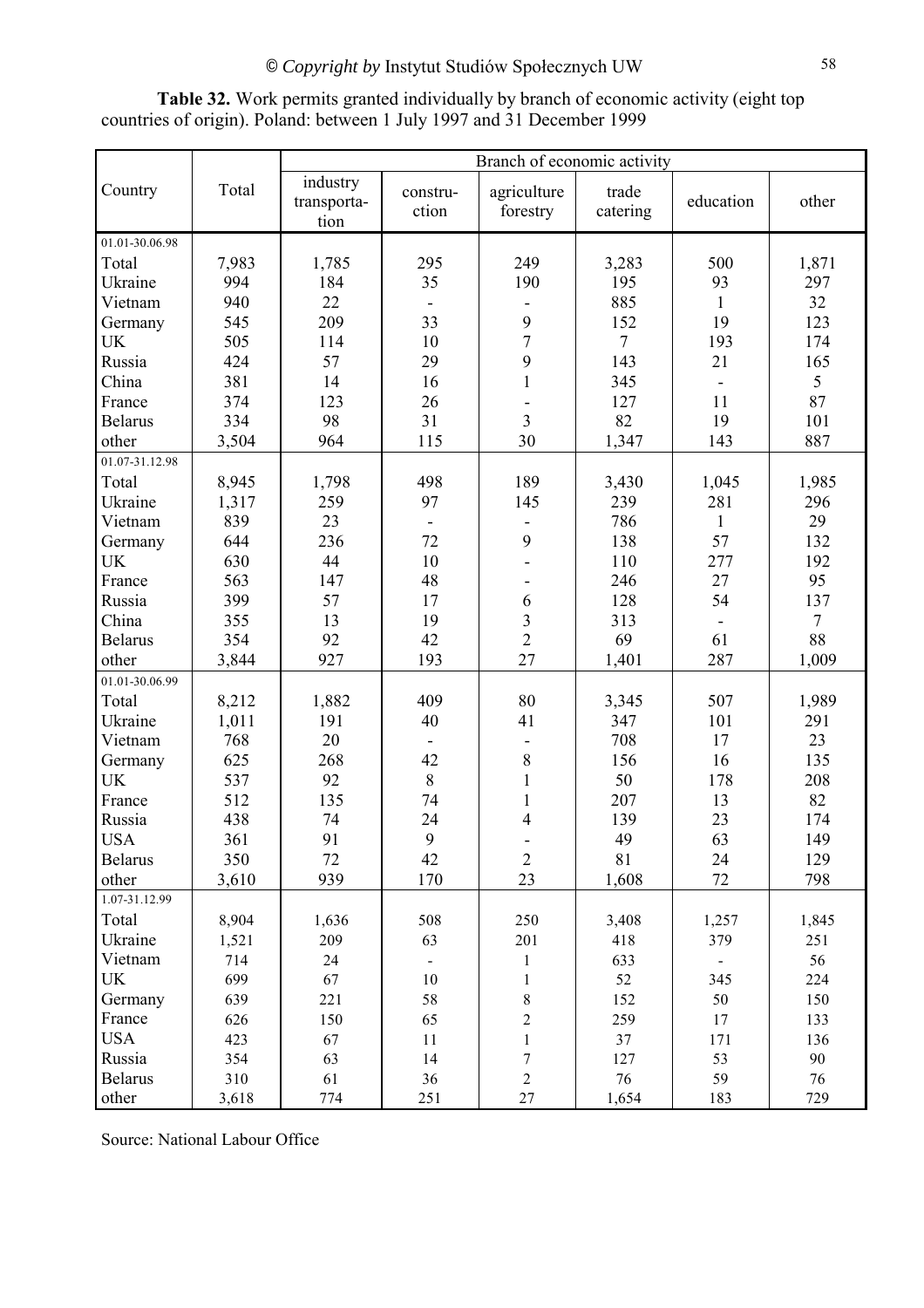| Region              | Number of<br>inspections | Number of legal<br>actions taken against<br>employers who<br>illegally employed<br>foreigners | Number of legal<br>actions taken against<br>foreign workers |
|---------------------|--------------------------|-----------------------------------------------------------------------------------------------|-------------------------------------------------------------|
| Total               | 67,015                   | 303                                                                                           | 476                                                         |
| Dolnoslaskie        | 5,883                    | 26                                                                                            | 65                                                          |
| Kujawsko-Pomorskie  | 3,286                    | $\overline{2}$                                                                                | 3                                                           |
| Lubelskie           | 3,688                    | 24                                                                                            | 29                                                          |
| Lubuskie            | 5,001                    | 1                                                                                             | $\theta$                                                    |
| Lodzkie             | 5,512                    | 55                                                                                            | 83                                                          |
| Malopolskie         | 3,513                    | 10                                                                                            | 17                                                          |
| Mazowieckie         | 7,440                    | 20                                                                                            | 10                                                          |
| Opolskie            | 1,008                    | $\overline{2}$                                                                                | 11                                                          |
| Podkarpackie        | 3,938                    | 21                                                                                            | 17                                                          |
| Podlaskie           | 3,108                    | 9                                                                                             | 16                                                          |
| Pomorskie           | 2,153                    | 1                                                                                             | 1                                                           |
| Slaskie             | 6,543                    | 54                                                                                            | 190                                                         |
| Swietokrzyskie      | 3,385                    | 13                                                                                            | 7                                                           |
| Warminsko-Pomorskie | 2,461                    | $\overline{4}$                                                                                | 6                                                           |
| Wielkopolskie       | 6,873                    | 11                                                                                            | 5                                                           |
| Zachodnio-Pomorskie | 3,223                    | 50                                                                                            | 16                                                          |

**Table 33.** Monitoring of the legality of employment and cases of the illegal employment of foreigners in 1999 by major administrative units (regions)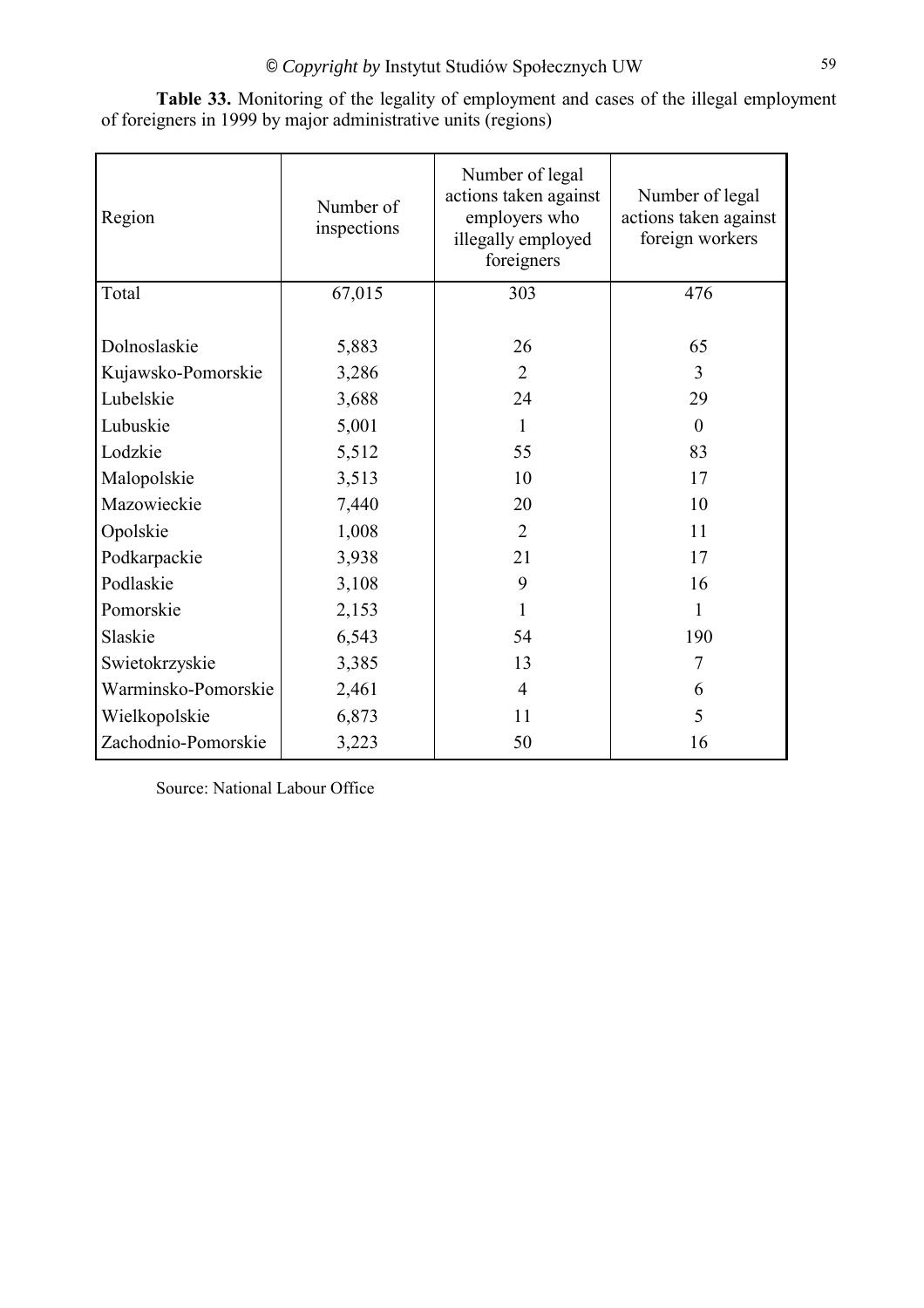| Country of<br>origin | 1995           | 1996           | 1997           | 1998  | 1999  | 1995-1999 |
|----------------------|----------------|----------------|----------------|-------|-------|-----------|
| Total                | 843            | 3,212          | 3,544          | 3,398 | 2,955 | 13,952    |
|                      |                |                |                |       |       |           |
| Afghanistan          | 73             | 489            | 636            | 334   | 555   | 2,087     |
| Algeria              | 35             | 31             | 41             | 21    | 19    | 147       |
| Armenia              | 151            | 354            | 469            | 992   | 868   | 2,834     |
| Azerbaijan           | 5              | 33             | 37             | 16    | 45    | 136       |
| Bangladesh           | 6              | 203            | 229            | 136   | 32    | 606       |
| <b>Belarus</b>       | 5              | 33             | 31             | 23    | 43    | 135       |
| Bulgaria             | 3              | $\mathbf{1}$   | 37             | 33    | 185   | 259       |
| Georgia              | 23             | 25             | 25             | 20    | 37    | 130       |
| India                | 110            | 230            | 160            | 94    | 25    | 619       |
| Iraq                 | 57             | 359            | 198            | 130   | 47    | 791       |
| Lithuania            |                | $\overline{2}$ | $\overline{2}$ |       | 62    | 66        |
| Mongolia             |                |                | $\overline{3}$ | 12    | 161   | 176       |
| Pakistan             | 34             | 173            | 349            | 180   | 52    | 788       |
| Romania              | 11             | 13             | 26             | 12    | 211   | 273       |
| Russia               | 83             | 63             | 50             | 47    | 109   | 352       |
| Somalia              | 73             | 188            | 69             | 49    | 9     | 388       |
| Sri Lanka            | 60             | 630            | 864            | 642   | 88    | 2,284     |
| Ukraine              | 11             | 20             | 29             | 29    | 29    | 118       |
| Vietnam              |                | $\mathbf{1}$   | $\overline{3}$ | 10    | 26    | 40        |
| Yugoslavia           | 9              | 20             | 27             | 422   | 140   | 618       |
| CIS(b)               | $\overline{7}$ | 24             | 28             | 32    | 43    | 134       |
| all other            | 87             | 320            | 231            | 164   | 169   | 971       |

**Table 34.** Asylum seekers (a) by country of origin. Poland 1995-1999

(a) refugee applications submitted (including accompanying family members)

(b) except nationals of Armenia, Azerbaijan**,** Belarus, Georgia, Lithuania, Russia and Ukraine

Source: Department for Migration and Refugee Affairs, Ministry of the Interior and Administration